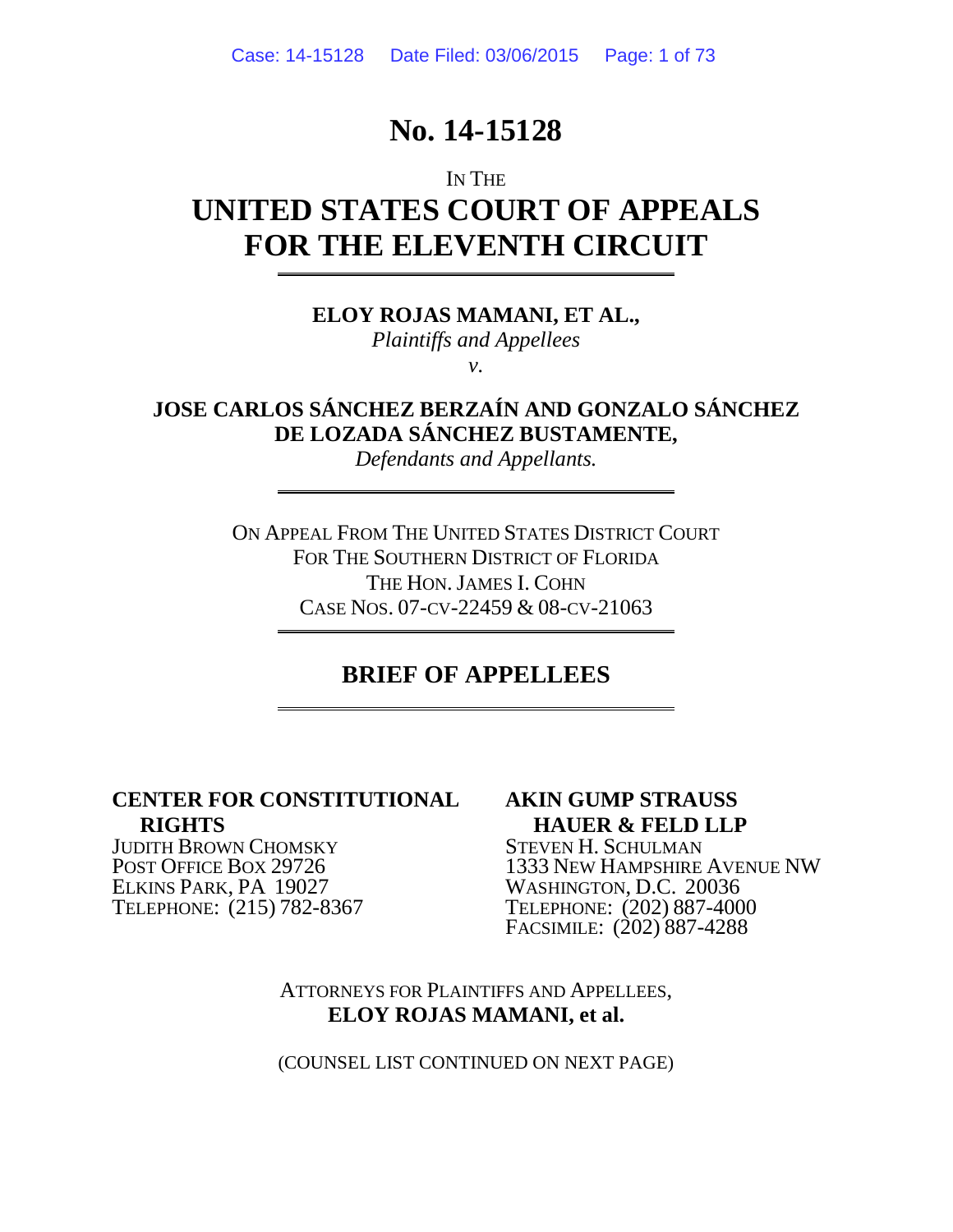### **CENTER FOR CONSTITUTIONAL RIGHTS**

BETH STEPHENS 666 BROADWAY, SEVENTH FLOOR NEW YORK, NY 10012 TELEPHONE: (212) 614-6431

## **AKIN GUMP STRAUSS HAUER & FELD LLP**

MICHAEL C. SMALL JEREMY F. BOLLINGER MARIYA Y. HUTSON JONATHAN P. SLOWIK 2029 CENTURY PARK EAST SUITE 2400 LOS ANGELES, CA 90067 TELEPHONE: (310) 229-1000 FACSIMILE: (310) 229-1001

## **KAIRYS, RUDOVSKY, MESSING & FEINBERG LLP**

DAVID RUDOVSKY 718 ARCH STREET, SUITE 501 SOUTH PHILADELPHIA, PA 19016 TELEPHONE: (215) 925-4400

## **INTERNATIONAL HUMAN RIGHTS CLINIC, HARVARD LAW SCHOOL**

TYLER R. GIANNINI SUSAN H. FARBSTEIN 6 EVERETT STREET, THIRD FLOOR CAMBRIDGE, MA 02138 TELEPHONE: (617) 495-9362

## **SCHONBRUN, DE SIMONE, SEPLOW, HARRIS & HOFFMAN, LLP**

PAUL HOFFMAN 723 OCEAN FRONT WALK VENICE, CA 90201 TELEPHONE: (310) 396-0731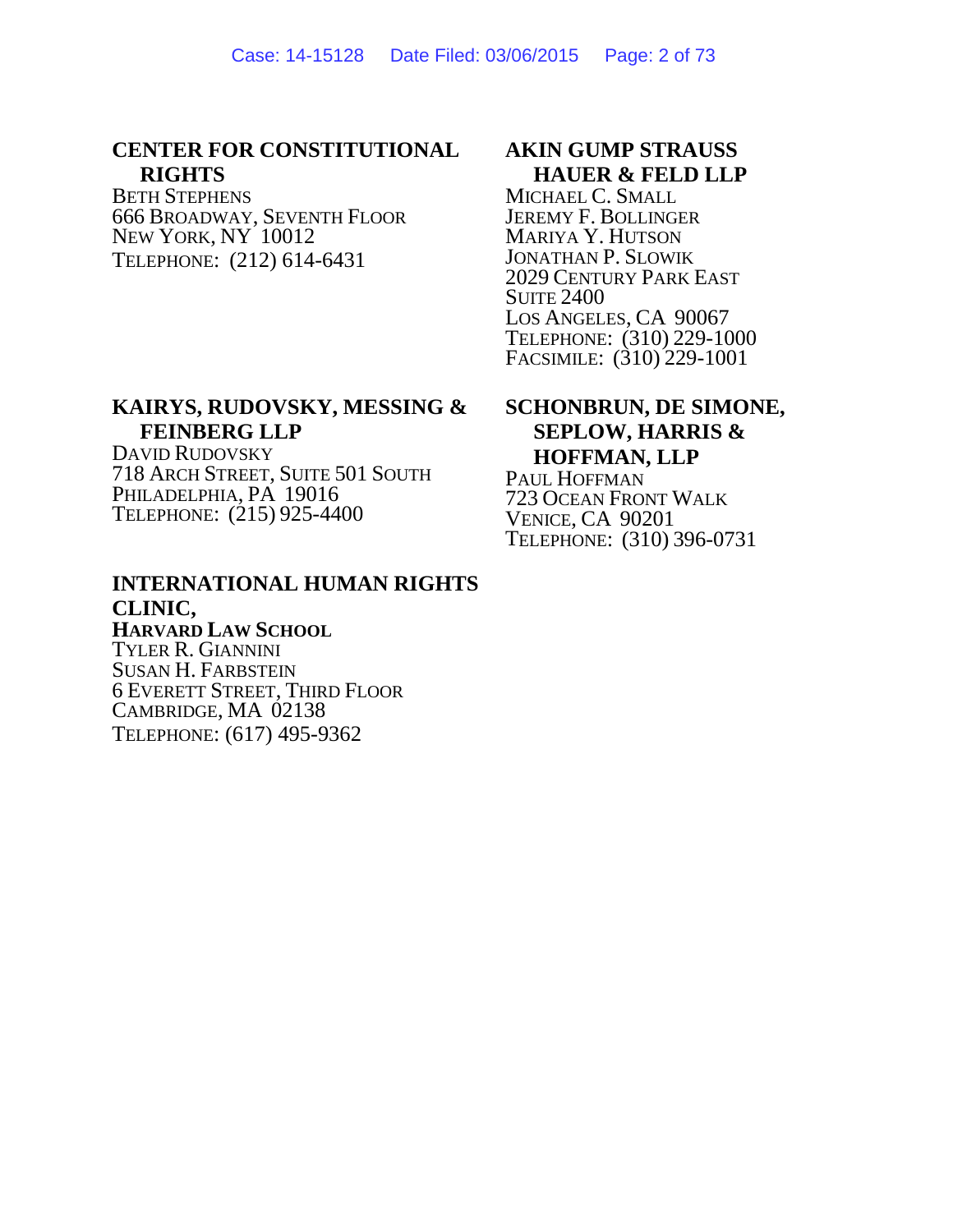*Rojas Mamani et al. v. Sanchez-Berzain et al.,* No. 14-15128 Case: 14-15128 Date Filed: 03/06/2015 Page: 3 of 73

## **CERTIFICATE OF INTERESTED PERSONS**

Counsel for Plaintiffs-Appellees certifies that all parties to this appeal are

natural persons, and thus no entity owns 10% or more of the stock of any party.

Pursuant to 11th Cir. R. 26.1-1, the following persons have or may have an interest

in the outcome of this case or appeal:

Ahmad, N. Mahmood (counsel for Appellants) Akin Gump Strauss Hauer & Feld LLP (Counsel for Appellees) Apaza Cutipa, Hernan (Appellee) Baltazar Cerro, Teofilo (Appellee) Bernabe Callizaya, Hermogenes (Appellee) Bollinger, Jeremy F. (counsel for Appellees) Center for Constitutional Rights (counsel for Appellees) Chomsky, Judith Brown (counsel for Appellees) Cohn, The Honorable James I. (Southern District of Florida) Dershowitz, Alan M. (counsel for Appellants) Downey, Kevin M. (counsel for Appellants) Espejo Villalobos, Sonia (Appellee) Farbstein, Susan H. (counsel for Appellees) Giannini, Tyler Richard (counsel for Appellees) Greenberg Traurig, LLP (counsel for Appellants) Greenblum, Benjamin M. (counsel for Appellants) Hansen, Eugene N. (counsel for amici curiae) Hillson, Greg S. (counsel for Appellants) Hoffman, Paul L. (counsel for Appellees) Hutson, Mariya Y. (counsel for Appellees)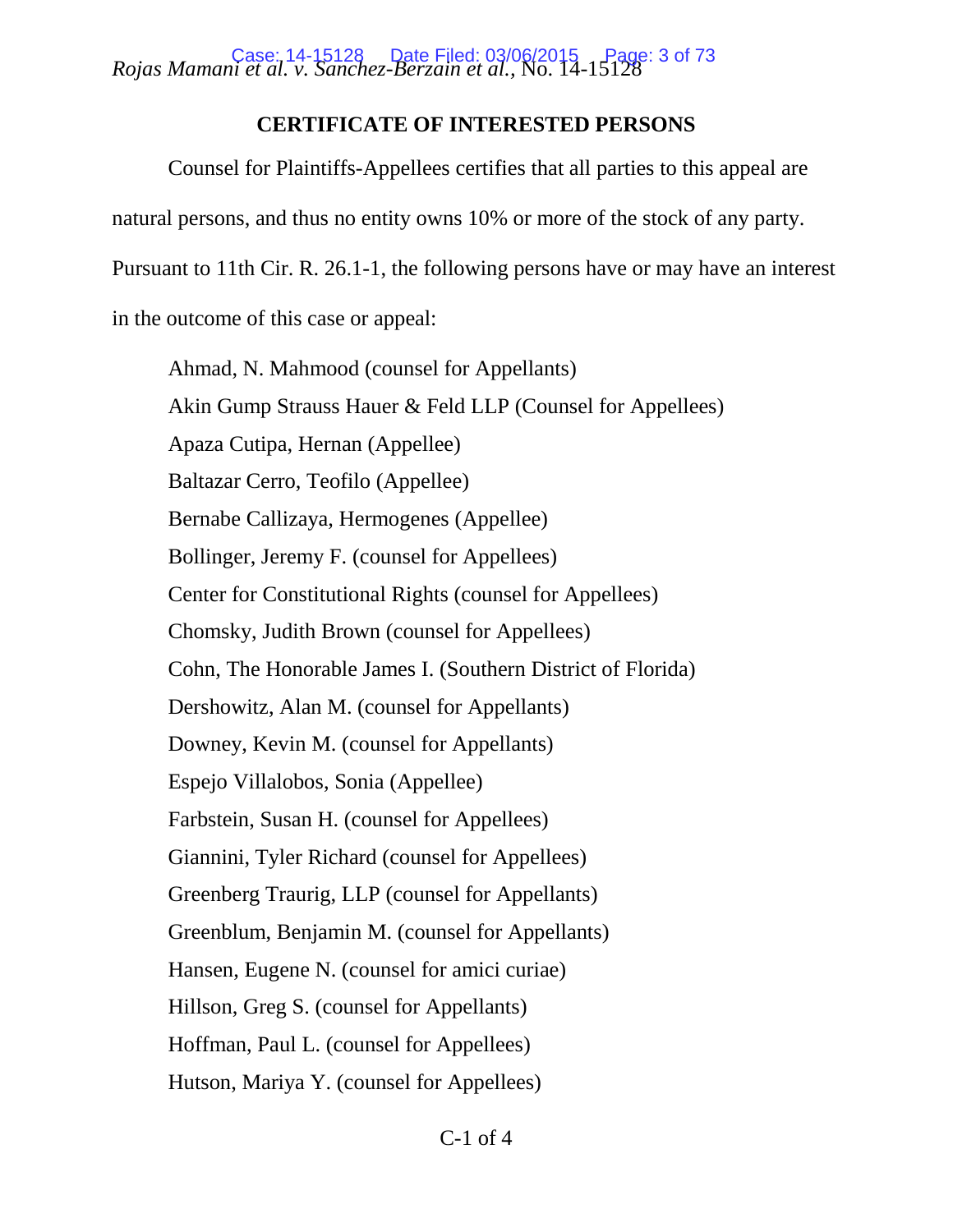# *Rojas Mamani et al. v. Sanchez-Berzain et al.,* No. 14-15128 Case: 14-15128 Date Filed: 03/06/2015 Page: 4 of 73

Huanca Quispe, Felicidad Rosa (Appellee) International Human Rights Clinic of Human Rights Program, Harvard Law School (counsel for Appellees) Jordan, The Honorable Adalberto (then Southern District of Florida) Kairys, Rudovsky, Messing & Feinberg LLP (counsel for Appellees) Kurzban Kurzban Weinger Tetzeli & Pratt P.A. (counsel for Appellees) Kurzban, Ira Jay (counsel for Appellees) Mamani Aguilar, Gonzalo (Appellees) McAliley, Magistrate Judge Chris Marie (Southern District of Florida) Ortega, Omar (counsel for amici curiae) Owen, Roberts B. (amicus curiae) Pedrosa, Eliot (counsel for Appellants) Polebaum, Elliot E. (counsel for amici curiae) Ramos Mamani, Etelvina (Appellee) Reyes, Ana C. (counsel for Appellants) Robinson, Davis R. (amicus curiae) Rojas Mamani, Eloy (Appellee) Rossi, Ian M. (counsel for Appellants) Rudovsky, David (counsel for Appellees) Sánchez Berzaín, José Carlos (Appellant) Sánchez de Lozada Sánchez Bustamante, Gonzalo (Appellant) Schnapp, Mark Paul (counsel for Appellants) Schonbrun DeSimone Seplow Harris & Hoffman LLP (counsel for Appellees) Schulman, Steven H. (counsel for Appellees) Seltzer, Magistrate Judge Barry S. (Southern District of Florida) Shanmugam, Kannon K. (counsel for Appellants)

C-2 of 4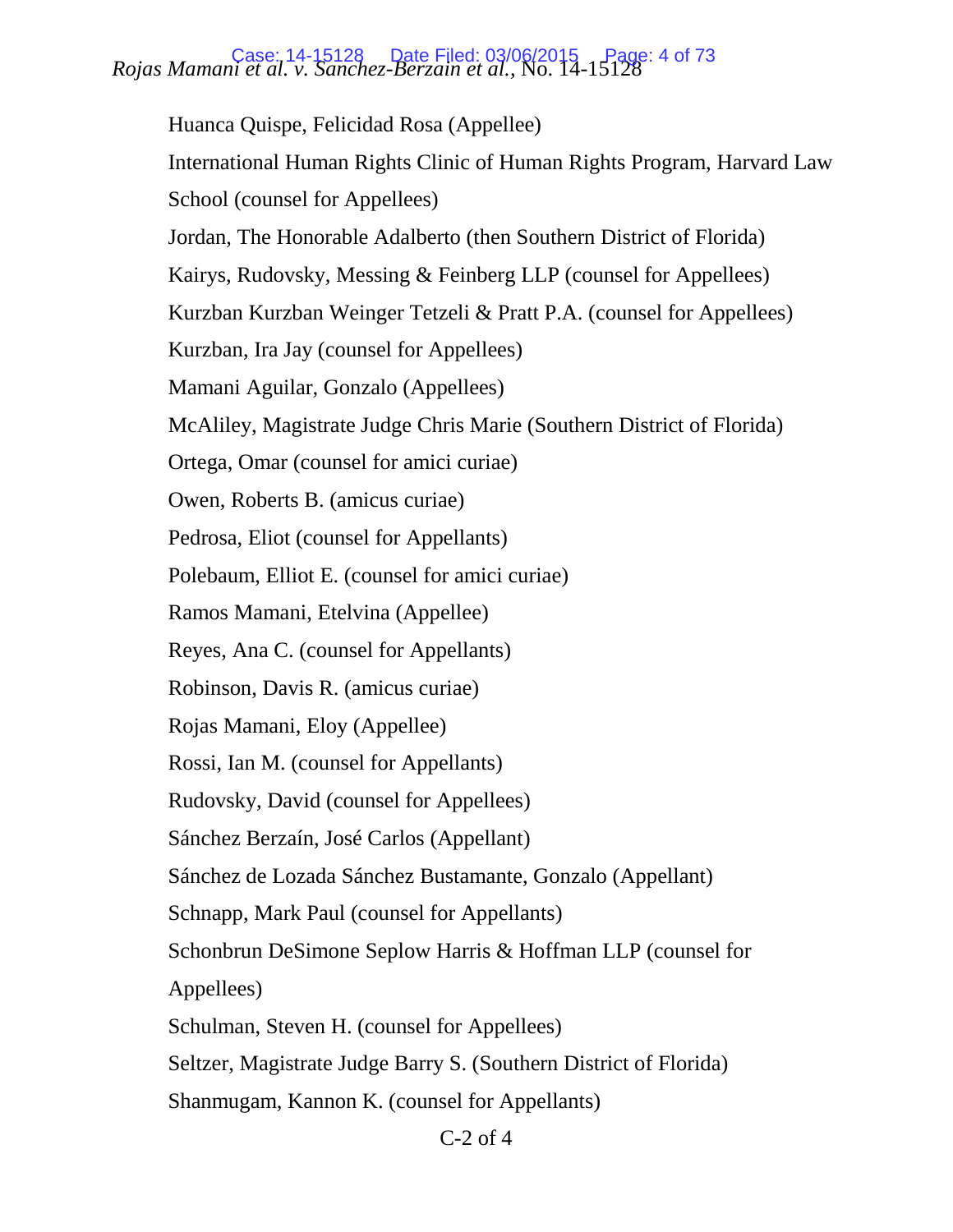# *Rojas Mamani et al. v. Sanchez-Berzain et al.,* No. 14-15128 Case: 14-15128 Date Filed: 03/06/2015 Page: 5 of 73

Shapiro, Kristin A. (counsel for Appellants) Slowik, Jonathan P. (counsel for Appellees) Small, Michael C. (counsel for Appellees) Sofaer, Abraham D. (amicus curiae) Stephens, Beth (counsel for Appellees) Stewart, Beth A. (counsel for Appellants) Taft, IV, William (amicus curiae) Valencia de Carvajal, Juana (Appellee) Williams & Connolly LLP (counsel for Appellants)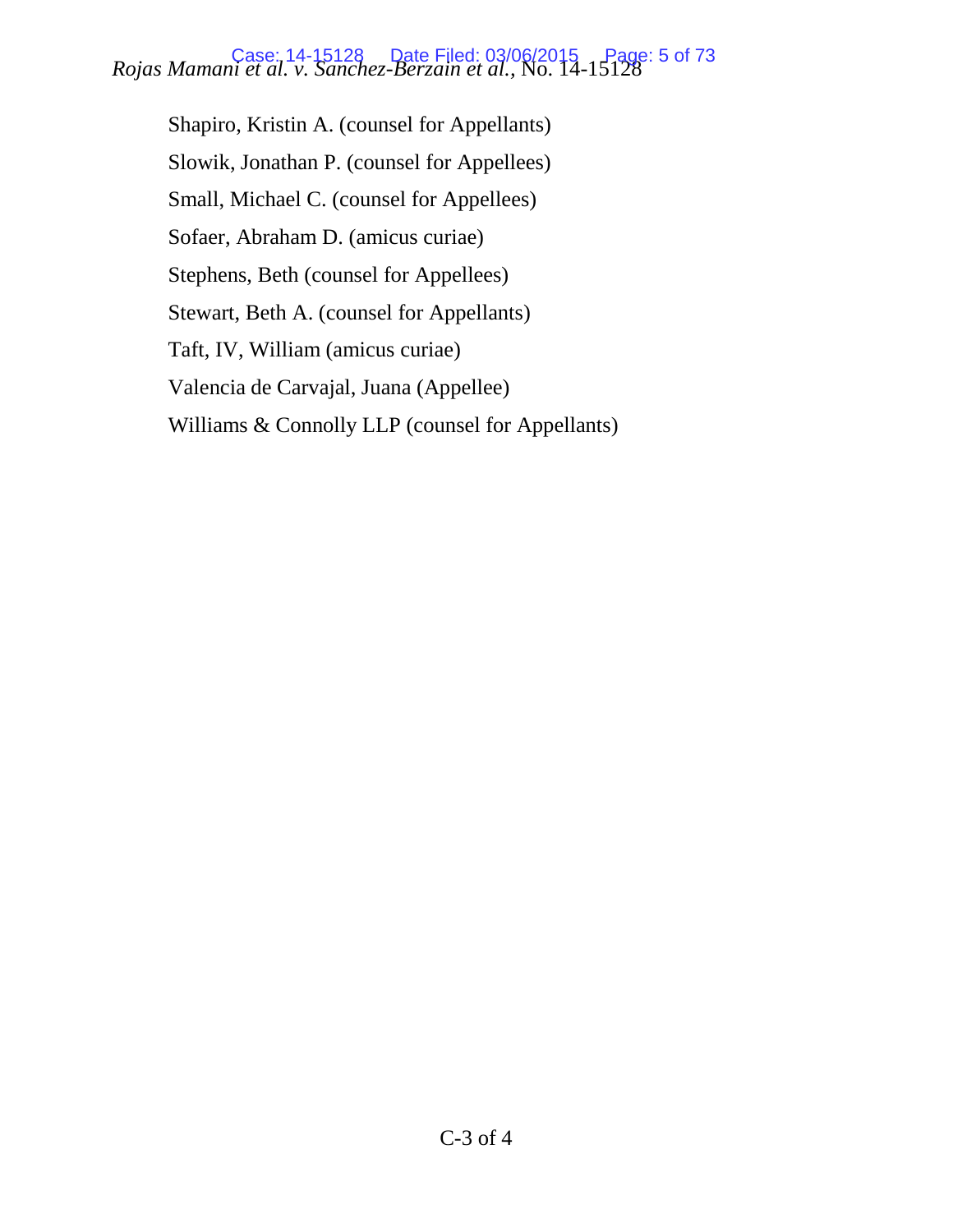# **STATEMENT REGARDING ORAL ARGUMENT**

<span id="page-5-0"></span>Appellees respectfully submit that oral argument would be helpful to the disposition of this appeal because it would serve to clarify the issues before this Court.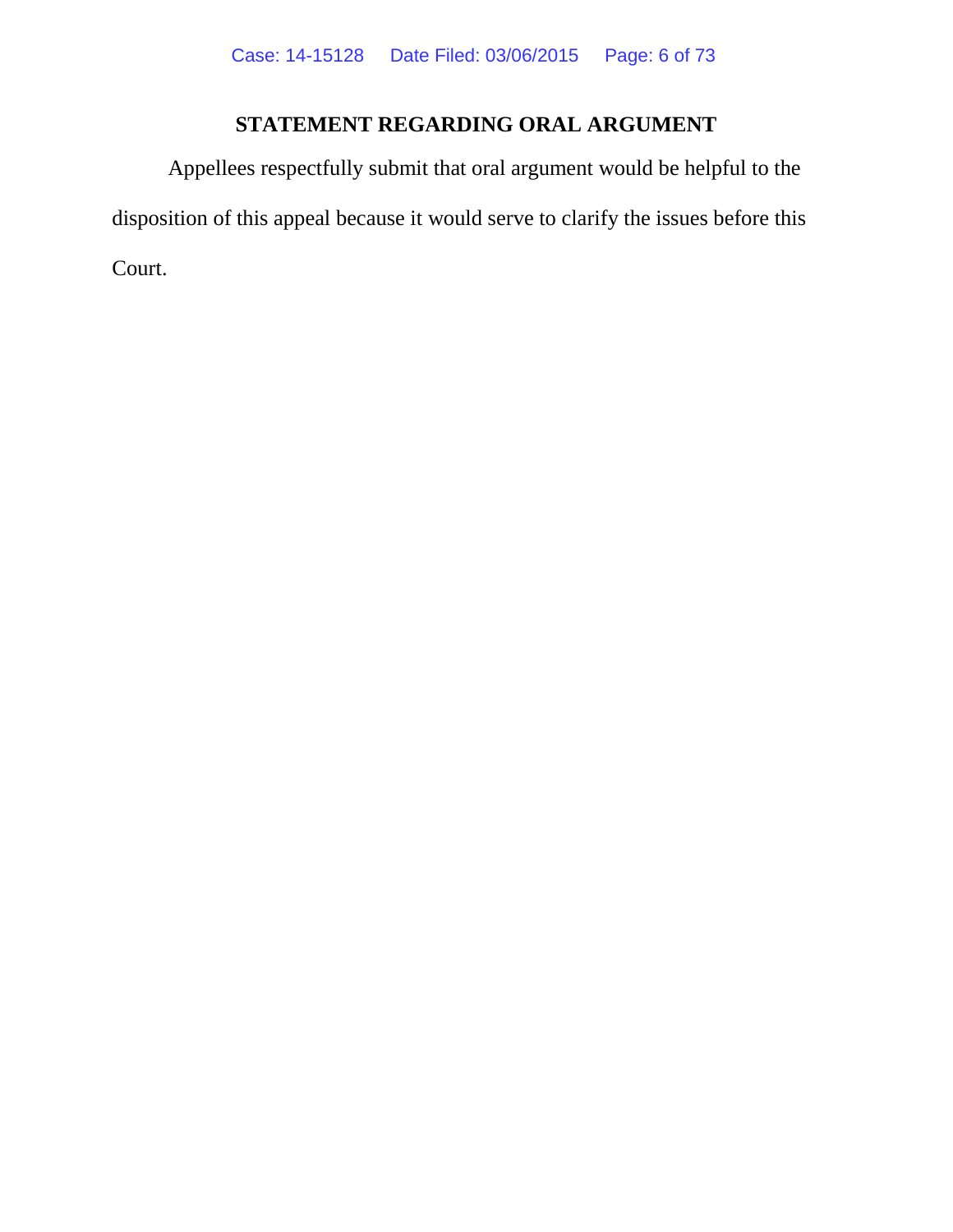# **TABLE OF CONTENTS**

| A.             |                                                                                                                                                                                                                                                |
|----------------|------------------------------------------------------------------------------------------------------------------------------------------------------------------------------------------------------------------------------------------------|
| <b>B.</b>      |                                                                                                                                                                                                                                                |
| $\mathcal{C}.$ |                                                                                                                                                                                                                                                |
| D.             |                                                                                                                                                                                                                                                |
| I.             | The Humanitarian Assistance that Plaintiffs Received From The<br>Bolivian Government Does Not Preclude Their TVPA Claim18                                                                                                                      |
|                | The Text and Legislative History of the TVPA Support<br>A.<br>The District Court's Ruling That Plaintiffs' TVPA Claim                                                                                                                          |
|                | Customary International Law Principles Of Comity And<br><b>B.</b><br><b>Exhaustion Further Demonstrate That Plaintiffs' TVPA</b>                                                                                                               |
|                | C.<br>General Principles Of Exhaustion Under U.S. Law<br>Support The Conclusion That Plaintiffs' Receipt of<br>Humanitarian Assistance From The Bolivian<br>Government Does Not Preclude Their TVPA Claim. 29                                  |
|                | Even If The Adequacy Of The Humanitarian Assistance<br>D.<br>Payments Were At Issue, Defendants Cannot Meet Their                                                                                                                              |
| П.             | This Court Should Either Decline To Reach Or Affirm The<br>Ruling That Plaintiffs Have Alleged Sufficient Facts To State A<br>Claim That Defendants Bear Command Responsibility For The<br>Extrajudicial Killings Of Plaintiffs' Relatives. 35 |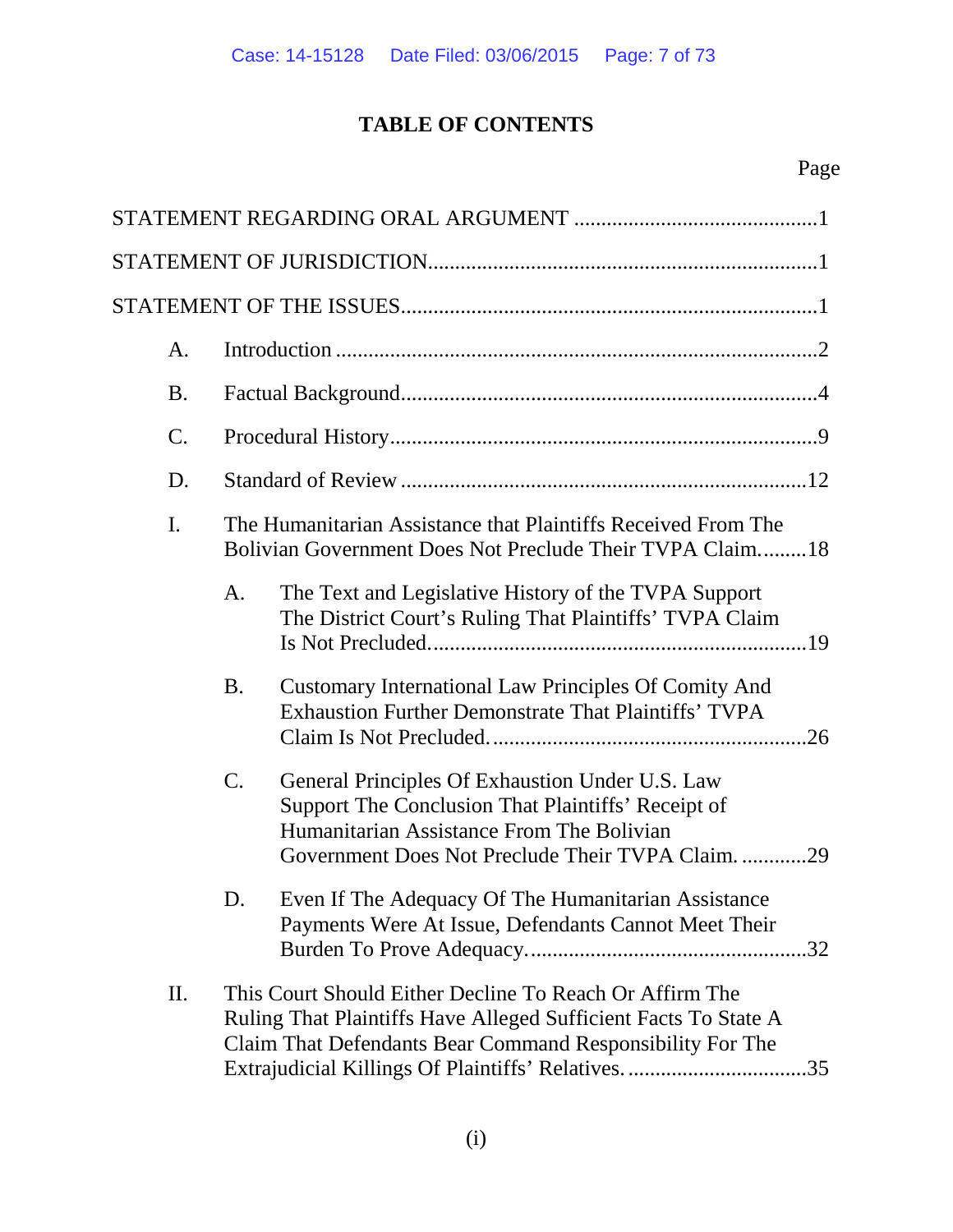| A.             | This Court Should Not Reach The Command<br>Responsibility Issue Because it Involves the Application           |     |
|----------------|---------------------------------------------------------------------------------------------------------------|-----|
| Β.             | The Complaint Plausibly Alleges That Defendants Bear<br>Command Responsibility For The Extrajudicial Killings |     |
| $\mathbf{C}$ . | The Complaint Plausibly Alleges that the Killings of<br>Plaintiffs' Decedents were Extrajudicial Killings. 52 |     |
|                |                                                                                                               | .56 |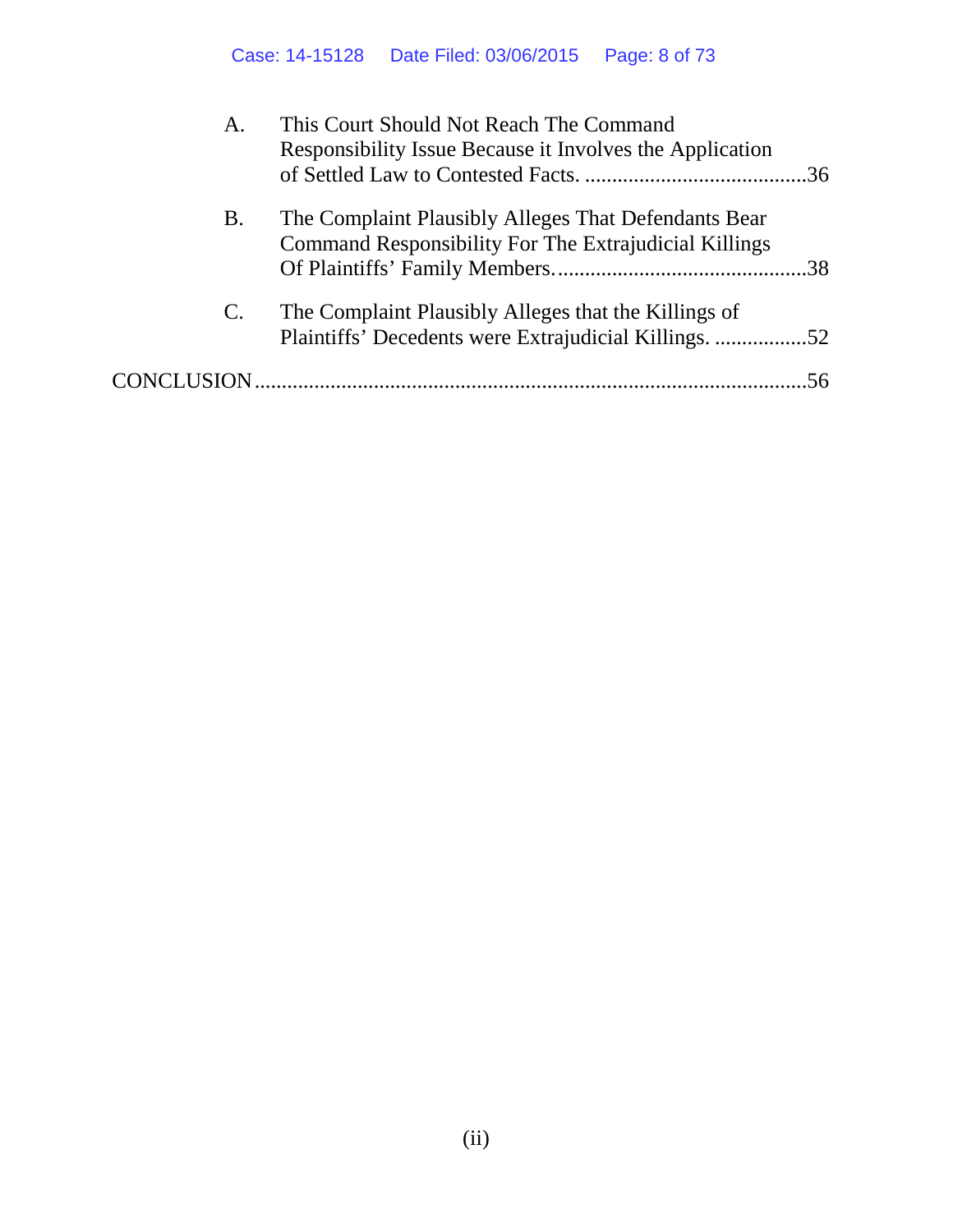# **TABLE OF AUTHORITIES**

# **Page(s)**

## **CASES**

| American Dental Ass'n v. Cigna Corp.,                    |
|----------------------------------------------------------|
| Aquatherm, Inc. v. Florida Power & Light Co.,            |
| Arce v. Garcia,                                          |
| Ashcroft v. Iqbal,                                       |
| Belize Telecom, Ltd. v. Gov't of Belize,                 |
| Castille v. Peoples,                                     |
| Chiminya Tachiona v. Mugabe,                             |
| City of Columbus v. Ours Garage and Wrecker Serv., Inc., |
| Clark v. Riley,                                          |
| Financial Security Assurance, Inc. v. Stephens, Inc,     |
| Ford ex rel. Estate of Ford v. Garcia,                   |
| Grossman v. Nationsbank,                                 |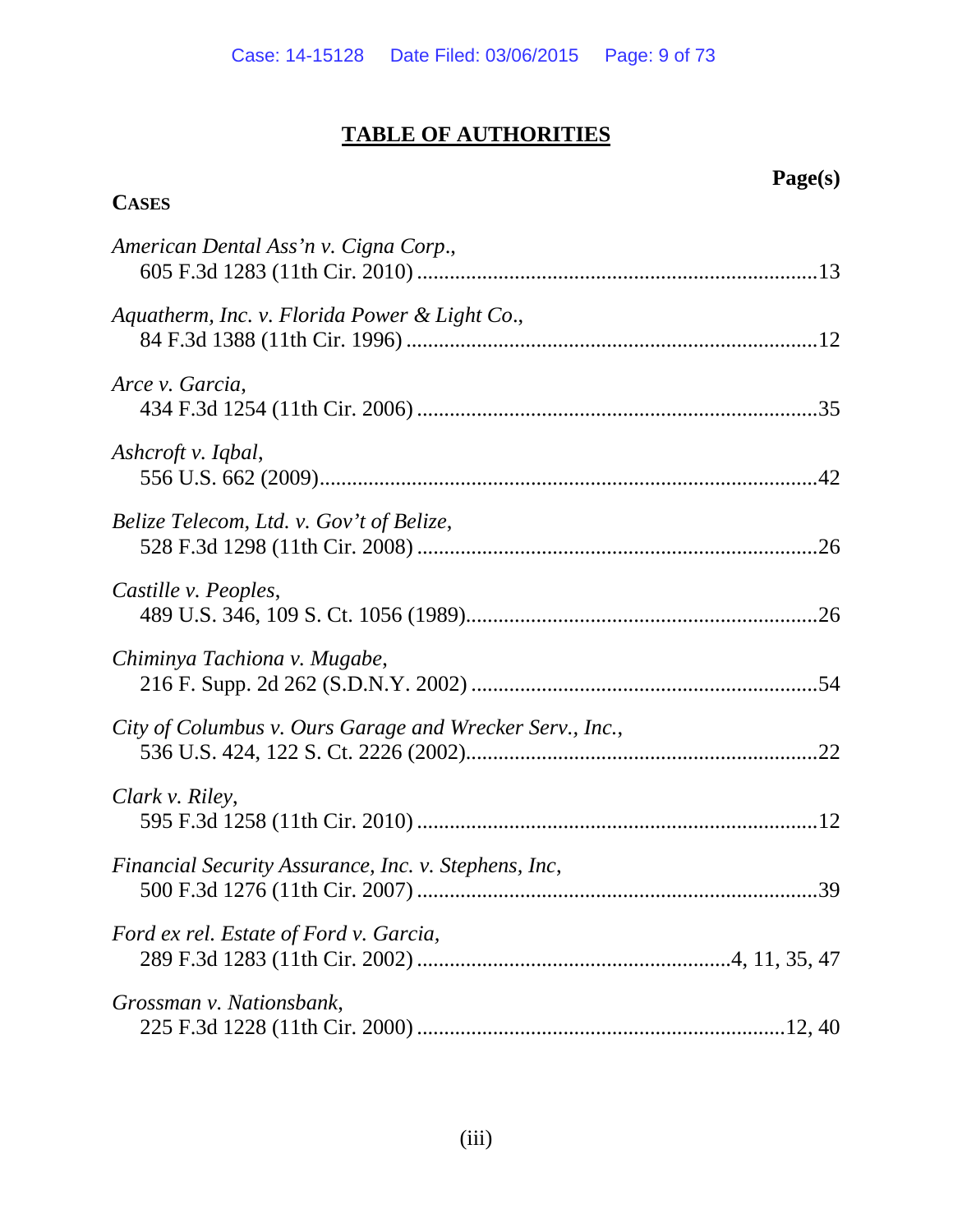| In re Chiquita Brands Int'l, Inc. Alien Tort Statute & S'holder Derivative<br>Litig., |
|---------------------------------------------------------------------------------------|
|                                                                                       |
| Jean v. Dorelien,                                                                     |
| Lindley v. FDIC,                                                                      |
| Logan v. Zimmerman Brush Co.,                                                         |
| Mamani v. Sanchez-Berzain,                                                            |
| Mamani v. Sanchez-Berzain,                                                            |
| McFarlin v. Conseco Servs., LLC,                                                      |
| Mohammad v. Palestinian Authority,                                                    |
| Mushikiwabo v. Barayagwiza,                                                           |
| Parratt v. Taylor,                                                                    |
| Prosecutor v. Bagilishema,                                                            |
| Prosecutor v. Brima,                                                                  |
| <i>Prosecutor v. Delalic (Delalic I),</i>                                             |
| <i>Prosecutor v. Delalic (Delalic II),</i>                                            |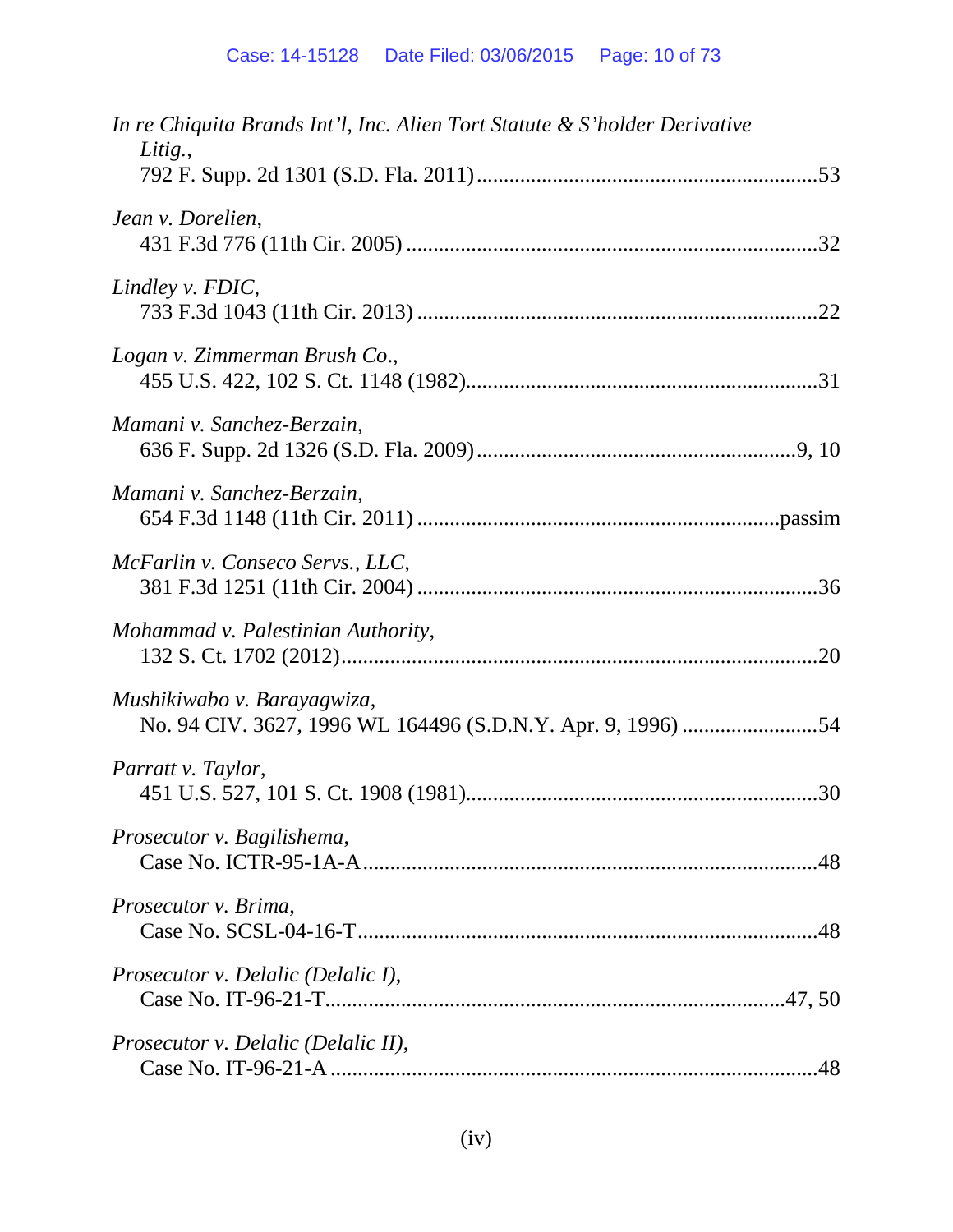| Prosecutor v. Mucic,                             |
|--------------------------------------------------|
| Prosecutor v. Oric,                              |
| Prosecutor v. Tadic,                             |
| Rich v. Secretary, Florida Dep't of Corrections, |
| Sundar v. INS,                                   |
| United States v. Jones,                          |
| United States v. McLemore,                       |
| Watergate II Apartments v. Buffalo Sewer Auth.,  |
| Woodford v. Ngo,                                 |
| Xuncax v. Gramajo,                               |
| Zinermon v. Burch,                               |
| <b>STATUTES AND RULES</b>                        |
|                                                  |
|                                                  |
|                                                  |
|                                                  |
|                                                  |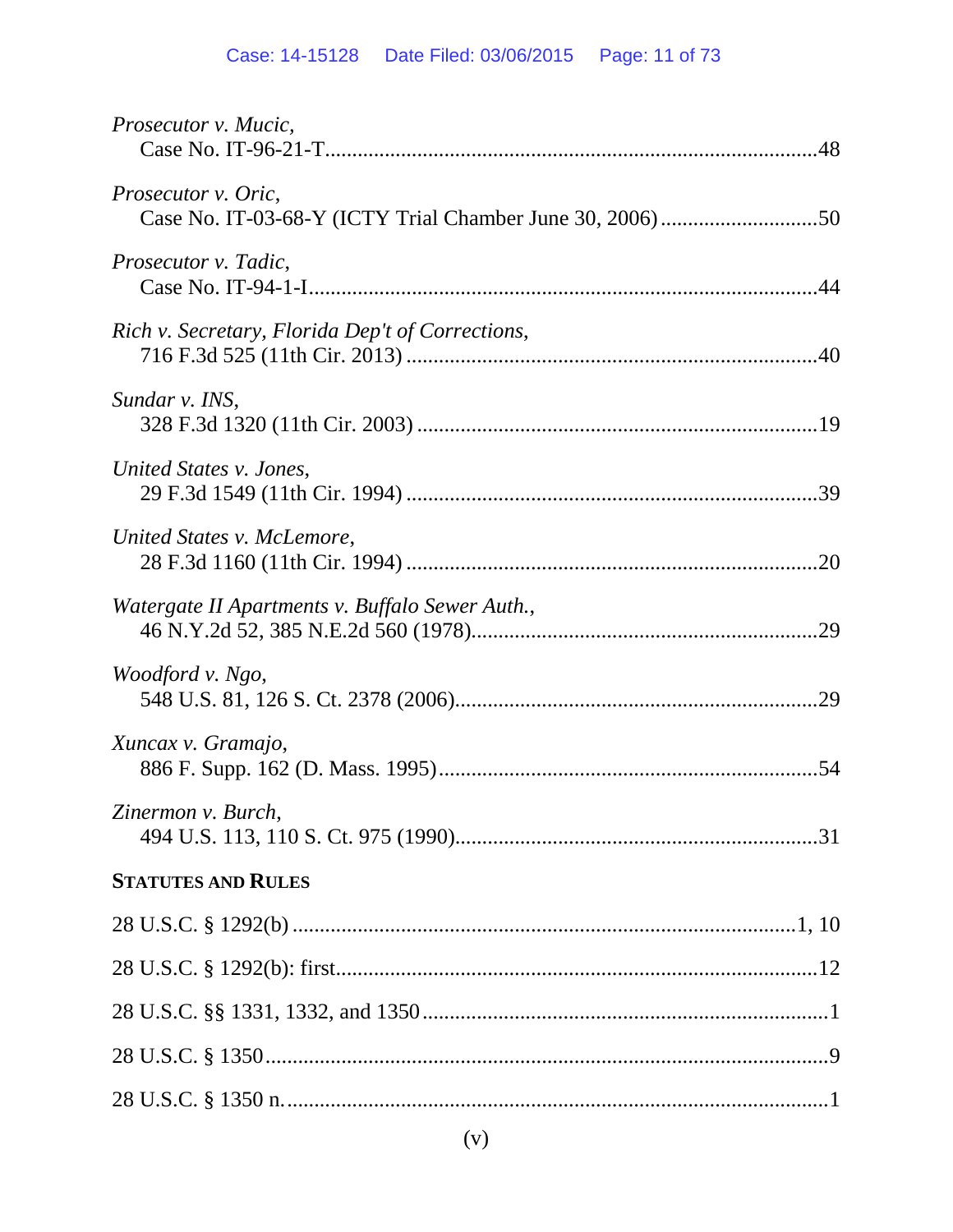## Case: 14-15128 Date Filed: 03/06/2015 Page: 12 of 73

| <b>OTHER AUTHORITIES</b>                                                                                                                                                                                   |  |
|------------------------------------------------------------------------------------------------------------------------------------------------------------------------------------------------------------|--|
|                                                                                                                                                                                                            |  |
|                                                                                                                                                                                                            |  |
|                                                                                                                                                                                                            |  |
| William R. Casto, The New Federal Common Law of Tort Remedies for                                                                                                                                          |  |
| Emeka Duruigbo, <i>Exhaustion of Local Remedies in Alien Tort Litigation</i> :<br>Implications for International Human Rights Protection, 29 Fordham                                                       |  |
|                                                                                                                                                                                                            |  |
| Hearing and Markup Before the Comm. on Foreign Affairs and its<br>Subcomm. on Human Rights and International Organizations of the<br>House of Representatives, 100th Cong., 2d Sess. on H.R. 1417 (1988)24 |  |
| Guénaël Mettraux, The Law of Command Responsibility 214-15 (2009) 48                                                                                                                                       |  |
| Restatement (Third) of the Foreign Relations Law of the United States                                                                                                                                      |  |
|                                                                                                                                                                                                            |  |
| Paula Rivka Schochet, A New Role for an Old Rule: Local Remedies and<br>Expanding Human Rights Jurisdiction Under the Torture Victim                                                                       |  |
|                                                                                                                                                                                                            |  |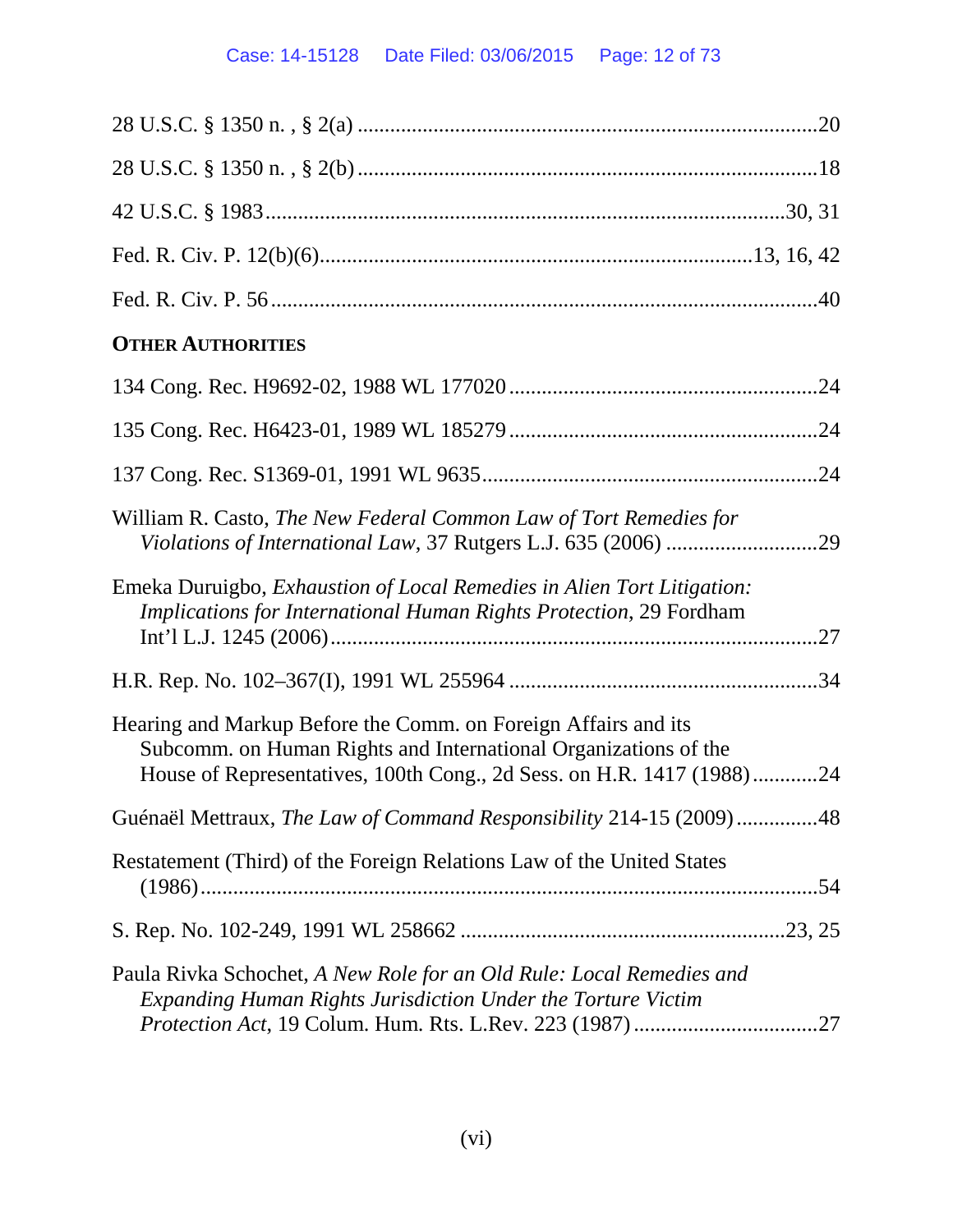| Nsogurua J. Udombana, So Far, So Fair: The Local Remedies Rule in the          |  |
|--------------------------------------------------------------------------------|--|
| Jurisprudence of the African Commission on Human and Peoples'                  |  |
|                                                                                |  |
|                                                                                |  |
| Greg R. Vetter, <i>Command Responsibility of Non-Military Superiors in the</i> |  |
|                                                                                |  |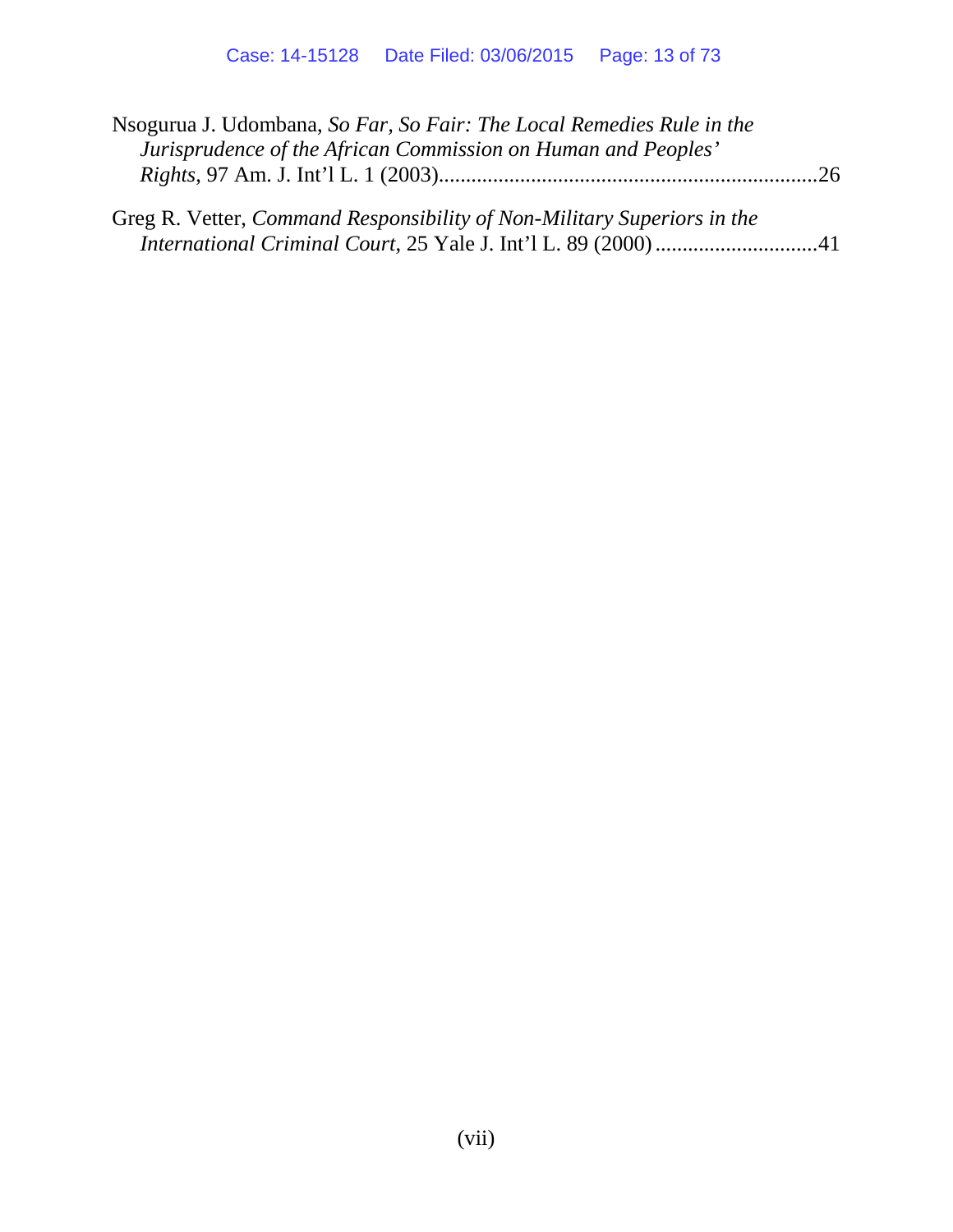#### <span id="page-13-3"></span><span id="page-13-2"></span>**STATEMENT OF JURISDICTION**

<span id="page-13-0"></span>The District Court had jurisdiction under 28 U.S.C. §§1331, 1332, and 1350. After denying in relevant part Defendants-Appellants' (collectively, "Defendants") motion to dismiss, the District Court granted Defendants' petition for certification for interlocutory appeal under 28 U.S.C. §1292(b). Pursuant to 28 U.S.C. §1292(b), a motions panel of this Court certified one issue for appeal: whether the District Court properly denied Defendants' motion to dismiss the claims of the Plaintiffs-Appellees (collectively, "Plaintiffs") under the Torture Victim Protection Act ("TVPA"), 28 U.S.C. §1350 note, for failure to exhaust remedies in their home country. The motions panel left it to a merits panel of this Court to decide whether to address an additional issue on which Defendants petitioned for interlocutory review under 28 U.S.C. §1292(b): whether Plaintiffs adequately alleged that Defendants are liable under the doctrine of command responsibility.

#### <span id="page-13-4"></span>**STATEMENT OF THE ISSUES**

<span id="page-13-1"></span>1. Section 2(b) of the TVPA provides that "[a] court shall decline to hear a [TVPA] claim if the claimant has not exhausted adequate and available remedies in the place in which the conduct giving rise to the claim occurred." 28 U.S.C. §1350 note. The issue in this appeal is whether Section 2(b) precludes TVPA claims by plaintiffs who received humanitarian assistance payments from the government of the country where the alleged abuses occurred, despite the lack of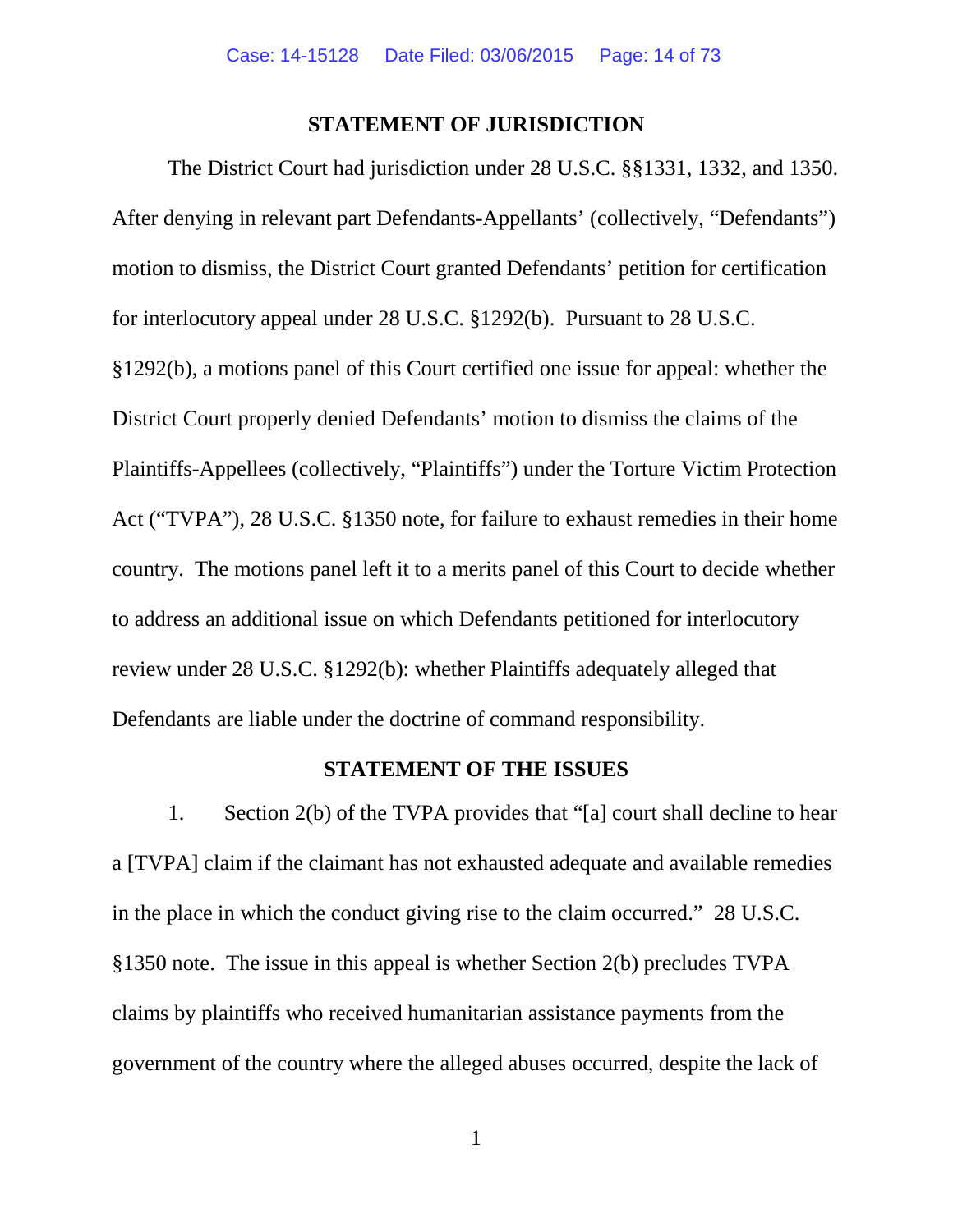#### Case: 14-15128 Date Filed: 03/06/2015 Page: 15 of 73

any provision for preclusion in the text of the TVPA, when the individuals responsible for the violations have sought safe haven in the United States and cannot be held liable in their home country, and the programs establishing the payments neither released those individuals from liability nor waived Plaintiffs' right to seek compensation from them through other available means.

2. A. Whether this Court should decline to review the District Court's holding that the Second Amended Consolidated Complaint (hereinafter "Complaint") states a claim that Defendants can be held liable under the doctrine of command responsibility for the unlawful killings of Plaintiffs' family members, given that resolution of this issue involves the application of settled law to disputed facts thus rendering the issue an inappropriate subject for interlocutory review.

B. If the Court chooses to address command responsibility issues, whether the Complaint states a claim that Defendants bear command responsibility for the extrajudicial killings of Plaintiffs' family members.

#### **STATEMENT OF THE CASE**

#### **A. Introduction**

<span id="page-14-0"></span>The Complaint in this case alleges that Defendants Gonzalo Sánchez de Lozada ("Lozada"), the former President of Bolivia, and José Carlos Sánchez Berzaín ("Berzaín"), the former Minister of Defense, came to power in Bolivia in 2002 with a pre-conceived plan to use military force to kill thousands of civilians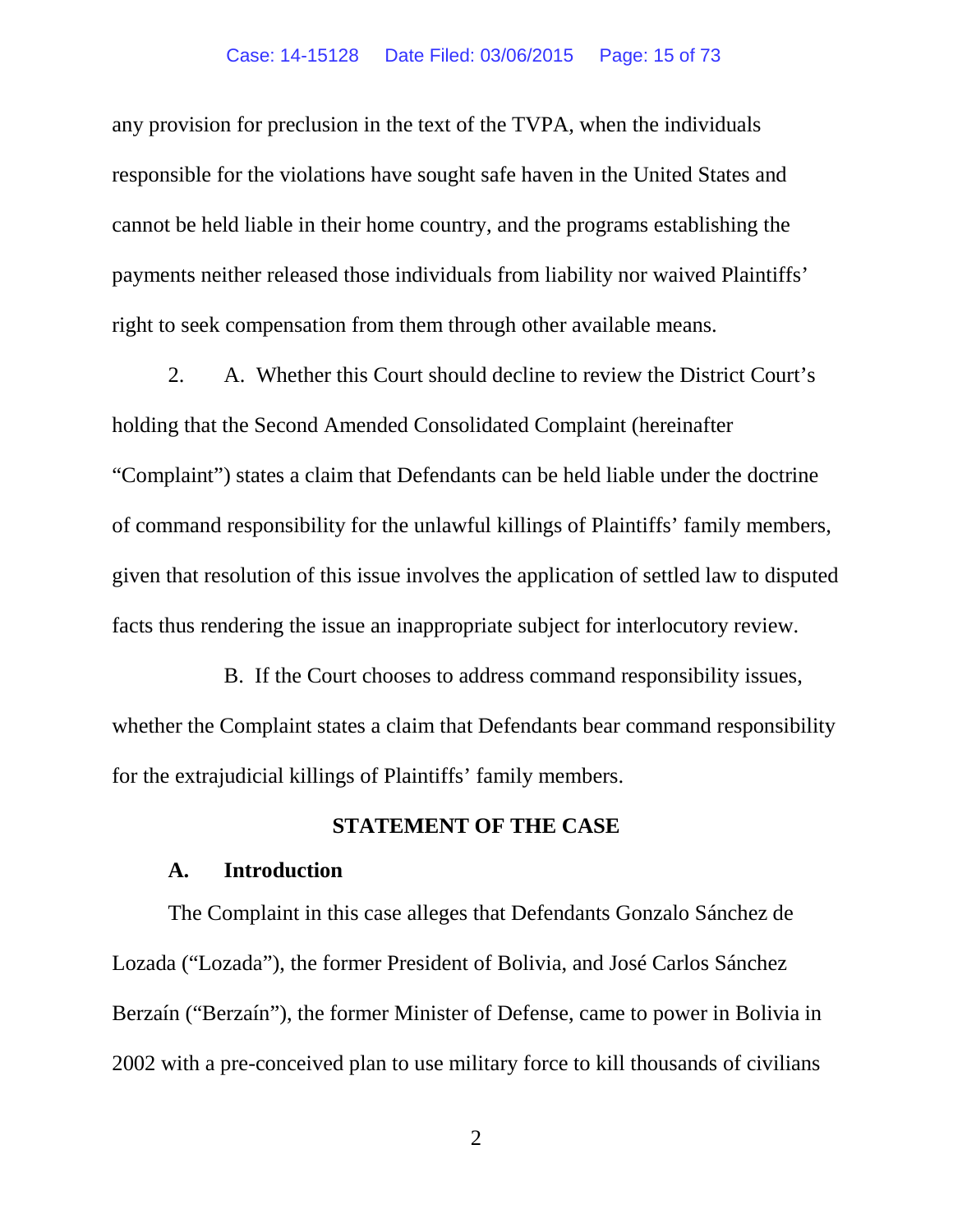to quash public opposition to their economic programs. As a result of Defendants' plan, in 2003, soldiers acting under their command intentionally fired at unarmed civilians, killing 58 and injuring hundreds more. Plaintiffs are the relatives of eight of the deceased. They sued the Defendants in the United States because the Defendants fled Bolivia to avoid accountability there for their wrongs and sought refuge in the United States. Plaintiffs' suit arises under Section 2(a) of the TVPA, which establishes civil liability in U.S. courts for individuals who committed acts of extrajudicial killings.

Defendants argued to the District Court, and now on interlocutory review before this Court, that humanitarian assistance payments that Plaintiffs received from the Bolivian government have preclusive effect under Section 2(b) and therefore bar Plaintiffs' Section 2(a) claim, notwithstanding that the text of the TVPA makes no provision for preclusion; Defendants have sought safe haven in the United States and cannot be held liable in Bolivia; and the programs establishing the humanitarian assistance did not release Defendants from liability or waive Plaintiffs' rights. Defendants are profoundly mistaken. In light of the text and purpose of the TVPA and general principles of comity to foreign governments and exhaustion of remedies, Plaintiffs' TVPA claim is not precluded. As the District Court correctly stated in rejecting Defendants' preclusion argument, "[i]t would be absurd to conclude that the Defendants could avoid liability for their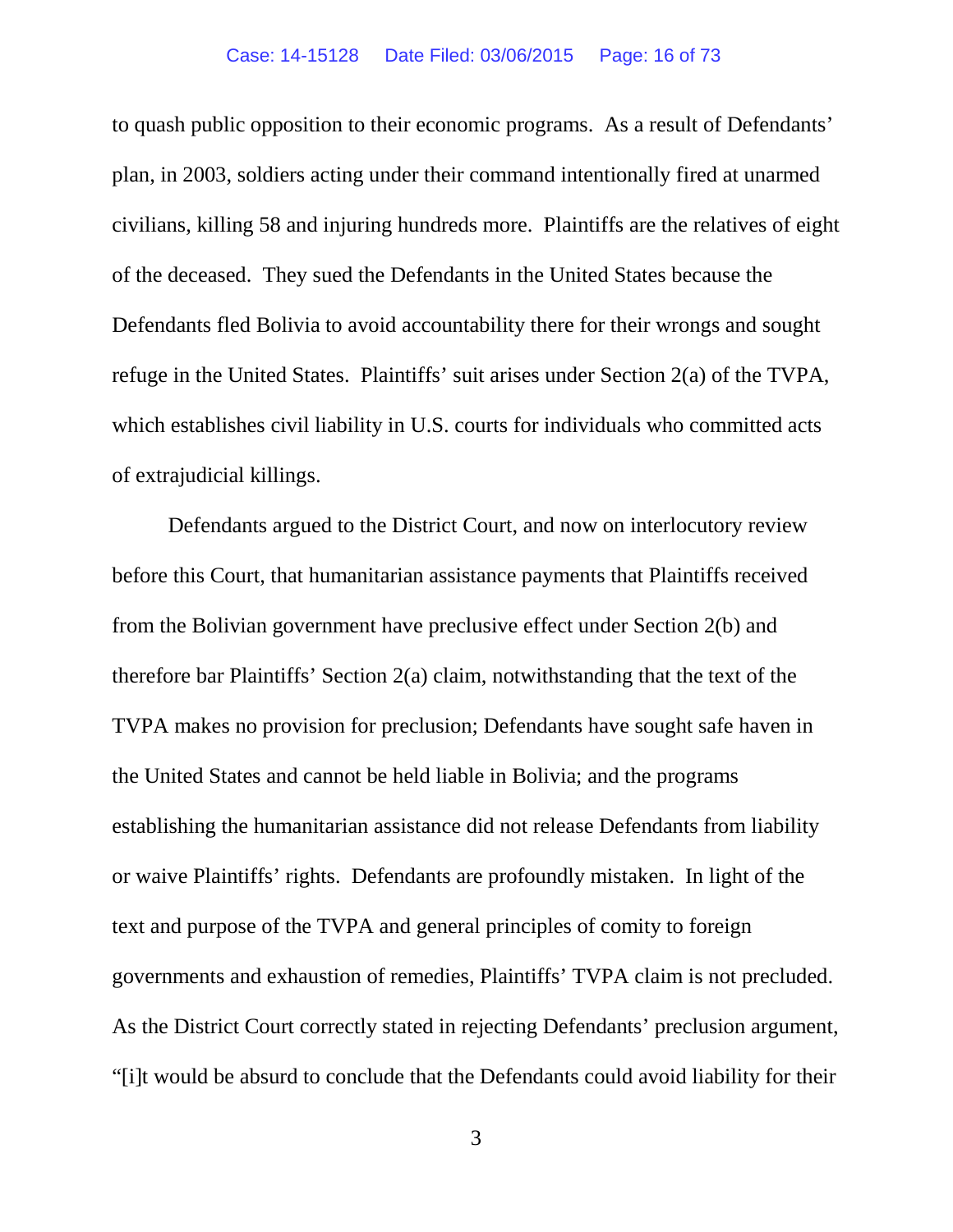alleged wrongs merely because the Bolivian government saw fit to render some humanitarian assistance to the Plaintiffs." R.203-29.

In accepting interlocutory review of the preclusion question, the motions panel of this Court left it to the merits panel to decide whether to review the District Court's ruling that the Complaint plausibly alleges that Defendants bear command responsibility for extrajudicial killings by their troops. This Court should decline to review that ruling because Defendants' challenge to it is not based on questions of law, but rather on contesting the facts alleged, and thus is an inappropriate subject for interlocutory appeal. If this Court chooses to address the issue, it should affirm because the Complaint contains factual allegations that satisfy the well-settled command responsibility doctrine adopted by this Court in *Ford ex rel. Estate of Ford v. Garcia,* 289 F.3d 1283, 1289-93 (11th Cir. 2002).

#### <span id="page-16-1"></span>**B. Factual Background**

<span id="page-16-0"></span>This brief's recitation of the factual background of the case is largely drawn from the fact section of the District Court order that is the subject of interlocutory review here, R.203-3 to R.203-11, which the District Court, in turn, "derived from the non-conclusory factual allegations in the Complaint, . . . accept[ed] as true" for the purposes of the resolution of Defendants' Motion to Dismiss. R.203-3 n.2. Additional factual background is drawn from the allegations in the Complaint itself.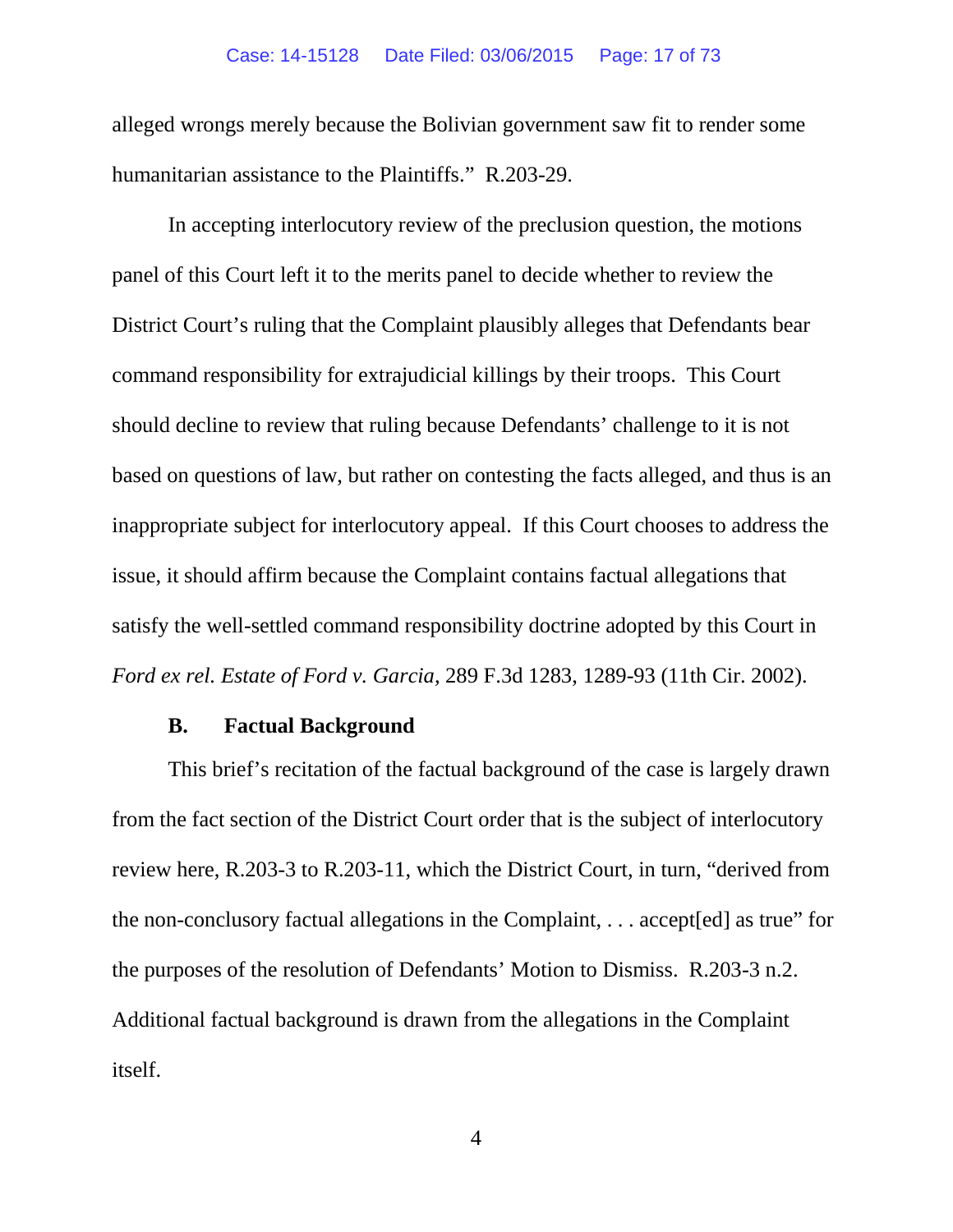Shortly before taking office as President (Defendant Lozada) and Defense Minister (Defendant Berzaín) of Bolivia in August 2002, Defendants discussed how prior Bolivian governments had relented when faced with widespread civilian protests against unpopular economic proposals. R.203-3 to R.203-4. Defendants explicitly agreed in advance to use massive military force against civilians, not to combat an armed insurgency, but rather as an unlawful means to deter opposition to their policies, and they also agreed that they would need to kill as many as 3,000 people to quash protests. R.203-4 to R.203-5.

Once in office, Defendants adopted military regulations that authorized the use of "Principles of Mass and Shock" against civilian protesters, which include the "application of maximum combat force . . . to obtain superiority over the enemy." R.203-5 n.6. Defendants designated civilian protests as subversion, labeled protesters the "enemy," and authorized the military to attack protesters as if they were enemy combatants. R.174, ¶¶37, 38, 40.

When protests began in January 2003, Defendants responded with military combat force, leading to dozens of deaths and hundreds of injuries. R.203-5 to R.203-6. Over the ensuing months, numerous people warned Defendants that this use of military force would lead to civilian deaths and a "massacre." R.203-6. Defendants refused to change course, however, and continued to debate whether it would be necessary to kill hundreds or thousands of civilians to quell popular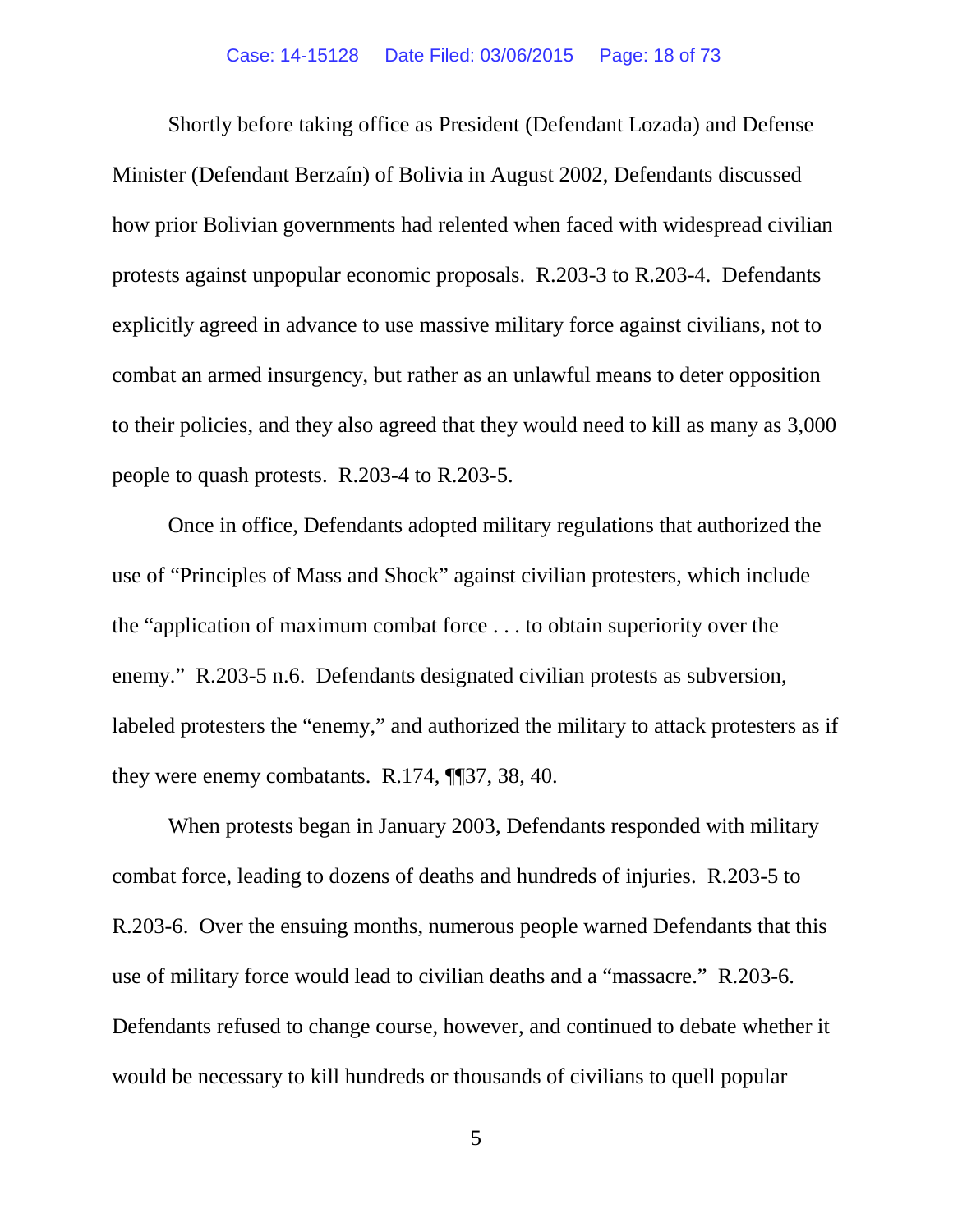protests. *Id*. As they had discussed before taking office, Defendants transferred troops from across the country who they thought would be more willing to kill civilians, R.174, ¶¶30, 97.

In early September 2003, in response to hunger strikes, marches, and other peaceful protests, Berzaín set up a "war room" and the army declared a "Red Alert," the equivalent of a state of war against enemy combatants. R.203-6 to R.203-7. At that time, and throughout the period of the killings that followed, Defendants repeatedly and purposely mislabeled peaceful civilian protesters as armed insurgents as pretext to use military force against them. R.203-7 to R.203- 9; R.203-11 to R.203-12.

On September 20, 2003, the first killing at issue in this lawsuit occurred. Defendants were personally involved in supervising and implementing the military operations that led to the killings and were in telephone contact with each other. R.203-7 to R.203-8. During an operation ostensibly aimed at clearing roadblocks and escorting foreigners, the military repeatedly used combat force, shooting at villagers in their homes and fields and as they attempted to run for safety. R.203- 7. After speaking to Berzaín, Lozada gave an order "to take" Warisata, a small Bolivian town. R.174, ¶71. Defendants knew that there was no guerilla group or armed insurrection in Warisata or anywhere else in Bolivia, *id*. at ¶¶41, 52, 72, 84, but they claimed falsely that a "guerrilla group" had attacked security forces, *id*. at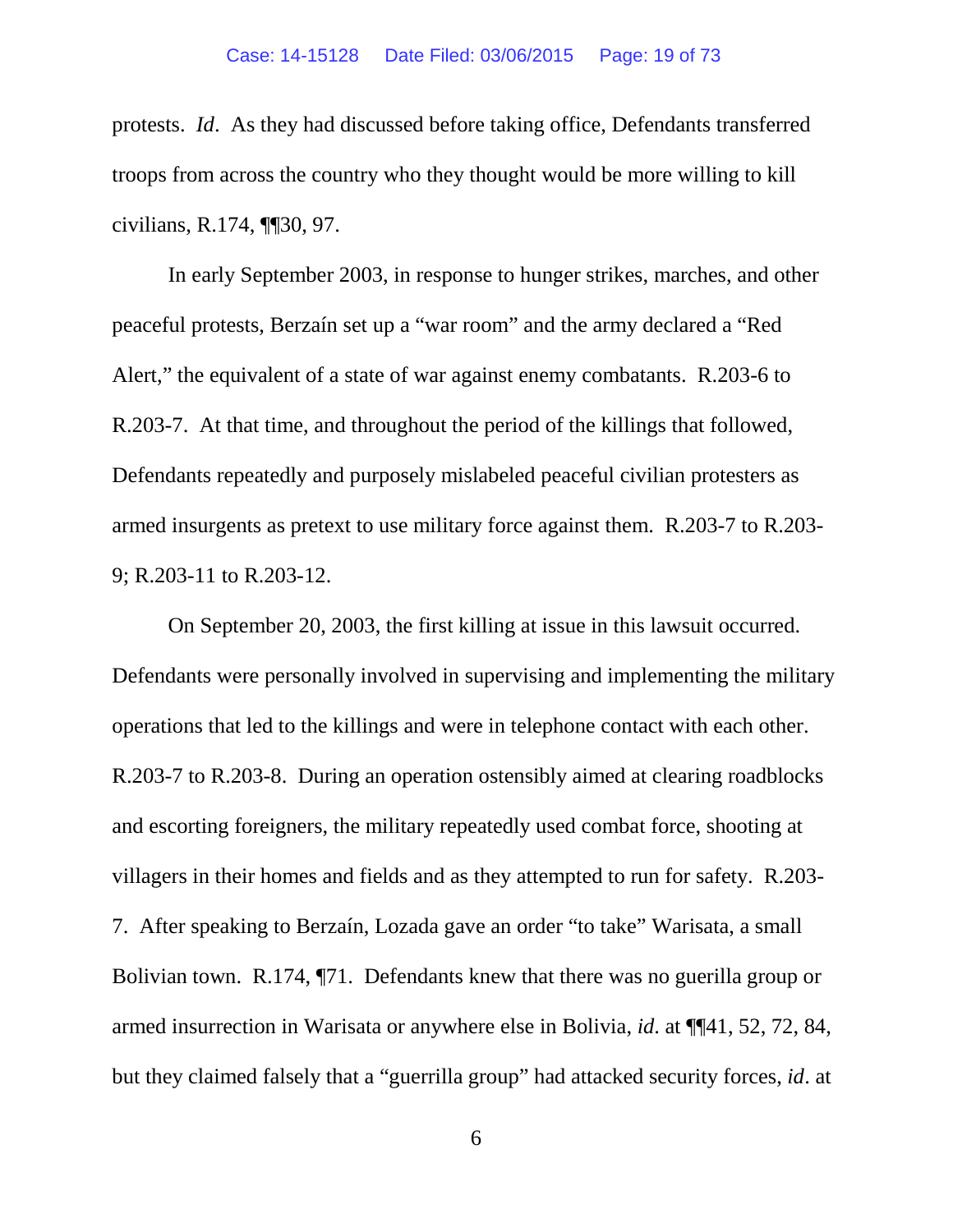¶¶72, 84. In Warisata, an officer gave the order to shoot "at anything that moved." R.203-8. Shortly afterward, and as part of Defendants' military operation, eightyear-old Marlene Nancy Rojas Ramos, the daughter of Plaintiffs Eloy and Etelvina Ramos Mamani, was killed by a military sharpshooter as she looked out a window in her home, far from the site of any protests. *Id.*

Lozada took full responsibility for the military's actions that day and falsely blamed the violence on "subversives." R.203-8. The killings were widely reported in the Bolivian media and were criticized by the Vice President at a Cabinet meeting that evening. R.174, ¶¶80-83. Defendants' response was not to stop or investigate the killings, but to craft a media strategy to counter public outrage. *Id*. at ¶81. Defendants also expanded the military operation, falsely claiming that it was justified by an armed insurrection. *Id.* at **[178-80.**]

Over the next few weeks, Defendants rebuffed repeated efforts by colleagues and community leaders who sought a peaceful resolution and expressed concern about civilian bloodshed. R.203-8 to R.203-9. Instead, Defendants expanded military combat operations against civilians and repeated the knowingly false claim that they were fighting subversion. *Id*. As a result, dozens more civilians were killed between September 20 and October 11. R.174, ¶¶87-102.

On October 12, dozens of additional civilians were killed in El Alto when military officers operating under Defendants' command ordered soldiers to shoot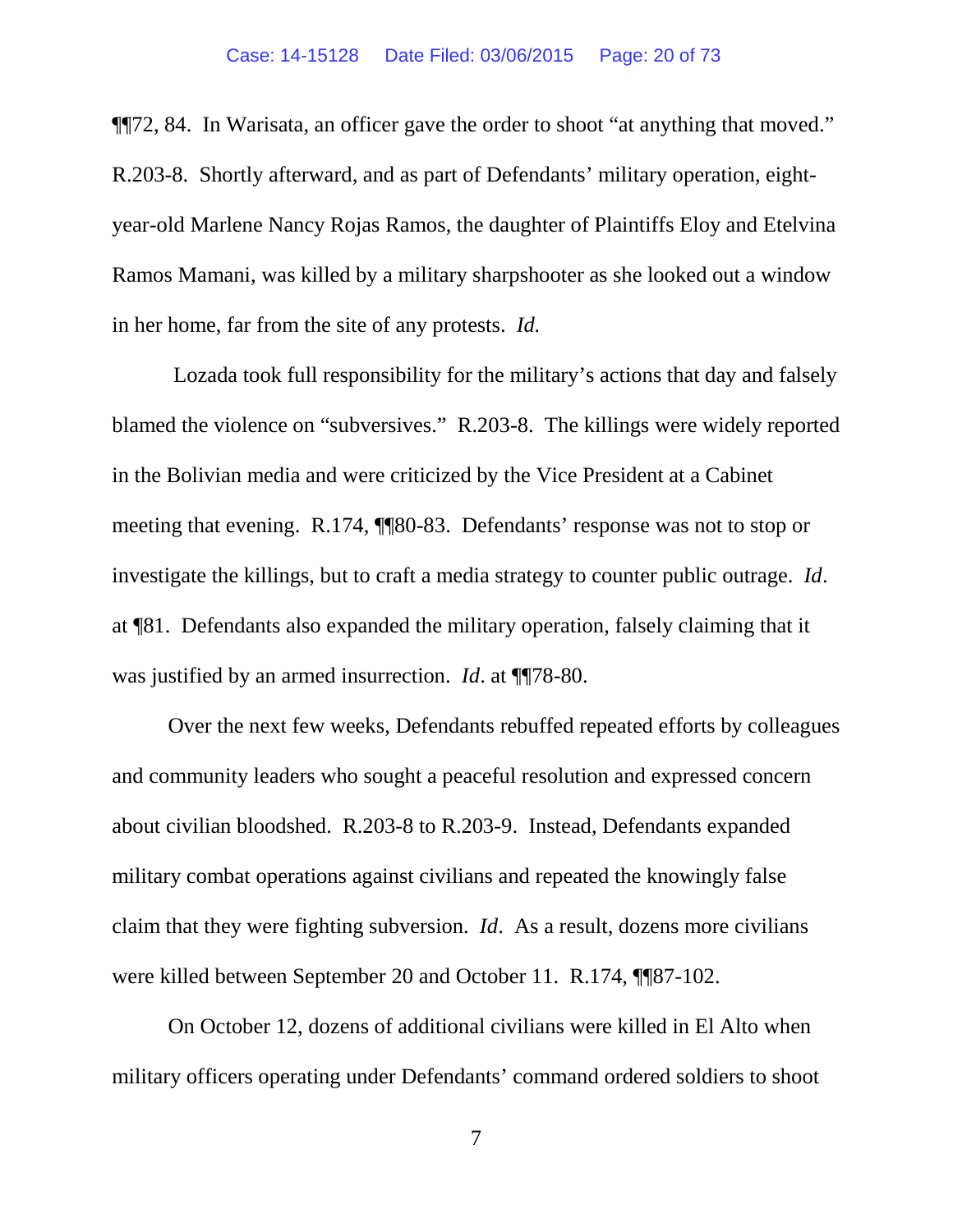civilians and sharpshooters targeted civilians in residential neighborhoods without justification. R.203-9. Four of Plaintiffs' relatives were killed by the military on that day, none of whom was involved in demonstrations or posed any threat to the military. *Id*. The Defendants stated that the armed forces were acting under their control and falsely blamed the violence on "subversive delinquents." R.174, ¶¶125-127. The following day, military units south of La Paz were ordered to "shoot at any head that you see." R.203-10. Berzaín was personally present and issuing orders while soldiers fired at people cowering for cover or trying to flee. R.203-10 to R.203-11. Three of Plaintiffs' relatives were among the seven civilians killed by the military on that day. R.203-11. Top government officials again criticized the mounting civilian death toll. *Id*. A million people joined peaceful marches in Bolivia to protest the killings. R.174, ¶152. Defendants were unmoved, however, and they vowed to maintain their policies and commended the military for following Defendants' orders. R.203-11 to R.203-12.

On October 17, after the U.S. Embassy withdrew its support for their government, Defendants resigned from office and fled to the United States, where they have remained since. R.203-12. Defendants have refused to return to Bolivia to stand trial. R.203-27 to R.203-28.

The Bolivian government indicted Defendants and fifteen other high-level government officials for the civilian deaths and injuries. R.174, ¶169. Bolivia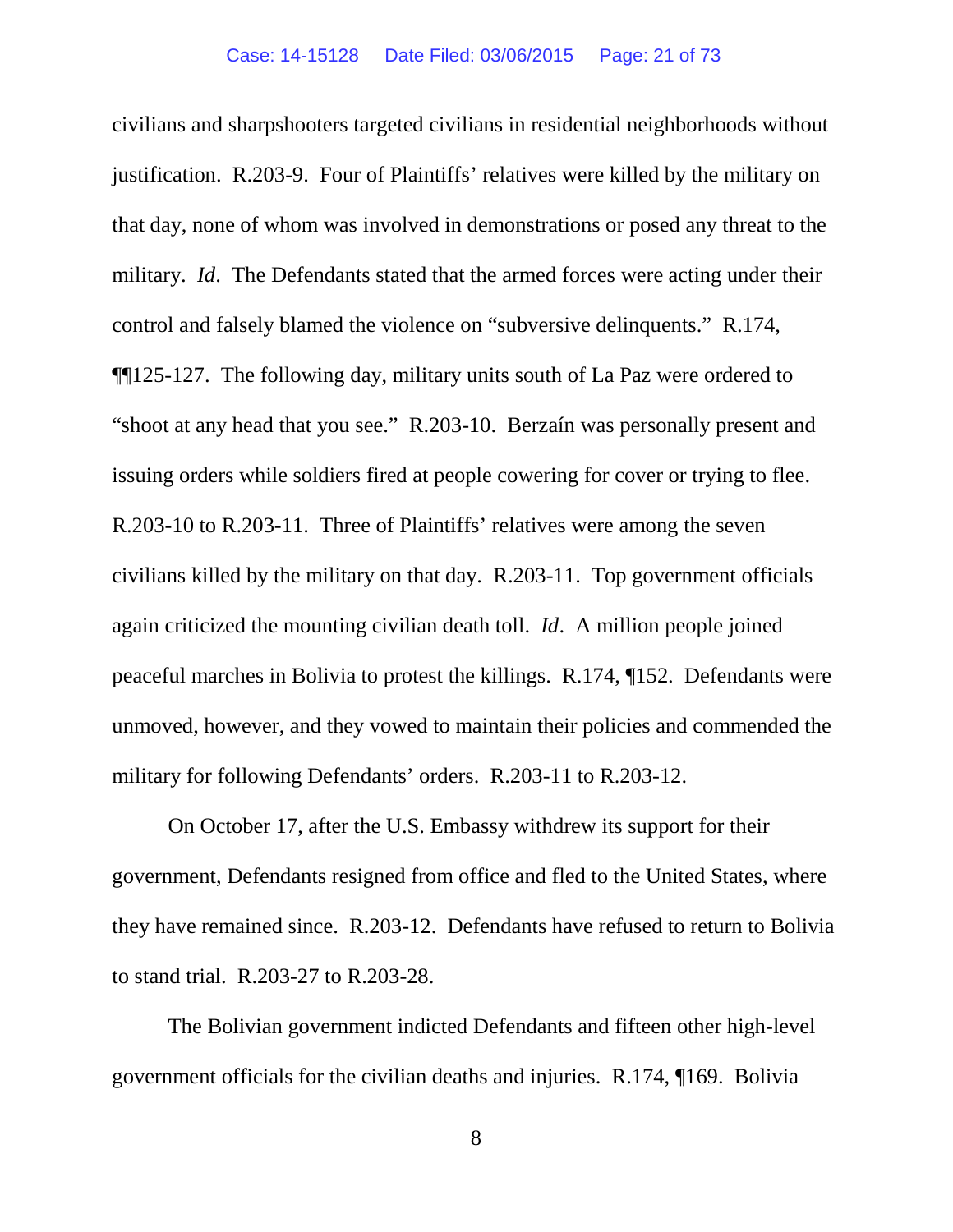does not permit trials in absentia, however. *Id*. at ¶171. The criminal defendants who remained in Bolivia were convicted for the crime of mass murder. *Id*. at ¶170.

In 2003, Plaintiffs received humanitarian assistance through a Bolivian government program that was established for the families of those killed by the military. By its terms, this program did not release Defendants from liability or waive Plaintiffs' rights to pursue other remedies against Defendants. R.203-25 n.17.

### <span id="page-21-3"></span><span id="page-21-2"></span>**C. Procedural History**

<span id="page-21-0"></span>Plaintiffs sued Defendants in 2007, asserting claims under the Alien Tort Statute ("ATS"), 28 U.S.C. §1350, the TVPA, and state law. R.77. In 2008, the Bolivian government waived any immunity that Defendants might claim, and the U.S. government accepted that waiver. *Mamani v. Sanchez-Berzain,* 654 F.3d 1148, 1151 n.4 (11th Cir. 2011).

<span id="page-21-1"></span>In 2009, the District Court (per then-district court Judge Jordan) dismissed without prejudice Plaintiffs' TVPA claims on the ground that Plaintiffs had failed to exhaust newly-available, additional humanitarian assistance provided by a 2008 Bolivian statute known as Law Number 3955. *Mamani v. Sanchez-Berzain*, 636 F. Supp. 2d 1326, 1332-33 (S.D. Fla. 2009). Like the 2003 humanitarian assistance program, Law Number 3955 neither released Defendants from liability nor waived Plaintiffs' rights to pursue remedies from Defendants. R.203-25 nn.17, 18, R.191-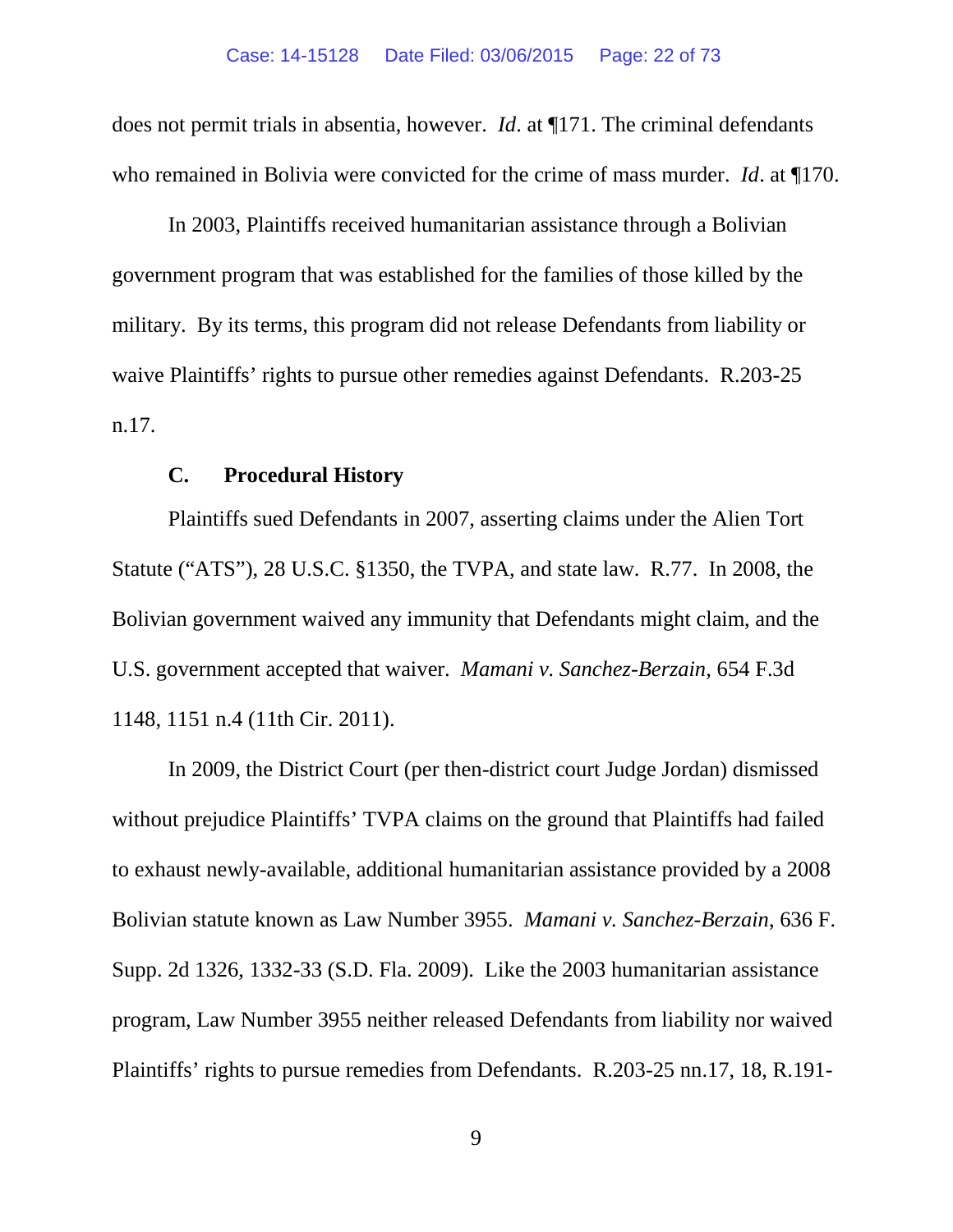<span id="page-22-0"></span> $5<sup>1</sup>$  $5<sup>1</sup>$  $5<sup>1</sup>$  In its 2009, ruling, the District Court declined to decide whether payments to Plaintiffs would preclude Plaintiffs' TVPA claim. 636 F. Supp. 2d at 1333.

In a separate ruling in 2009, the District Court denied in part Defendants' motion to dismiss the ATS and state law claims, ruling that Plaintiffs had made plausible allegations that Defendants bore responsibility for targeted killings. R.135-21 to R.135.40. The District Court also rejected Defendants' argument that they were immune from suit. R.135-19 to R.135-21.

<span id="page-22-1"></span>Defendants appealed as of right the denial of their claim to immunity. R.155-2. The District Court then certified additional issues for interlocutory review under 28 U.S.C. §1292(b), R.155-2 to R.155-5, and this Court agreed to decide those issues. 654 F.3d at 1151. In 2011, this Court reversed and held, in pertinent part, that Plaintiffs' complaint failed to allege a sufficient connection between the deaths of their family members and Defendants' actions. *Id*. at 1153.

On remand, the District Court granted Plaintiffs' unopposed motion for leave to amend the complaint, ECF No. 173, and Plaintiffs filed the current operative Complaint. The Complaint includes detailed factual allegations that were not included in the prior complaint and that Plaintiffs assert directly link

<span id="page-22-2"></span><sup>&</sup>lt;sup>1</sup> The Declaration of Paulino L. Verástegui Palao in Support of Plaintiffs' Opposition to Defendants' Joint Motion to Dismiss Second Amended Complaint is included in Appellees' Supplemental Appendix as R.191-5, filed concurrently.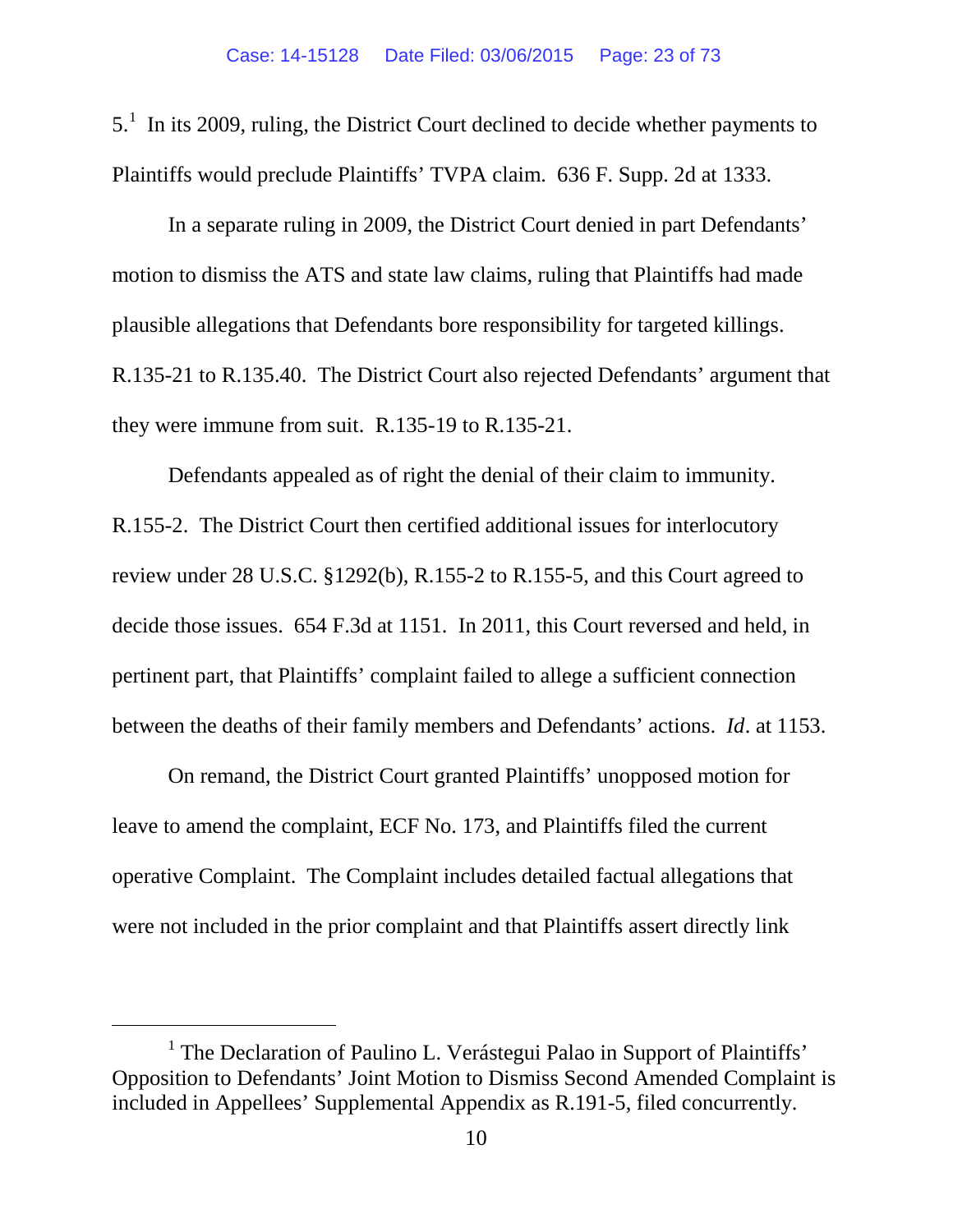Defendants to the planning, implementation, and supervision of the extrajudicial killings of Plaintiffs' family members. R.203-31 to R.203-40.

<span id="page-23-0"></span>As relevant here, on remand Defendants moved to dismiss Plaintiffs' TVPA claim on that ground that it was precluded by the humanitarian assistance payments Plaintiffs received in satisfying Section 2(b)'s requirement. The District Court (per Judge Cohn) denied the motion, holding that Section 2(b) had no "preclusive effect under the circumstances of this case." R.203-27. Defendants also moved to dismiss for failure to state a TVPA claim. The District Court denied that motion as well, holding that Plaintiffs had plausibly alleged that Defendants were liable for extrajudicial killings in violation of the TVPA. In particular, the District Court ruled that Plaintiffs' allegations gave rise to a "reasonable inference" that military sharpshooters "deliberately" killed each of the decedents and that the deaths constituted extrajudicial killings. R.203-33 to R.203-34. The District Court then applied the doctrine of command responsibility as articulated in *Ford ex rel. Ford v. Garcia*, 289 F.3d 1283 (11th Cir. 2002), and held that the Complaint alleged facts plausibly showing that: (1) as the Bolivian military's highest commanders, Defendants had ultimate authority and effective control over that military, R.203-36 to R.203-37; (2) Defendants had knowledge of the extrajudicial killings, which were part of Defendants' own plan to use lethal force to quell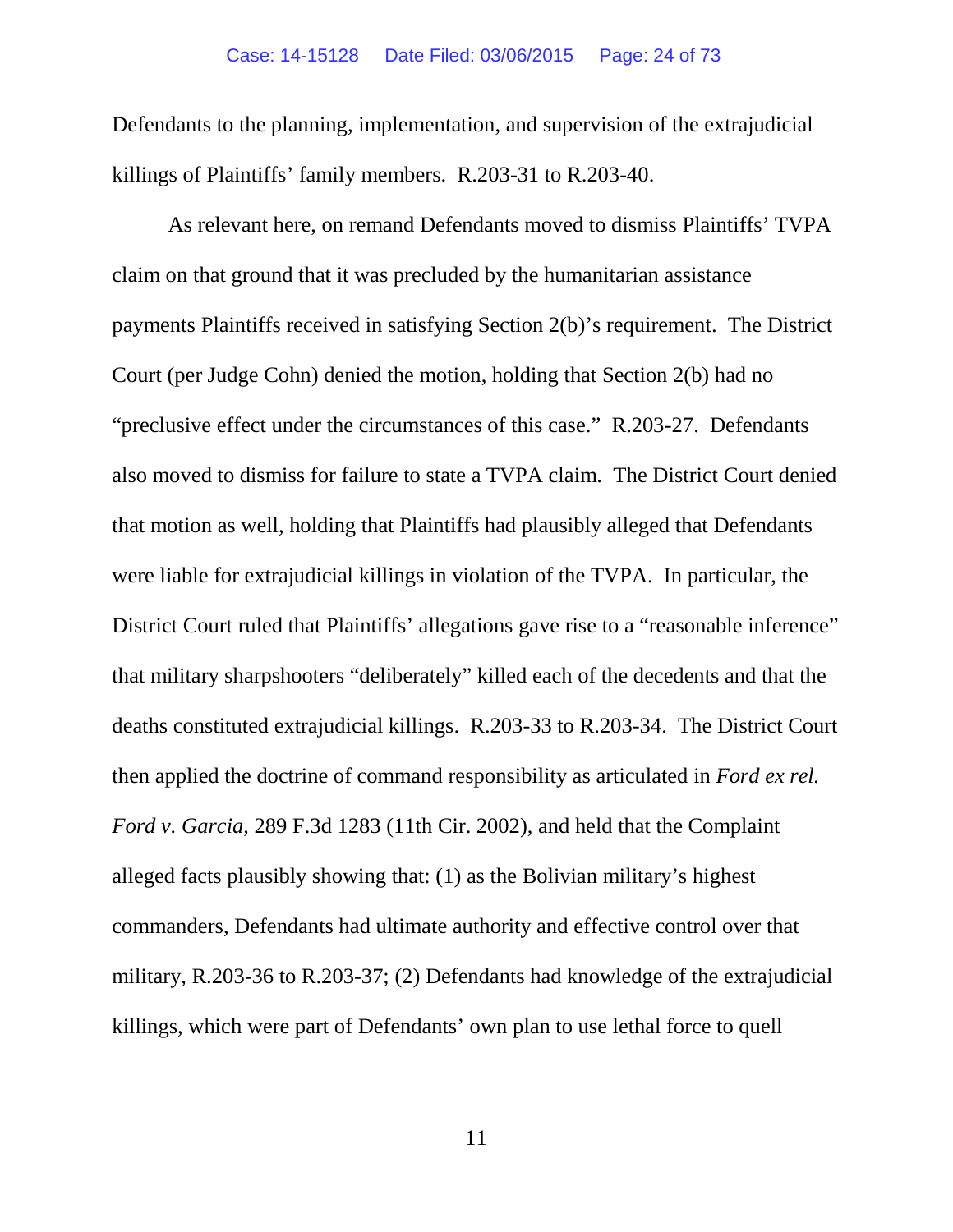opposition, R.203-37 to R.207-39; and (3) Defendants failed to prevent the extrajudicial killings or to punish soldiers afterwards. R.203-39 to R.203-40.

<span id="page-24-4"></span>The District Court certified two issues for interlocutory appeal under 28 U.S.C. §1292(b): first, "whether receiving any compensation at all from the Bolivian government precludes [Plaintiffs] from holding Defendants liable under the TVPA['s]" exhaustion provision, Section 2(b), R.211-5, and second, "what type of facts are necessary to satisfy the[] . . . elements [of knowledge and failure to prevent or punish] of the command responsibility doctrine," R.211-7. A motions panel of this Court accepted appellate jurisdiction over the TVPA preclusion issue, but deferred to the merits panel whether the Court should reach and resolve the command responsibility question as well. *See* Order Granting Petition for Permission to Appeal, No. 14-90018 (11th Cir. Nov. 13, 2014).

#### <span id="page-24-1"></span>**D. Standard of Review**

<span id="page-24-0"></span>Whether Plaintiffs' claims are precluded by the TVPA's exhaustion provision is a legal question subject to *de novo* review. This Court reviews *de novo* the denial of a motion to dismiss based on claim preclusion. *Aquatherm, Inc. v. Florida Power & Light Co*., 84 F.3d 1388, 1391 (11th Cir. 1996).

<span id="page-24-3"></span><span id="page-24-2"></span>This Court reviews the denial of a motion to dismiss for failure to state a claim *de novo*. *Clark v. Riley*, 595 F.3d 1258, 1264 (11th Cir. 2010). Review is, however, limited to the allegations in the complaint, *Grossman v. Nationsbank*,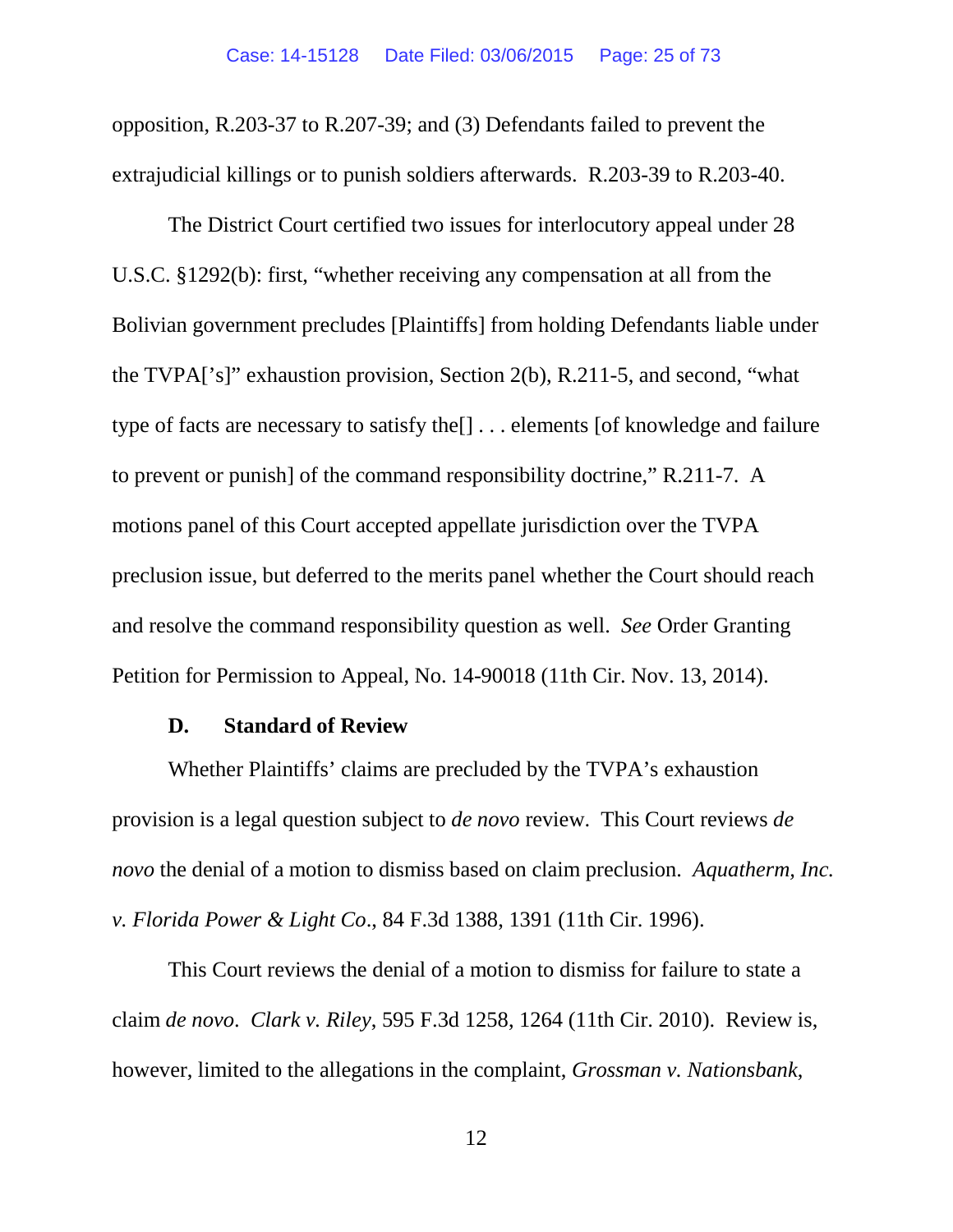<span id="page-25-0"></span>225 F.3d 1228, 1231 (11th Cir. 2000), and this Court must "accept[] the allegations in the complaint as true [and] constru[e] them in the light most favorable to the plaintiff." *American Dental Ass'n v. Cigna Corp*., 605 F.3d 1283, 1288 (11th Cir. 2010) (internal quotations omitted). A decision denying a Rule 12(b)(6) motion must be affirmed if the allegations in the complaint "state a claim to relief that is plausible on its face." *Id*. at 1289 (internal quotations omitted).

#### <span id="page-25-1"></span>**SUMMARY OF ARGUMENT**

I. Section 2(b) of the TVPA requires a claimant to exhaust available remedies in the country in which the conduct giving rise to the claim took place. There is no dispute that Plaintiffs have obtained the only assistance available to them in Bolivia: humanitarian assistance payments from the Bolivian government to the heirs of those killed during the events at issue in this case. These payments do not preclude Plaintiffs' TVPA claim.

The text of the TVPA compels that conclusion. The language of Section 2(b) merely requires exhaustion and thus establishes a procedural hurdle that claimants must overcome before proceeding in U.S. courts – a hurdle that Plaintiffs in this case have indeed overcome. It does not state that a claim will be precluded by the exhaustion of local remedies. Looking then to the rest of the statute for guidance, a finding of preclusion would do violence to the text of the TVPA as a whole. Section 2(a) imposes liability on individual perpetrators. The humanitarian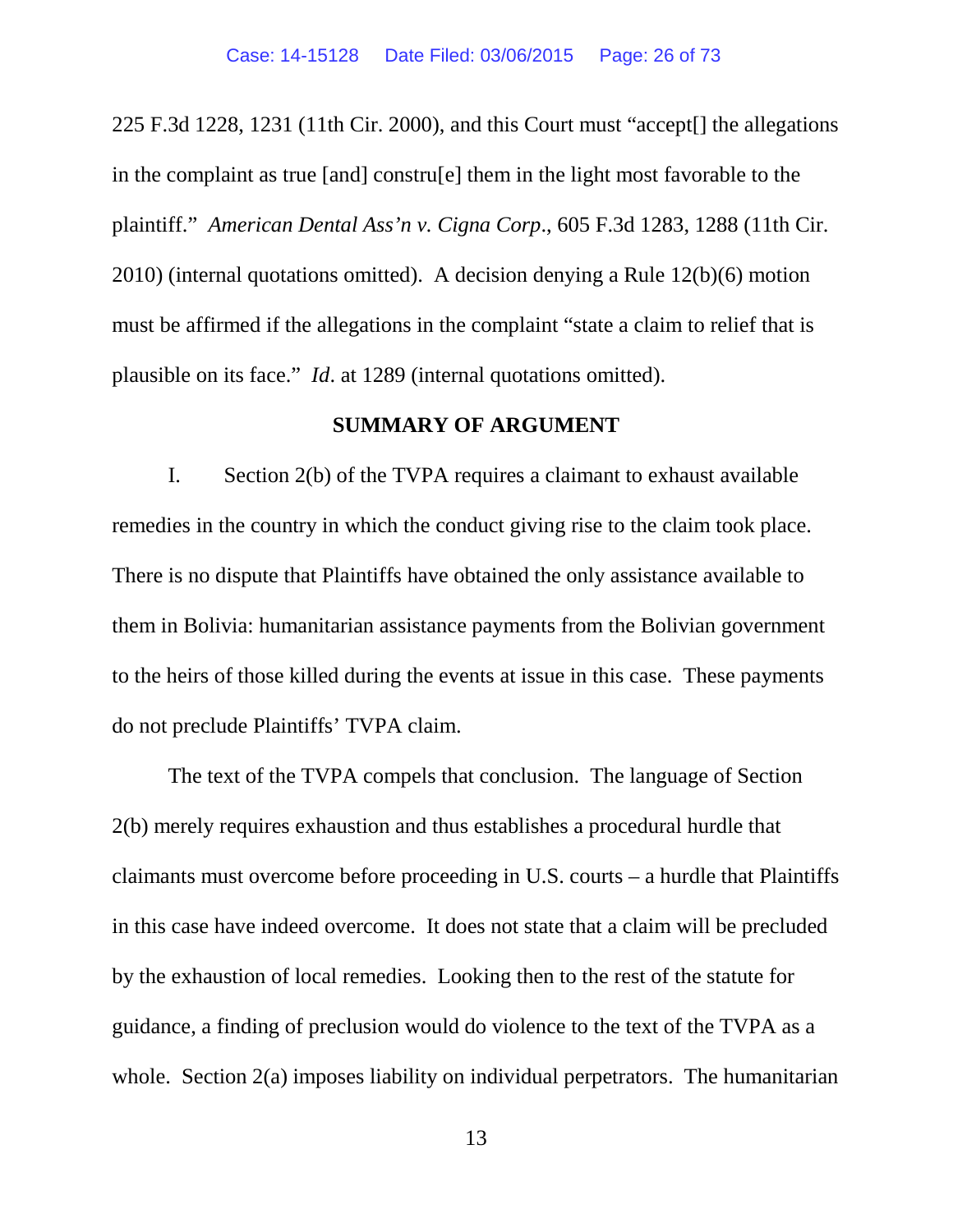assistance that Plaintiffs received does not redress the wrongs of Defendants to which Section 2(a) is directed.

Contrary to Defendants' argument, the District Court did not hold (and Plaintiffs are not asserting) that an exhausted remedy is never preclusive unless obtained from the defendants themselves. The District Court simply held that, under the circumstances of this case, the exhaustion of remedies in Bolivia under Section 2(b) did not have any preclusive effect. The circumstances to which the District Court pointed were the facts that Defendants fled Bolivia to avoid accountability for their wrongs, sought refuge in the United States and cannot be held liable in Bolivia, and that the remedies that Plaintiffs exhausted in Bolivia did not preclude Plaintiffs from pursuing other remedies against Defendants.

The District Court's conclusion is amply supported by the legislative history of the TVPA, which shows unequivocally that the statute was aimed at ensuring that individuals would be held accountable for torture and extrajudicial killings they committed and denying perpetrators of such acts a safe haven in the United States. The TVPA's purpose would be undermined if the humanitarian assistance payments that Plaintiffs received were deemed to have extinguished Defendants' liability, thus enabling them to live out their days in U.S. territory without the prospect of ever being held accountable for their wrongdoing.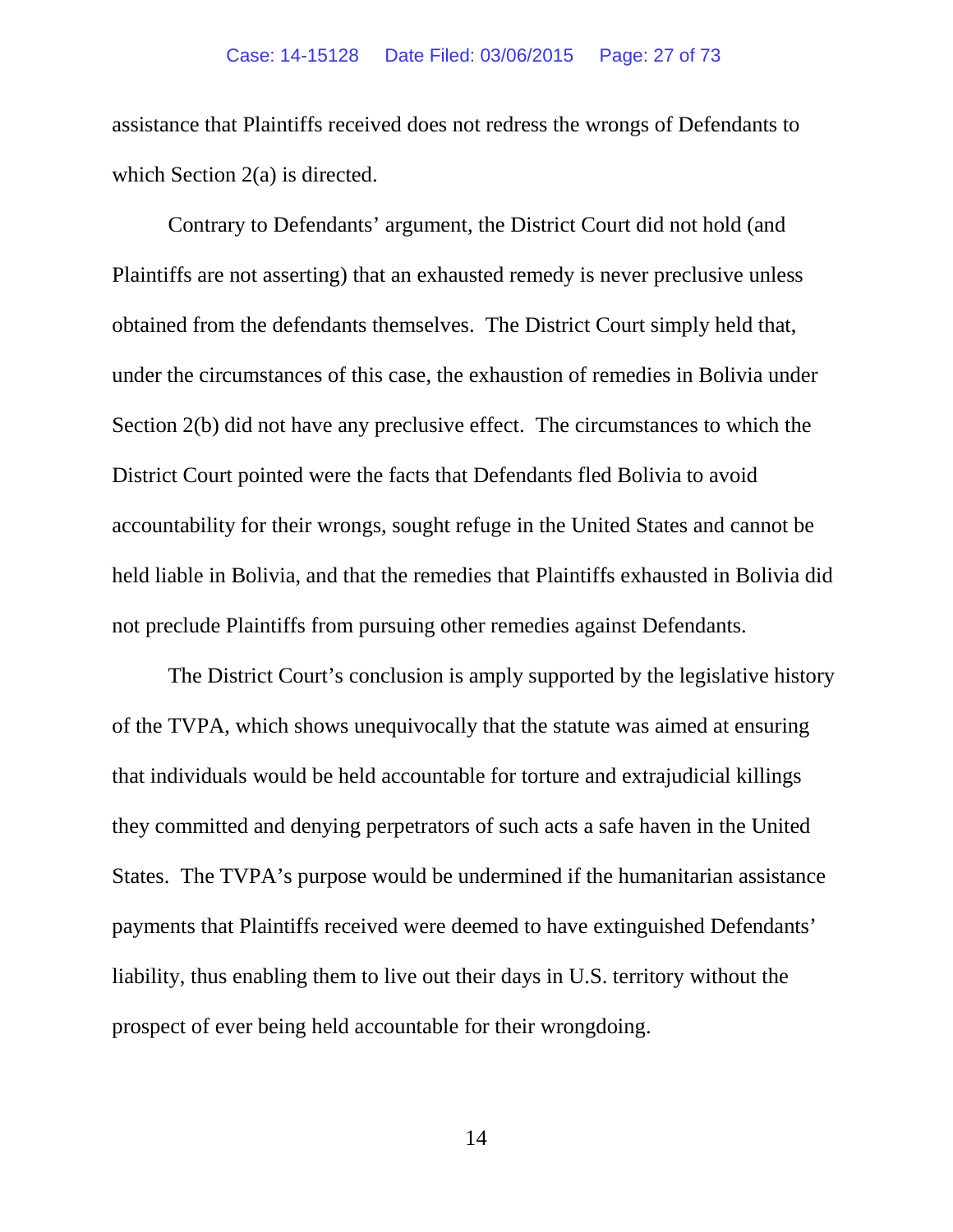#### Case: 14-15128 Date Filed: 03/06/2015 Page: 28 of 73

Likewise, general principles of comity under international law, which call on U.S. courts to respect the acts of foreign States, would be turned on their head if Defendants could escape liability under the TVPA merely because the Bolivian government chose to render humanitarian assistance to Plaintiffs that did not release Defendants from liability or waive Plaintiffs' rights. As the District Court correctly observed, such a turn of events would be patently absurd.

General principles of exhaustion under U.S. law, which are incorporated into the TVPA, do not countenance that outcome either. Those principles teach that the exhaustion of remedies does not invariably lead to preclusion of other remedies, but that would be the upshot of Defendants' interpretation of the TVPA's exhaustion provision.

The adequacy of the humanitarian assistance payments that Plaintiffs received is not before this Court because the District Court did not certify that question for interlocutory review. But even if humanitarian assistance were considered a remedy that, if adequate, would preclude a TVPA suit, Defendants have failed to carry their heavy burden of demonstrating that the payments Plaintiffs received constitute an adequate remedy for the injuries they have suffered.

II. A. This Court should not reach Defendants' argument that the Complaint fails to plausibly plead their command responsibility for the intentional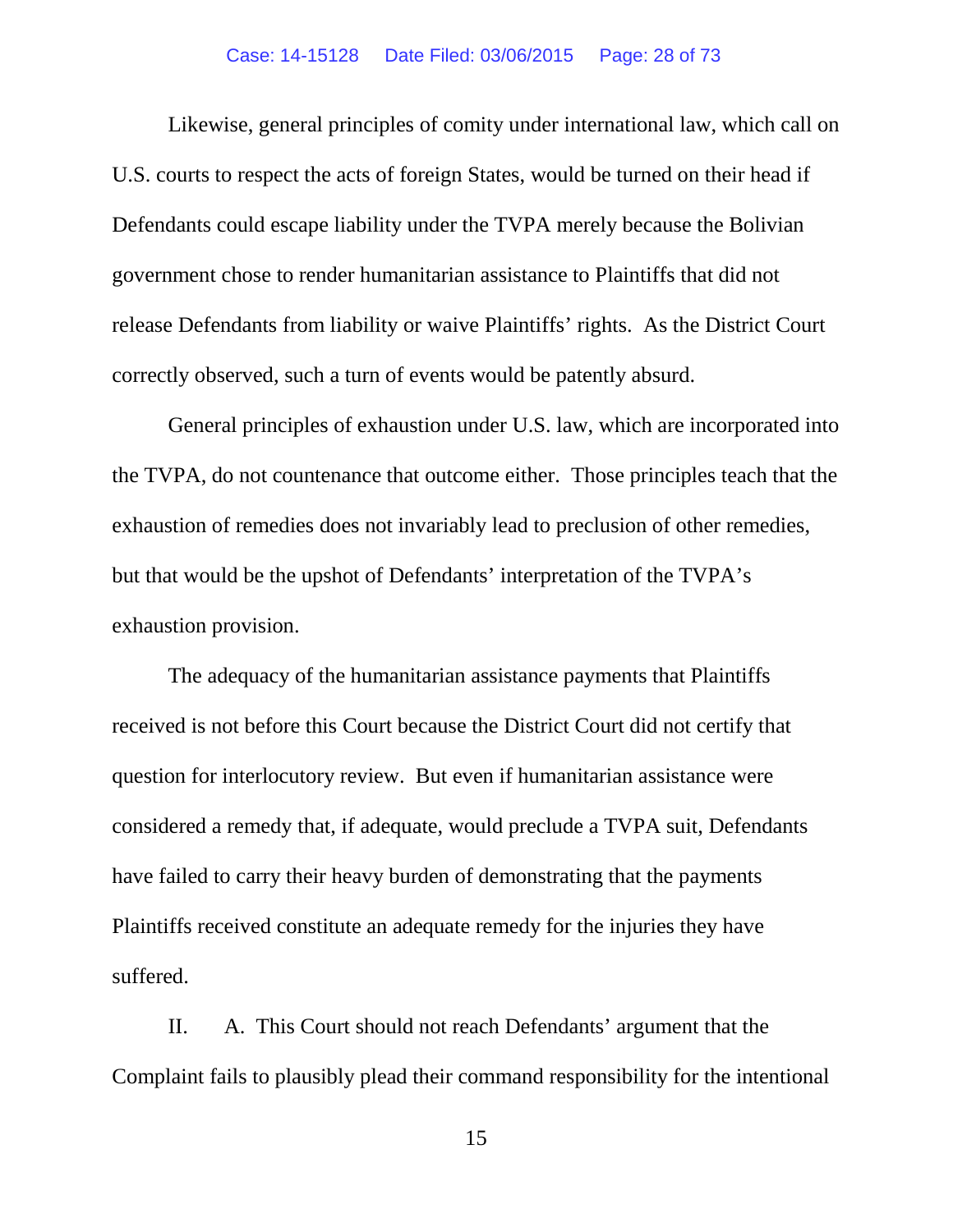#### Case: 14-15128 Date Filed: 03/06/2015 Page: 29 of 73

killings of Plaintiffs' family members, because the law governing command responsibility, which was established over two decades ago by this Court's decision in *Ford*, is well-settled. Defendants merely contest the application of this clear and controlling law to the disputed allegations of this case. Thus, their challenge to the District Court's command responsibility ruling presents only an issue of fact that is not properly raised through a Rule 12(b)(6) motion to dismiss and is not the proper subject of an interlocutory appeal.

<span id="page-28-0"></span>B. On review of a motion to dismiss for failure to state a claim, the allegations in the complaint must be accepted as true, and the motion to dismiss denied if the allegations state a claim for relief that is plausible on its face. Under that standard, the Complaint contains plausible allegations that are more than sufficient to show Defendants' command responsibility for the unlawful killings of Plaintiffs' family members.

The Complaint begins with a detailed description of Defendants' plan, even before they took office, to employ massive and unlawful military force to kill thousands of civilians in order to deter political opposition to their economic programs. After months of planning and preparation, Defendants ordered and closely supervised military operations in which hundreds of civilians were shot by military sharpshooters and dozens were intentionally targeted and killed, including Plaintiffs' family members. Defendants were told that civilians had been killed,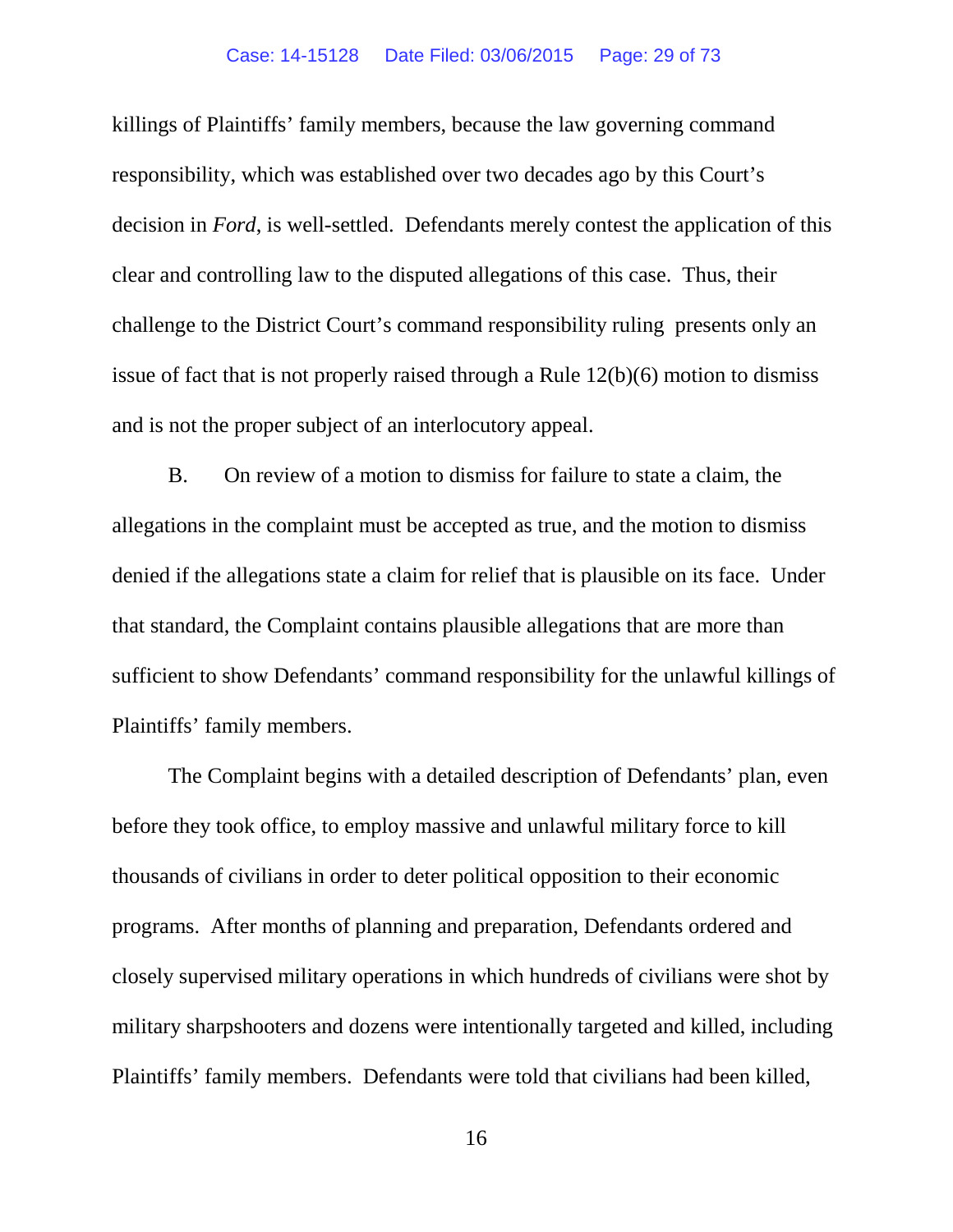and multiple people inside and outside their government implored them to stop the violence against civilians, including warning that a civilian "massacre" was likely. Despite these warnings, Defendants continued apace with their plan to use massive military force against civilians, praised the military, and repeatedly stated that they were responsible for the military's actions. Defendants took no steps to investigate the civilian deaths or to punish any of the military forces engaged in the killings. These allegations are sufficient to support the plausible conclusion that Defendants bear command responsibility for the extrajudicial killings of Plaintiffs' family members because Defendants were the highest military commanders in Bolivia, with effective command over the troops who killed the decedents, knew or should have known that their subordinates had committed and were committing unlawful killings, and failed to prevent the commission of the crimes or punish the perpetrators.

Defendants seek to refute this conclusion by referring to documents outside the Complaint to defeat Plaintiffs' allegations. But on review of a motion to dismiss, the allegations of the Complaint must be taken as true. Moreover, the documents Defendants submitted with their brief that were not incorporated by reference into the Complaint are improper subjects of judicial notice because they do not allege undisputed facts. The documents contain un-sourced hearsay claims that are disputed by the detailed allegations of the Complaint.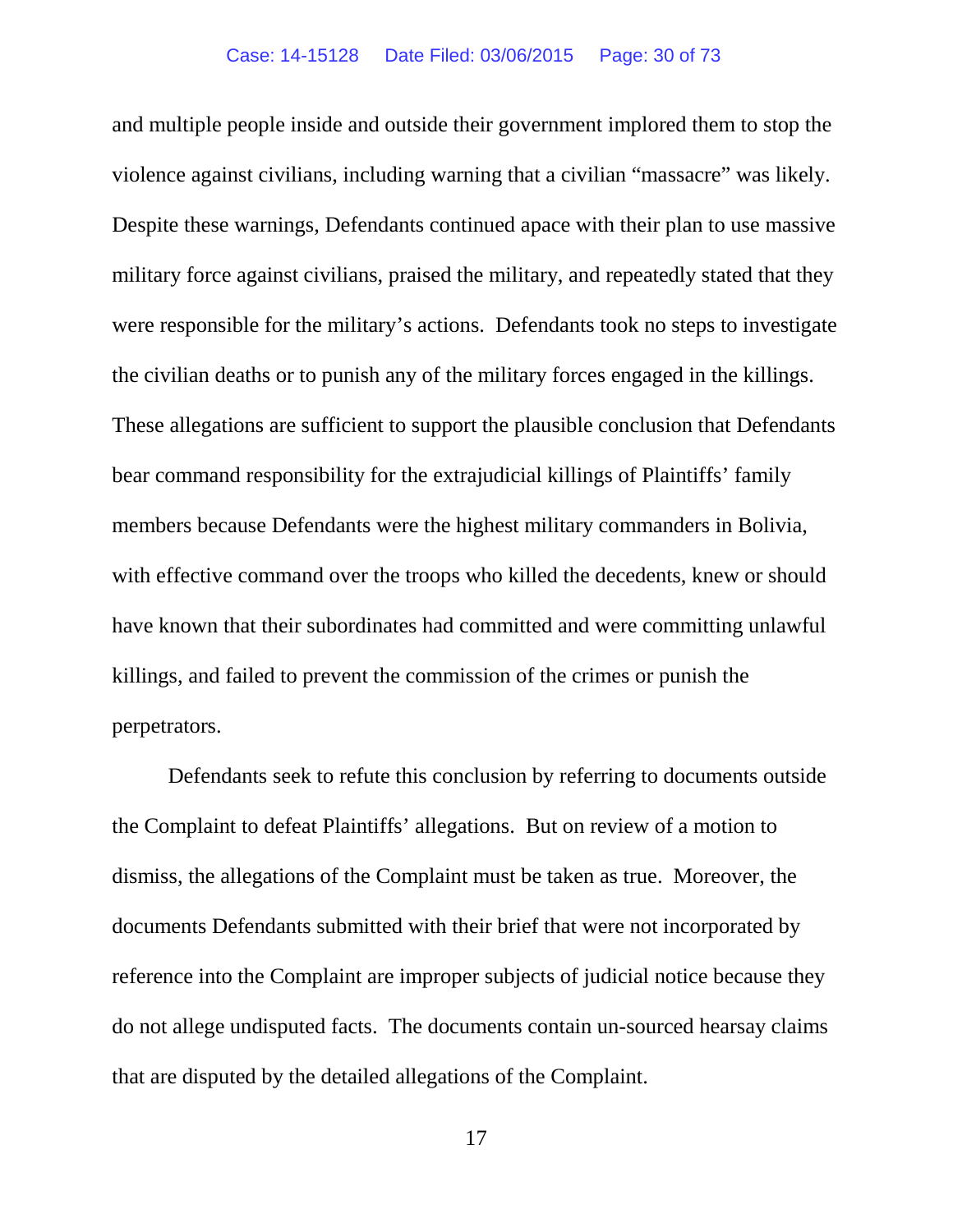Defendants also rely heavily on this Court's earlier decision that a prior

complaint in this case did not state a plausible claim for relief. *Mamani v.* 

*Sánchez-Berzaín*, 654 F.3d 1148 (11th Cir. 2011). But that decision has no bearing on the assessment of the operative Complaint, which contains extensive, detailed allegations that were not included in the earlier, now-superseded complaint.

#### <span id="page-30-1"></span>**ARGUMENT**

## <span id="page-30-0"></span>**I. THE HUMANITARIAN ASSISTANCE THAT PLAINTIFFS RECEIVED FROM THE BOLIVIAN GOVERNMENT DOES NOT PRECLUDE THEIR TVPA CLAIM.**

Captioned "Exhaustion of Remedies," Section 2(b) of the TVPA provides that "[a] court shall decline to hear a [TVPA] claim . . . if the claimant has not exhausted adequate and available remedies in the place in which the conduct giving rise to the claim occurred." 28 U.S.C. §1350 note, §2(b). There is no dispute that Plaintiffs "exhausted . . . available remedies" in Bolivia: they applied for and received payments from the Bolivian government under humanitarian assistance programs that were established for the heirs of persons killed in Bolivia during the events that give rise to Plaintiffs' claims against Defendants. R.203- [2](#page-30-2)5. $^2$  The TVPA issue certified to this Court is whether, having exhausted their available remedies in Bolivia, Plaintiffs are now precluded by Section 2(b) from pursing TVPA claims against Defendants. R.211-5.

<span id="page-30-2"></span> $2$  Defendants have abandoned their argument that judicial remedies are available to Plaintiffs in Bolivia. *See* AOB at 16 n.4.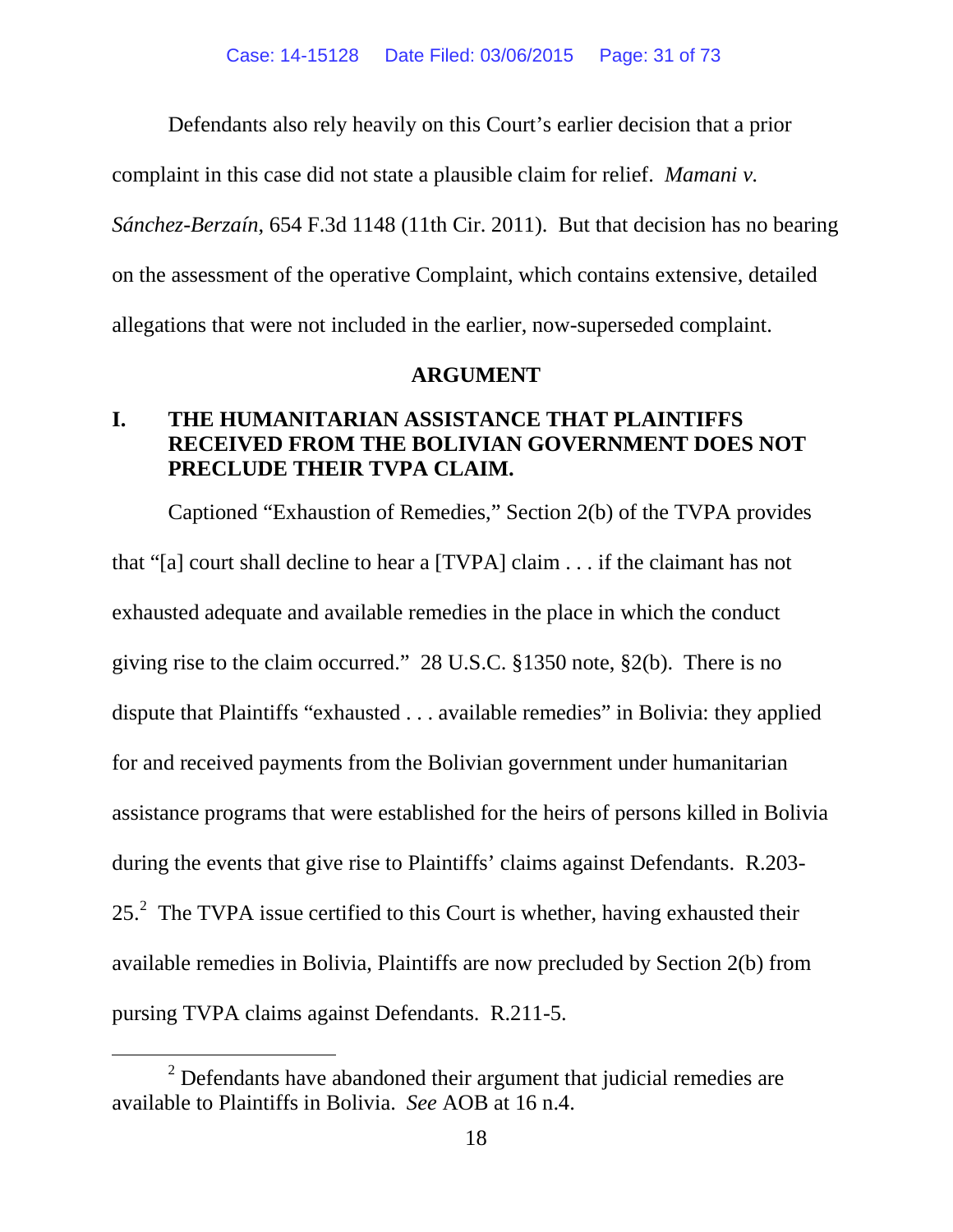The District Court's answer to that question was that Plaintiffs' exhaustion of remedies under Section 2(b) of the TVPA "does not have any preclusive effect under the circumstances of this case . . . ." R.203-27. The text of the TVPA and its legislative history, as well as general principles of comity and exhaustion, confirm that the District Court was correct.

## <span id="page-31-0"></span>**A. The Text and Legislative History of the TVPA Support The District Court's Ruling That Plaintiffs' TVPA Claim Is Not Precluded.**

#### <span id="page-31-1"></span>**1. The TVPA's Text**

Elemental canons of statutory interpretation make clear that, having exhausted their available remedies in Bolivia, Plaintiffs are not precluded by Section 2(b) of the TVPA from pursing claims against Defendants.

First, the text of Section 2(b) refers only to the exhaustion of available and adequate local remedies. It does not speak to whether or under what circumstances the exhaustion of remedies will preclude a TVPA claim. This is hardly surprising because exhaustion and preclusion are distinct concepts in U.S. law. *See Sundar v. INS*, 328 F.3d 1320, 1324 (11th Cir. 2003). Because Section 2(b) is an exhaustion provision, it erects "merely a procedural hurdle" that Plaintiffs had to clear in order to proceed with their TVPA claim. R.203-27. Its text does not support Defendants' transformation of the exhaustion requirement into an automatic preclusion device.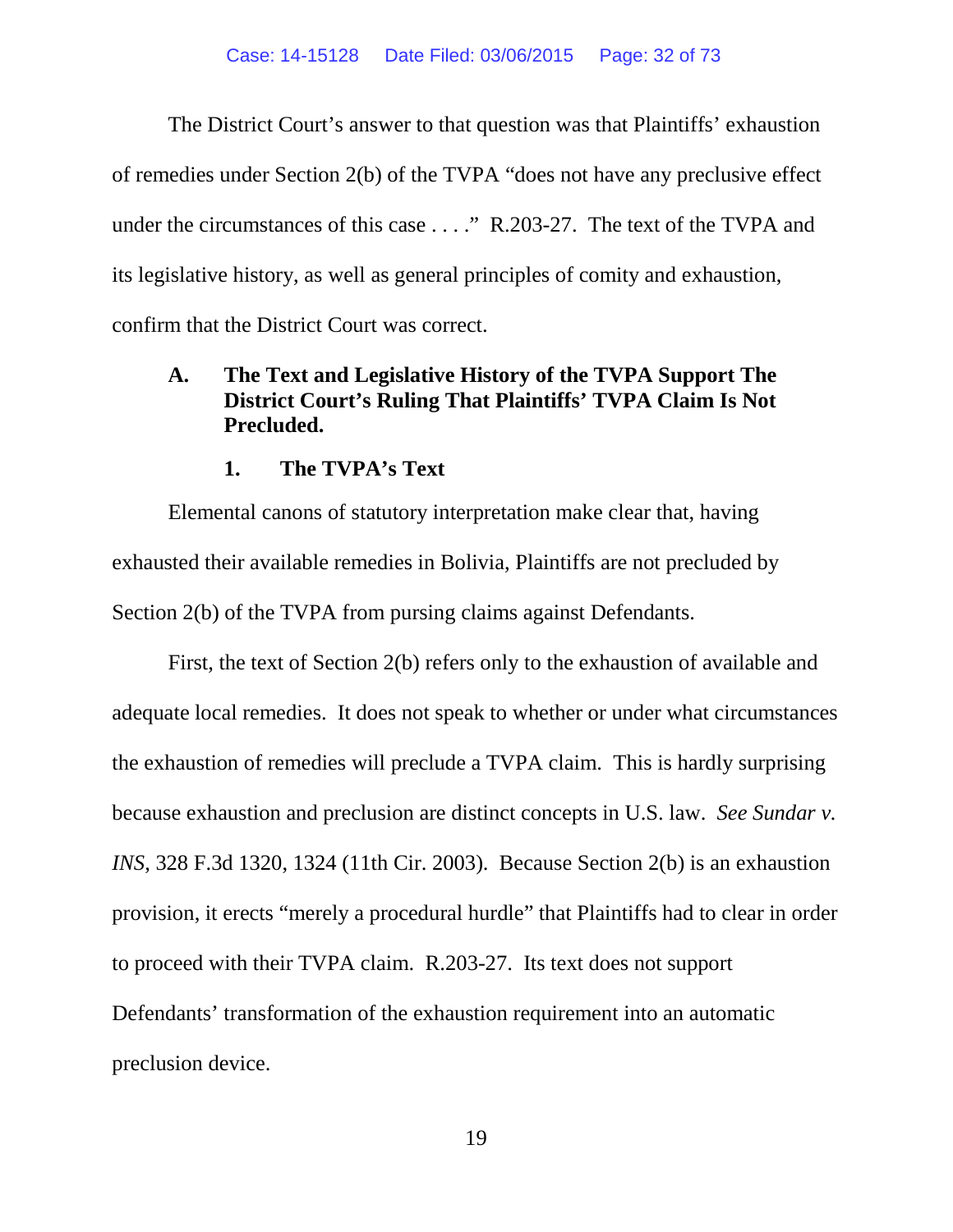<span id="page-32-2"></span>Second, Section 2(b) must be read in conjunction with Section 2(a).  $3$  Both provisions fall under the caption "Establishment of Civil Action." Section 2(a)'s sub-caption is "Liability." It states that "[a]n *individual* who, under actual or apparent authority, or color of law, of any foreign nation . . . subjects an individual to extrajudicial killing shall, in a civil action, be liable for damages . . . ." 28 U.S.C. §1350 note, §2(a) (emphasis added). As the District Court correctly recognized, by its terms, Section 2(a) seeks "to redress specific individuals' wrongdoings by ensuring that their actions have legal consequences -- to wit, that they literally 'pay the price' for their wrongs." R.203-26. The payments that Plaintiffs received under the Bolivian government's humanitarian assistance programs in satisfaction of Section 2(b)'s exhaustion requirement do not redress the wrongdoings of Defendants. Neither program relieves Defendants of their own liability to pay for their wrongs or waive Plaintiffs' rights to seek redress against Defendants. R.203-25 nn.17-18. Together, Sections 2(a) and 2(b) in no way

<span id="page-32-3"></span><span id="page-32-1"></span><span id="page-32-0"></span> <sup>3</sup> *See United States v. McLemore*, 28 F.3d 1160, 1162 (11th Cir. 1994) ("In interpreting the language of a statute . . . we do not look at one word or one provision in isolation, but rather look to the statutory scheme for clarification and contextual reference."). Defendants' criticism of the District Court for "look[ing] to other provisions of the TVPA to intuit the purpose behind the exhaustion provision" (AOB at 27) ignores the fact that the statute itself says nothing about preclusion: they themselves base their argument on a convoluted reading of the statute as a whole. *Mohammad v. Palestinian Authority*, 132 S. Ct. 1702 (2012), lends no support to Defendants' cause. There, the Supreme Court held that the word "individual" in Section 2(a) of the TVPA connotes suits only against natural persons. *Id*. at 1706. The Court did not state (as Defendants would have it) that the two provisions of the TVPA must be read in isolation.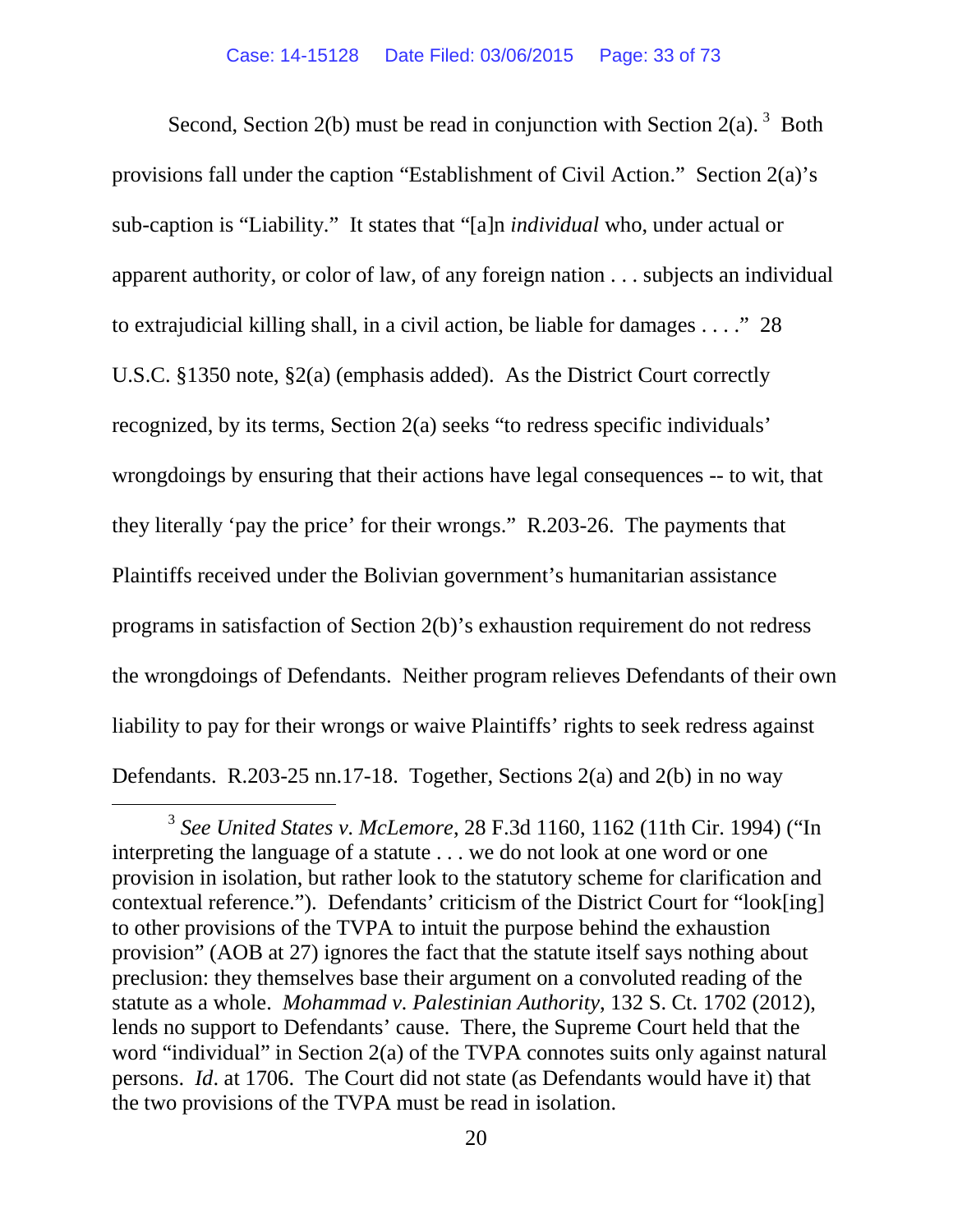#### Case: 14-15128 Date Filed: 03/06/2015 Page: 34 of 73

suggest that exhausting a remedy from a foreign government precludes a TVPA claim against the individuals responsible for the violations, particularly when, as here, that remedy does not involve individual accountability and preserves the claimant's right to pursue a separate civil action against them.

Defendants contend that the District Court erroneously read into the TVPA an "atextual limitation" that the exhaustion of available local remedies does not preclude a TVPA claim unless "the remedies have been obtained from the specific defendant[s]." AOB at 25-26. That distorts the District Court's decision. While correctly observing that the TVPA's goal is "to redress specific individuals' wrongdoings," R.203-26, the District Court held only that Section 2(b) "has no preclusive effect under the circumstances of this case, " R.203-27 – circumstances that include that Defendants have sought safe haven in the United States and cannot be held accountable in Bolivia, and that the programs establishing the humanitarian assistance did not involve individual accountability and neither released from liability the persons responsible for Plaintiffs' injuries nor waived Plaintiffs' right to pursue claims against those individuals. R.203-25 nn.17-18. This Court thus need not decide whether the availability of local assistance under other circumstances would preclude a TVPA claim.<sup>[4](#page-33-0)</sup>

<span id="page-33-0"></span> $4$  Defendants refer to the principle of statutory construction that "[w]here Congress includes particular language in one section of a section of a statute but omits it in another section of the same Act, it is generally presumed that Congress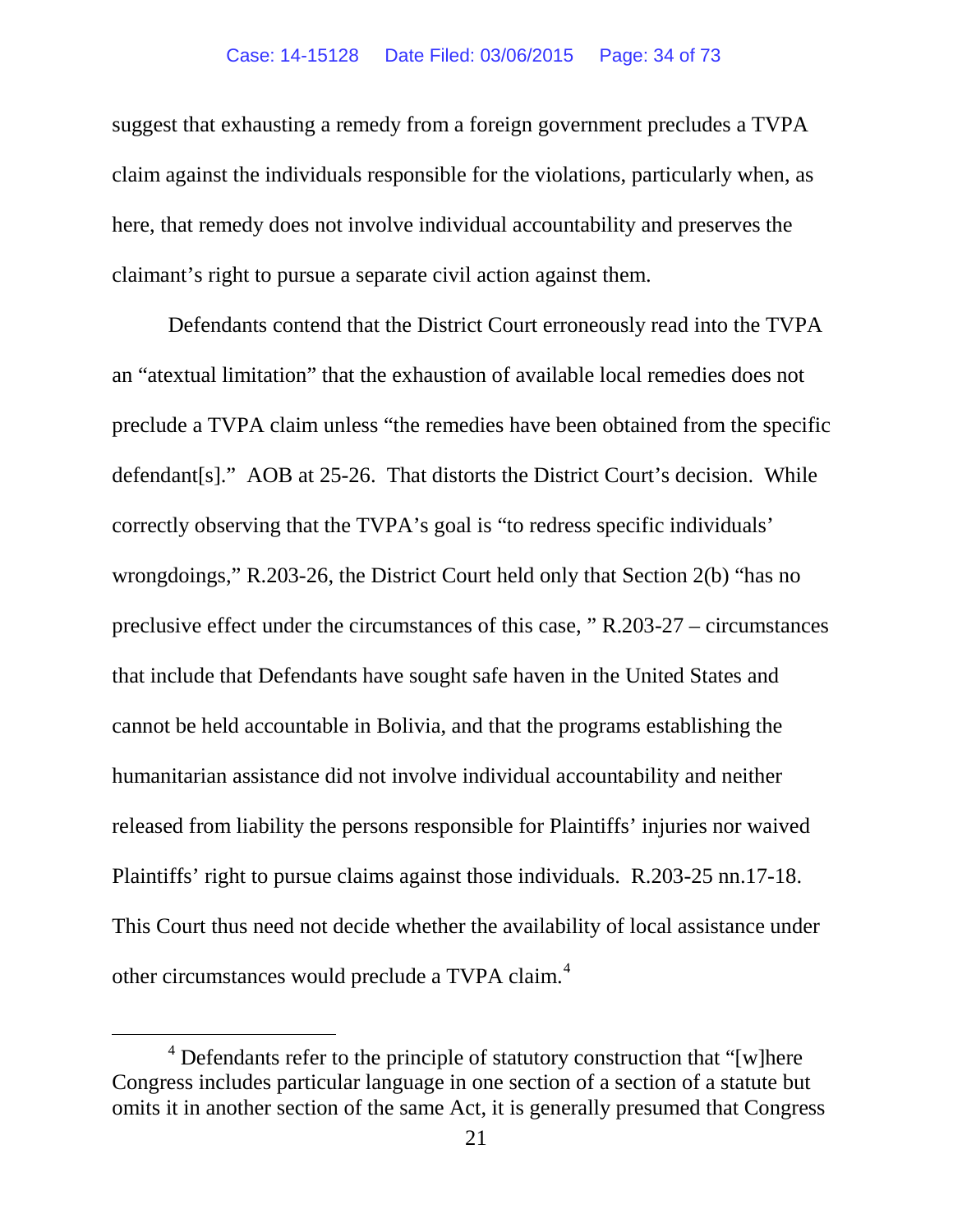#### **2. The TVPA's Legislative History**

Given that the text of the TVPA does not specify when, if ever, domestic remedies preclude a TVPA claim, the District Court properly considered the legislative history of the statute, which clearly demonstrates that the exhaustion of remedies under the circumstances of this case does not require preclusion. *See Lindley v. FDIC*, 733 F.3d 1043, 1055 (11th Cir. 2013) (courts may consider legislative history in interpreting an ambiguous law).

<span id="page-34-1"></span>As set forth in a critical passage of the Senate Report on the TVPA, the

central purpose of the statute was to ensure accountability of individual human

rights violators for their actions by preventing the U.S. from becoming a safe

haven for them:

 $\overline{a}$ 

<span id="page-34-0"></span>acts intentionally and purposely in the disparate inclusion or exclusion"; from there, Defendants posit that Congress must have intentionally excluded language from Section 2(b) specifying that the remedy be against the individual human rights violator for it to have preclusive effect because Congress included individual liability language in Section 2(a). AOB at 27 (quoting *Russello v. United States*, 464 U.S. 16, 23, 104 S. Ct. 296 (1983)). Defendants first ignore the fact that Section 2(b) says *nothing* about preclusion. They also ignore that "the [*Russello*] presumption that the presence of a phrase in one provision and its absence in another reveals Congress' design—grows weaker with each difference in the formulation of the provisions under inspection." *City of Columbus v. Ours Garage and Wrecker Serv., Inc.*, 536 U.S. 424, 436, 122 S. Ct. 2226 (2002). Here, the "formulations" in Sections 2(a) and 2(b) are very different. The former speaks to individual liability in a civil action for acts of torture or extrajudicial killing; the latter speaks to the exhaustion of available and adequate local remedies before such an action can be maintained. When the provisions are read together, one cannot presume that Congress intended to render irrelevant to the exhaustion equation whether individual wrongdoers are themselves liable under remedies available in the country in which the wrongs occurred.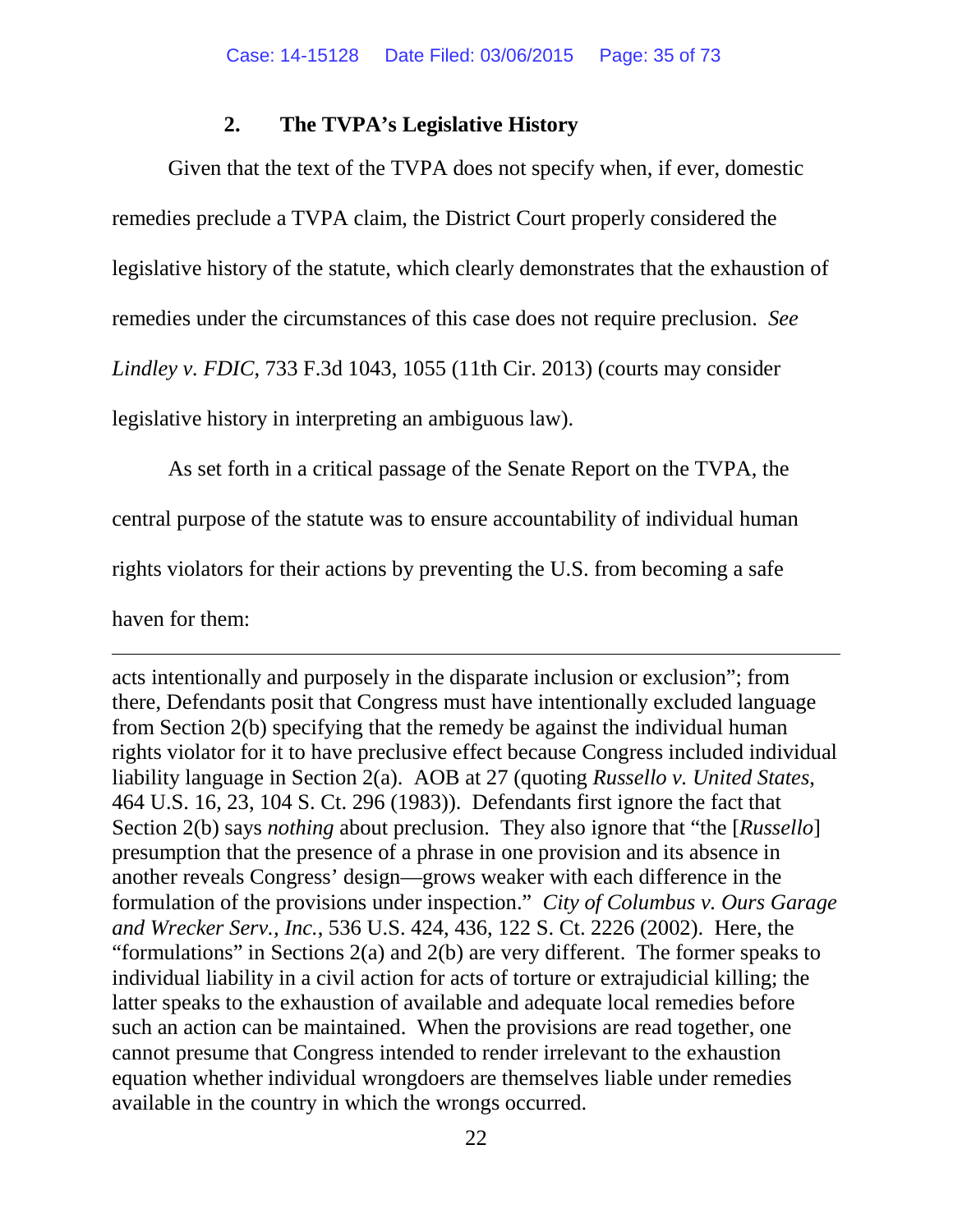The purpose of this legislation is to provide a Federal cause of action against any *individual* who, under actual or apparent authority or under color of law of any foreign nation, subjects any individual to torture or extrajudicial killing. This legislation will carry out the intent of the Convention Against Torture and Other Cruel, Inhuman or Degrading Treatment or Punishment, which was ratified by the U.S. Senate on October 27, 1990. The convention obligates state parties to adopt measures *to ensure that torturers within their territories are held legally accountable for their acts*. This legislation will do precisely that–by *making sure that torturers and death squads will no longer have a safe haven in the United States*.

<span id="page-35-0"></span>S. Rep. No. 102-249, at 3 (1991) (emphasis added).

Turning a blind eye to this passage, Defendants contend that the legislative history shows instead that TVPA's "overriding purpose" was simply to provide "'a means of civil redress to victims of torture' from countries whose 'governments still engage in or tolerate torture of their citizens' and thus are unwilling (or unable) to provide a means of redress." AOB at 28 (citing S. Rep. No. 102-249, at 3). The language that Defendants quote precedes the critical passage (quoted in full above) stating that the law's objective is to hold individual perpetrators accountable for their acts and make sure that the U.S. does not shield them from liability. In context, Defendants' quote underscores that the statute's goals include providing remedies when a government is "unable" to provide redress to victims because, as here, the perpetrators cannot be held accountable in the country where the abuses occurred.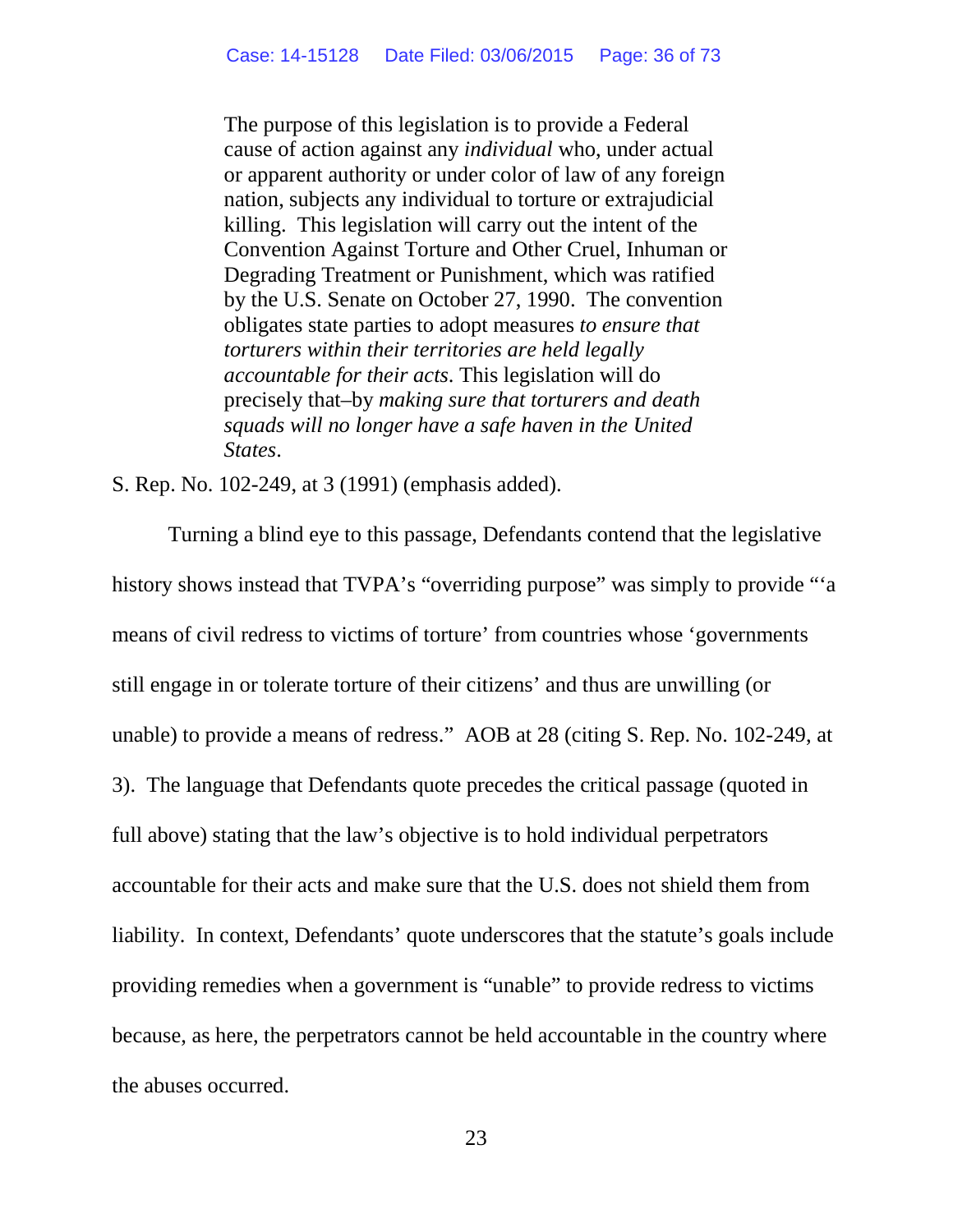Defendants also selectively quote comments of certain members of the House of Representatives to suggest that Congress intended to limit the exercise of the TVPA to "*only* where it is necessary to ensure that victims obtain adequate relief." AOB at 30 & n.7 (original emphasis). But no such meaning can be gleaned from those members' words when they are considered in full. Rather, it is plain that each one of them supported the legislation precisely so that "[n]o longer can torturers find safe haven from their crimes in the United States." 134 Cong. Rec. H9692-02, 1988 WL 177020 (1988) (Rep. Fascell); *see also id*. (Rep. Mazzoli stating that victims will "no longer . . . have to stand by helplessly while their torturers enter and leave the jurisdiction of the United States untouched"); *id*. (Rep. Broomfield stating that the bill provides the "last recourse to justice" for those victims whose torturers attempt to seek a "safe haven" in the U.S.). $<sup>5</sup>$  $<sup>5</sup>$  $<sup>5</sup>$ </sup>

<span id="page-36-0"></span><sup>&</sup>lt;sup>5</sup> Defendants' selective presentation of the legislative history also ignores the chorus of other members of Congress who stated that the central purpose of the TVPA is to hold human rights violators responsible for their acts. *See* Hearing and Markup Before the Comm. on Foreign Affairs and its Subcomm. on Human Rights and International Organizations of the House of Representatives, 100th Cong., 2d Sess. on H.R. 1417, at 1 (1988) (Rep. Yatron) ("At least we can insure through H.R. 1417 that in the United States, the individuals who have tortured will be held accountable . . . ."); 134 Cong. Rec. H9692-02, 1988 WL 177020 (1988) (Rep. Rodino) ("this legislation would send a message . . . that coming to the United States will not provide them with an escape from civil accountability for their violations of the international law of human rights. This approach will help assure that no matter where the official torturer runs, he can not hide."); 135 Cong. Rec. H6423-01, 1989 WL 185279 (1989) (Rep. Fish) ("The torturer who becomes subject to the jurisdiction of our courts must not be shielded."); 137 Cong. Rec. S1369-01 (1991), 1991 WL 9635 (Sen. Kennedy) ("So we have an obligation to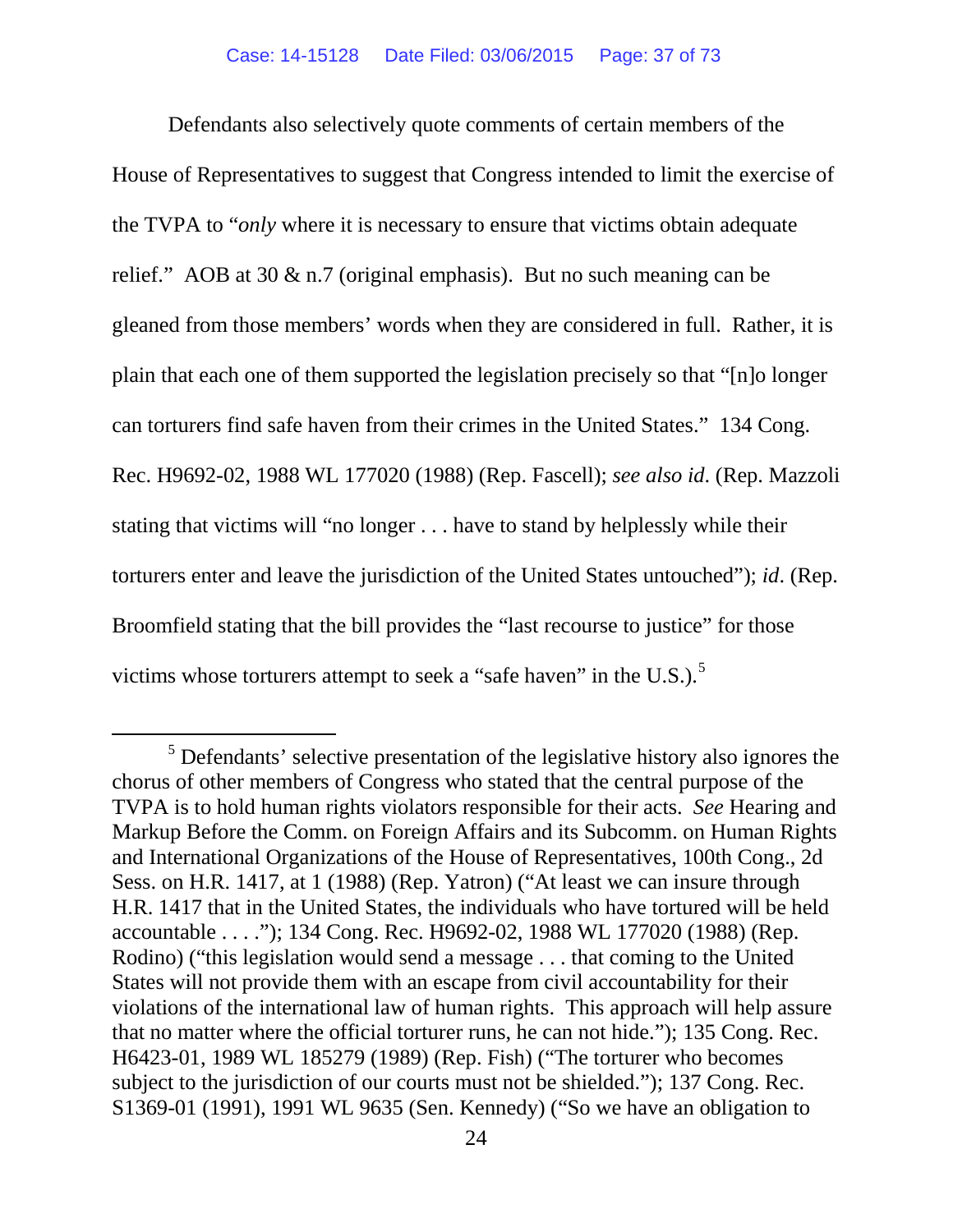#### Case: 14-15128 Date Filed: 03/06/2015 Page: 38 of 73

All told, the adoption of Defendants' argument would lead to the very result that the legislative history shows the statute was intended to prevent: the conversion of the United States into a safe haven for human rights violators to avoid accountability for their acts.

Finally, the legislative history reveals no intent on the part of Congress to establish a rule that the exhaustion of available and adequate local remedies necessarily precludes a TVPA claim. Rather, Congress instructed courts to "undertake a case-by-case approach" in determining whether the exhaustion of local remedies precludes a TVPA claim. S. Rep. 102-249, at 10. That is precisely what the District Court did in concluding that, under the particular circumstances of this case, the humanitarian assistance payments that Plaintiffs received from the Bolivian government do not preclude their TVPA claim.<sup>[6](#page-37-0)</sup>

make our courts accessible . . . to assure that torturers feel the full weight of international law . . . . [I]f other governments follow the same course we are considering today, there will be fewer and fewer places for torturers and death squads to hide.").

 $\overline{a}$ 

<span id="page-37-0"></span> $<sup>6</sup>$  As the District Court recognized, the legislative history also shows that</sup> Congress intended res judicata principles, not Section 2(b)'s exhaustion requirement, to be the primary device for determining whether a TVPA claim should be precluded. R.203-27 n.19 (citing S. Rep. 102-249, at 10) ("Any concern about a plaintiff using the TVPA to pursue double recovery from a defendant—e.g. obtaining and recovering on a foreign judgment against a defendant, and then seeking to obtain a second judgment against that defendant under the TVPA—is assuaged by the incorporation of res judicata principles into the statute."). Res judicata is inapplicable here because there has been no judgment rendered against Defendants.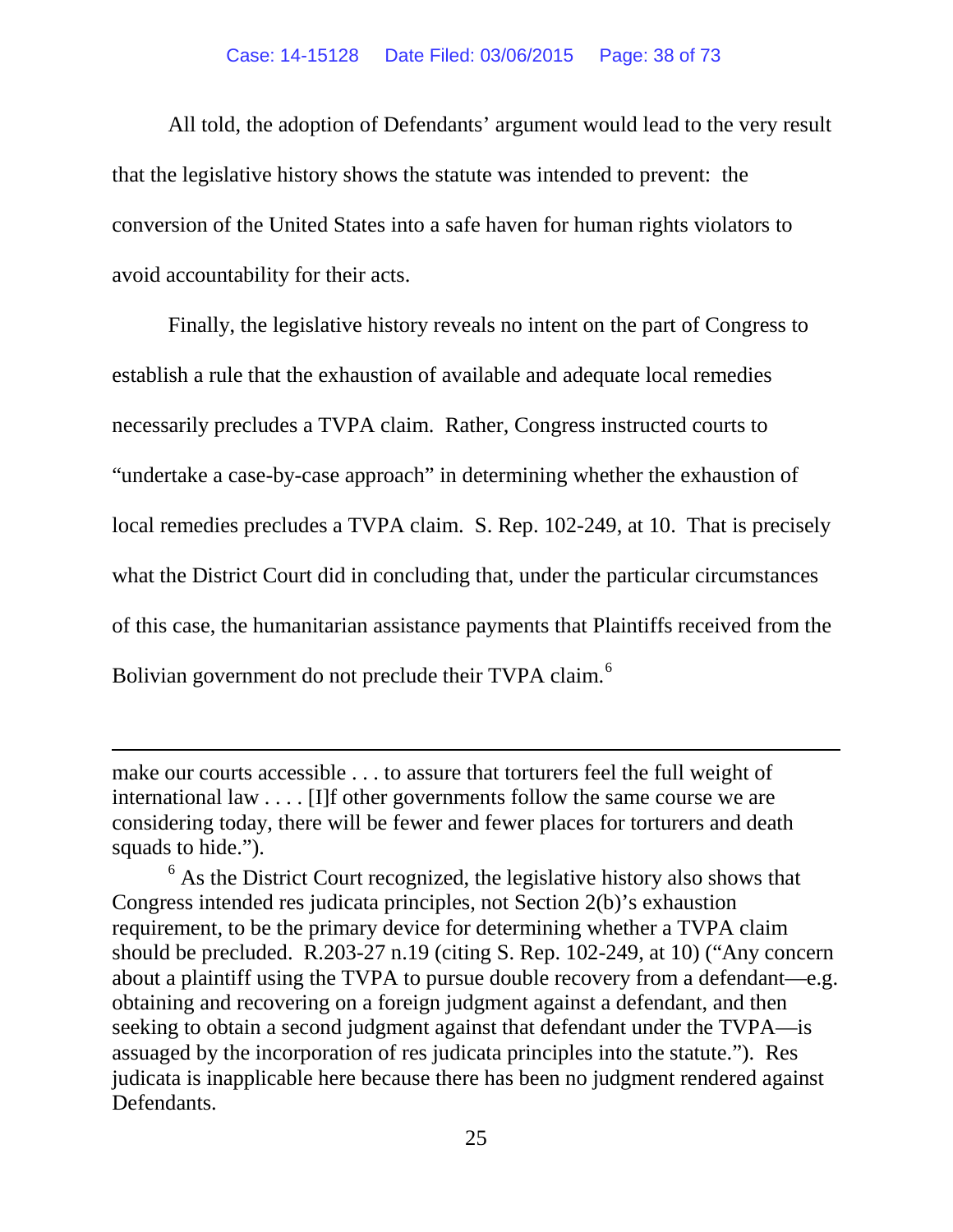In sum, in light of the legislative history's clear signal, the District Court was correct to reject Defendants' contention that Plaintiffs' exhaustion of available remedies in Bolivia precludes their TVPA claim, and this Court should too. R.203-26 to R.203-27.

## **B. Customary International Law Principles Of Comity And Exhaustion Further Demonstrate That Plaintiffs' TVPA Claim Is Not Precluded.**

Under international law, the doctrine of exhaustion of local remedies is "grounded in principles of comity." *Castille v. Peoples*, 489 U.S. 346, 349, 109 S. Ct. 1056 (1989). Defendants acknowledge that, together, comity and exhaustion require that "the State where the violation occurred should have an opportunity to redress it by its own means, within the framework of its own domestic legal system." AOB at 34 (internal quotation omitted). And, as this Court has recognized, when that State has exercised that opportunity, comity requires respect for the acts taken by the State. *Belize Telecom, Ltd. v. Gov't of Belize*, 528 F.3d 1298, 1305 (11th Cir. 2008).<sup>[7](#page-38-0)</sup>

<span id="page-38-0"></span> $<sup>7</sup>$  An article Defendants cite for the proposition that "an individual who has</sup> successfully obtained local remedies is precluded from pursuing a claim in international proceedings" (AOB at 34), actually states the opposite. As that article explains, under the International Covenant on Civil and Political Rights ("ICCPR"), "the [Human Rights] Committee shall deal with the matter referred to it only *after* it has ascertained that all available domestic remedies have been invoked and exhausted in the matter." Nsogurua J. Udombana, *So Far, So Fair: The Local Remedies Rule in the Jurisprudence of the African Commission on Human and Peoples' Rights*, 97 Am. J. Int'l L. 1, 8 (2003) (citing ICCPR, Dec. 16,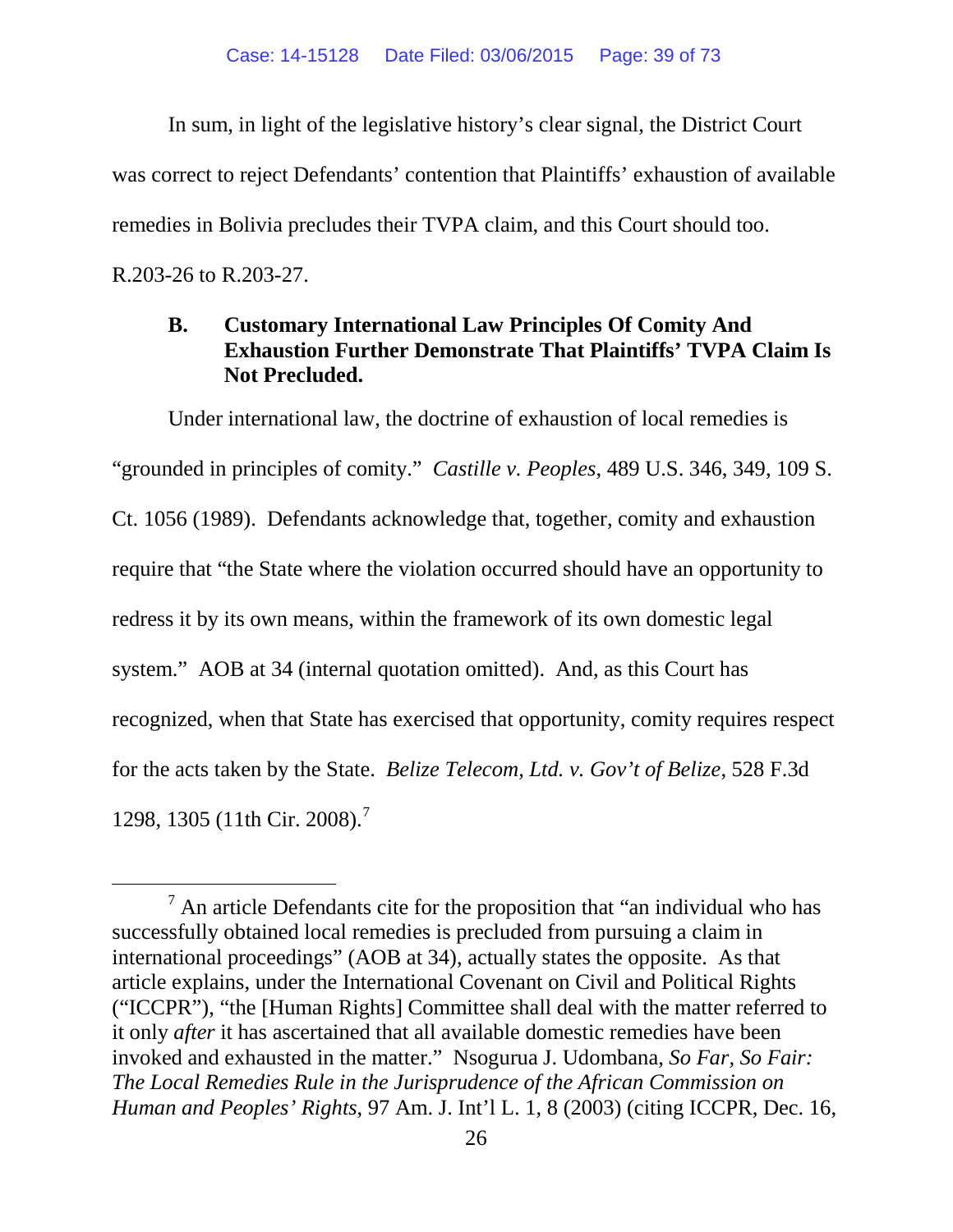#### Case: 14-15128 Date Filed: 03/06/2015 Page: 40 of 73

Defendants' position flouts these precepts. Both the 2003 Humanitarian Assistance Program and Law Number 3955 preserved Plaintiffs' right to bring civil claims against Defendants arising out of the events of September and October 2003. *See* R.203-25 nn.17-18; R.191-5 ¶¶10-11.

Defendants ask this Court to depart from the clear intent of both the TVPA and Bolivian law and hold that the payments Plaintiffs have received preclude their TVPA claims. This Court should decline that invitation. As the District Court aptly observed, "[i]t would be absurd to conclude that Defendants could avoid liability for their alleged wrongs merely because the Bolivian government saw fit to render some humanitarian assistance to Plaintiffs. To do so would, in effect, inappropriately shift the benefit of the Bolivian government's payments from Plaintiffs to Defendants." R.203-29. Comity principles simply do not countenance such a result.

1966, 999 UNTS 171, Art. 41(1)(c)) (emphasis added); *accord* Paula Rivka Schochet, *A New Role for an Old Rule: Local Remedies and Expanding Human Rights Jurisdiction Under the Torture Victim Protection Act*, 19 Colum. Hum. Rts. L.Rev. 223, 228 (1987); Emeka Duruigbo, *Exhaustion of Local Remedies in Alien Tort Litigation: Implications for International Human Rights Protection*, 29 Fordham Int'l L.J. 1245, 1276 (2006). In other words, "after" the human rights victim exhausts "all available domestic remedies," the victim may proceed with her claim; she is not precluded for having obtained anything. The European Convention on the Protection of Human Rights and Fundamental Freedoms contains the same provision. Udombana, at 8 (citing European Convention for the Protection of Human Rights and Fundamental Freedoms, opened for signature Nov. 4, 1950, Art. 35(1), 213 UNTS 221, *as amended by* Protocol No. 11 to the Convention for the Protection of Human Rights and Fundamental Freedoms, May 11, 1994, 33 ILM 960 (1994)).

 $\overline{a}$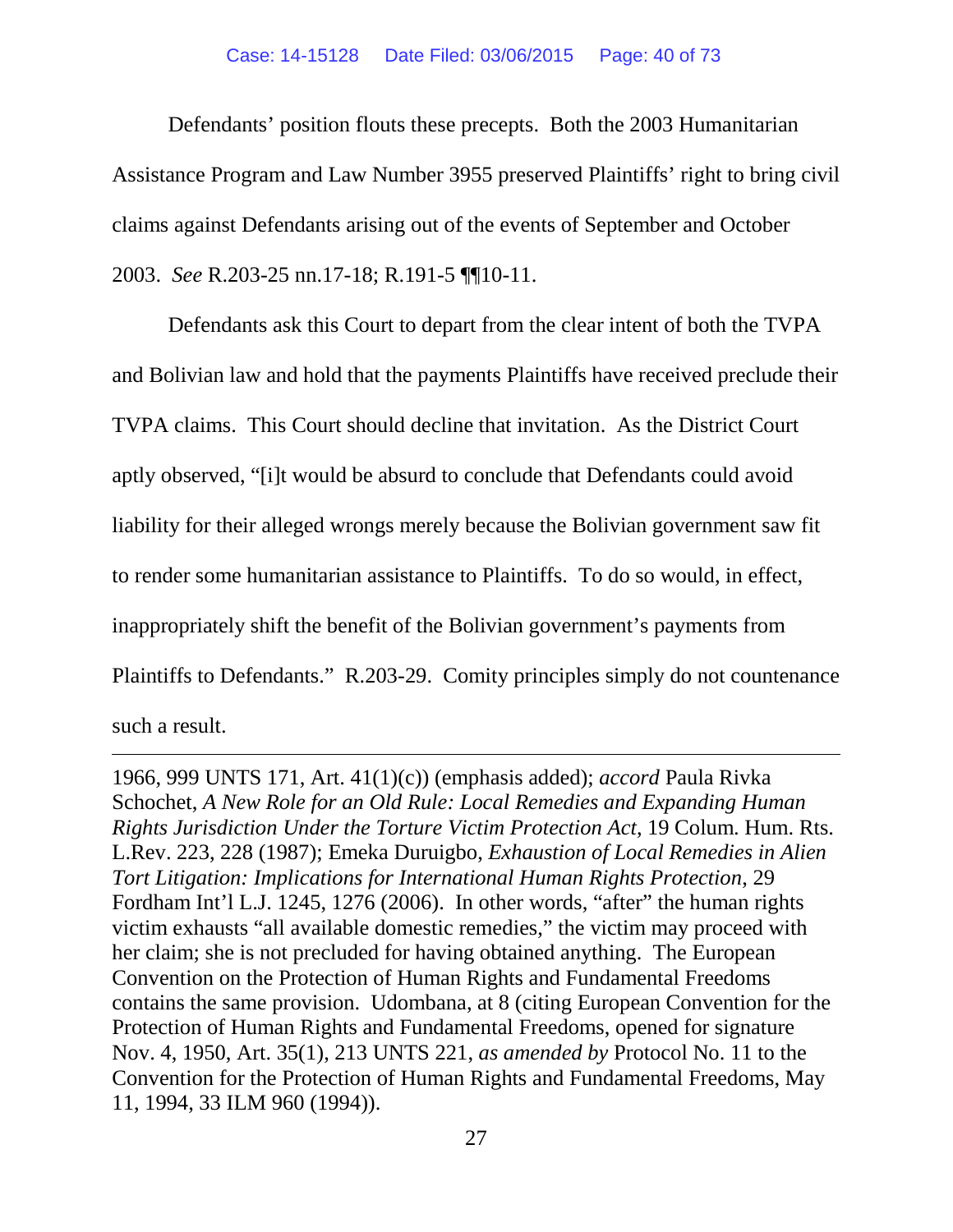Comity principles also require consideration of the fact that "it does not appear that Bolivia will have the opportunity to specifically redress Defendants' alleged human rights violations within its own judicial system anytime soon, if at all," R.203-27 – a point that Defendants do not dispute in their brief. The unavailability of the Bolivian judicial system as a forum for redressing Plaintiffs' injuries stems from the principle of Bolivian law that "Defendants must first be criminally convicted in Bolivia before Plaintiffs can bring a civil suit against them in Bolivian court." *Id*. (citing R.191-5, ¶¶6, 16, 19). But Defendants fled Bolivia in 2003 and have no intention of returning to stand trial, and, under Bolivian law, they cannot be prosecuted in absentia. R.191-5  $\P$ 19.<sup>[8](#page-40-0)</sup> The Bolivian government's decision to provide humanitarian assistance payments to Plaintiffs, but without waiving Plaintiffs' rights to pursue other remedies against Defendants, responds to this reality. Principles of comity counsel respect for that decision in this country's courts.

<span id="page-40-0"></span><sup>&</sup>lt;sup>8</sup> If Defendants ever return to Bolivia and Plaintiffs actually obtain a civil remedy against them in Bolivia, the Bolivian government payments would not be deducted from any eventual recovery because the Bolivian government assistance is not considered compensation under Bolivian law. R.191-5 ¶¶28-29; R.191-7.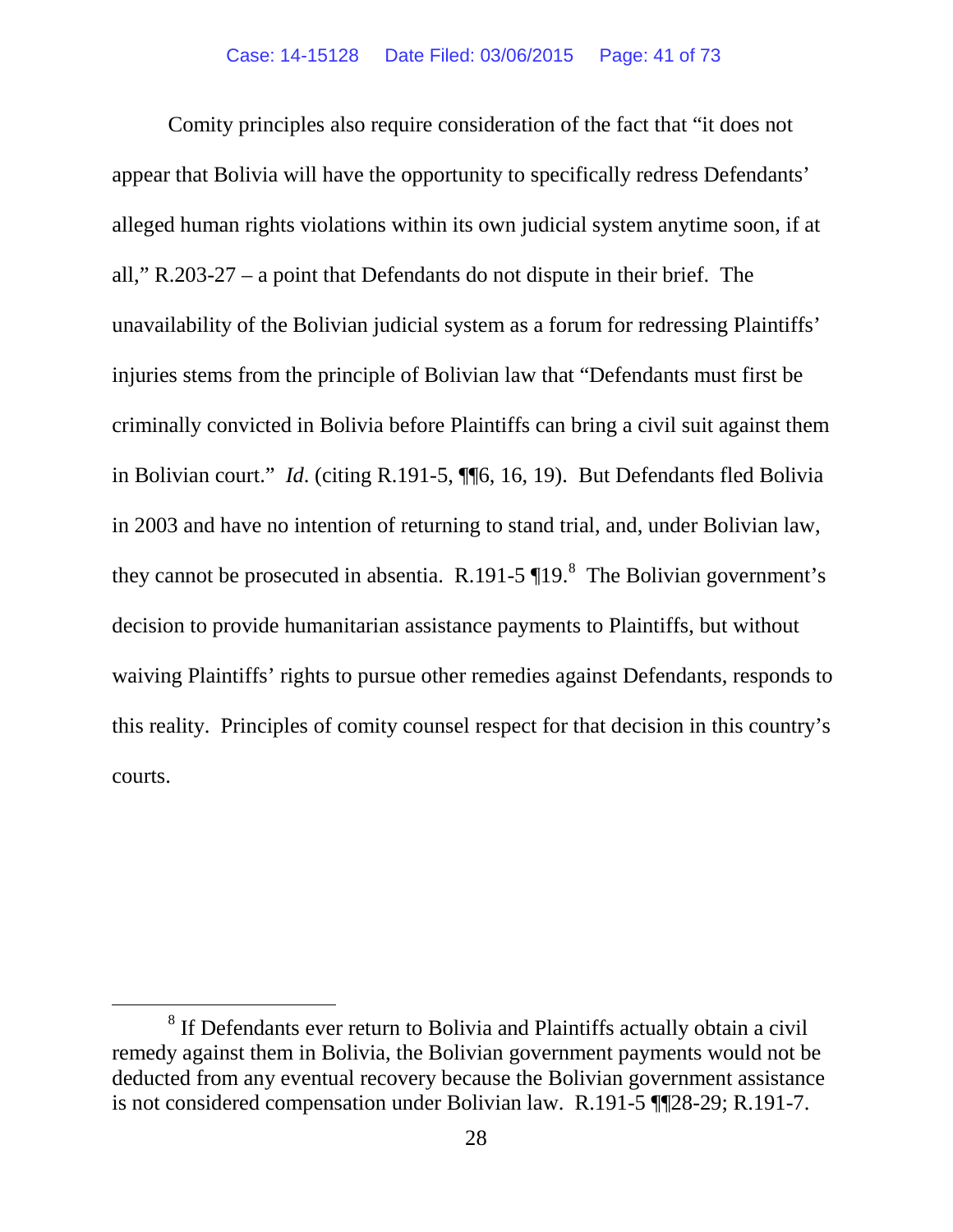**C. General Principles Of Exhaustion Under U.S. Law Support The Conclusion That Plaintiffs' Receipt of Humanitarian Assistance From The Bolivian Government Does Not Preclude Their TVPA Claim.**

Principles of exhaustion also support the District Court's conclusion that, under the circumstances of this case, Plaintiffs' satisfaction of Section 2(b)'s exhaustion requirement does not preclude their TVPA claim. This is evidenced by the fact that Section 2(b)'s "exhaustion requirement was intended to be analogous to the traditional concept of exhausting administrative remedies" in U.S. law, and it is well-established in U.S. law that exhaustion of such remedies "does not result in a complete bar" to lawsuits. William R. Casto, *The New Federal Common Law of Tort Remedies for Violations of International Law*, 37 Rutgers L.J. 635, 660 (2006) (citing S. Rep. 102-249, at 9-10 n.20); *see also Woodford v. Ngo*, 548 U.S. 81, 88- 89, 126 S. Ct. 2378 (2006) ("The doctrine [of exhaustion] provides that no one is entitled to judicial relief for a supposed or threatened injury *until* the prescribed administrative remedy has been exhausted.") (emphasis added) (internal quotations and citation omitted); *Watergate II Apartments v. Buffalo Sewer Auth.*, 46 N.Y.2d 52, 57, 385 N.E.2d 560 (1978) (cited in S. Rep. 102-249, at 10 n.21) ("It is hornbook law that one who objects to the act of an administrative agency must exhaust available administrative remedies *before* being permitted to litigate in a court of law.") (emphasis added).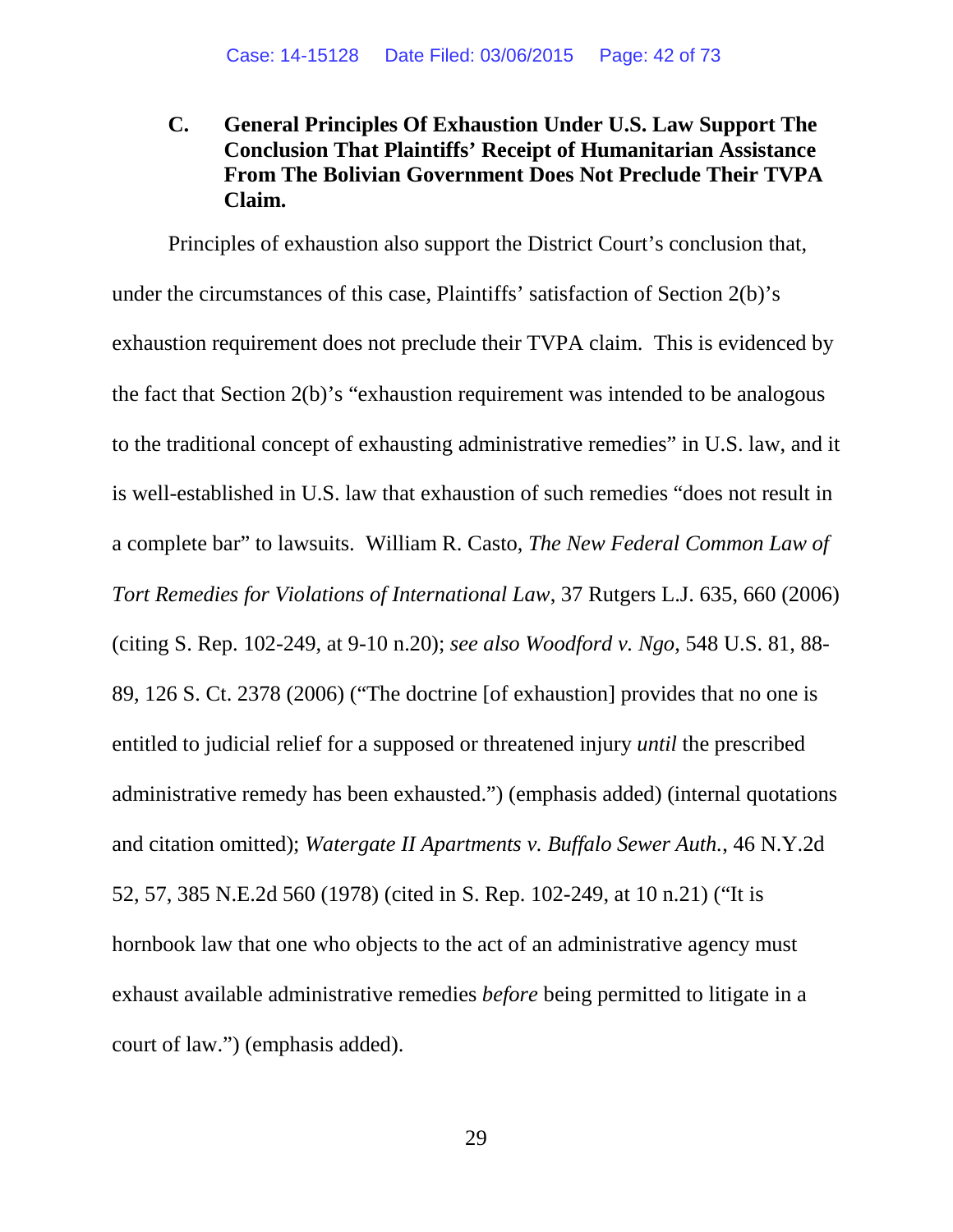Defendants ignore all of this. Instead, they place heavy emphasis on *Parratt v. Taylor*, 451 U.S. 527, 101 S. Ct. 1908 (1981). Their reliance on *Parratt* is misplaced, however. It is true that *Parratt* is cited in the Senate Report on the TVPA, but only because it typifies the "traditional concept of exhausting administrative remedies, *which of course does not result in a complete bar*." Casto, at 660 (citing S. Rep. 102-249, at 9-10 n.20) (emphasis added). The facts and holding of *Parratt* bear this out. *In Parratt*, the plaintiff was a prison inmate who sought to assert claims under 42 U.S.C. §1983 against two prison officials for depriving him of *due process* when his property was seized. 451 U.S. at 543. Nebraska, where the plaintiff was imprisoned, had a tort claims procedure that covered claims such as the plaintiff's, and although this claims procedure "was in existence at the time of the loss here in question," the plaintiff "did not use it." *Id. Parratt* held that the plaintiffs' Section 1983 suit was precluded only because there would be *no due process violation* to be addressed in that suit if the plaintiff had availed himself of the state's postseizure procedure. *Id*. at 544 ("Although the state remedies may not provide the respondent with all the relief which may have been available if he could have proceeded under §1983, that does not mean that the state remedies are not adequate to *satisfy the requirements of due process*.") (emphasis added).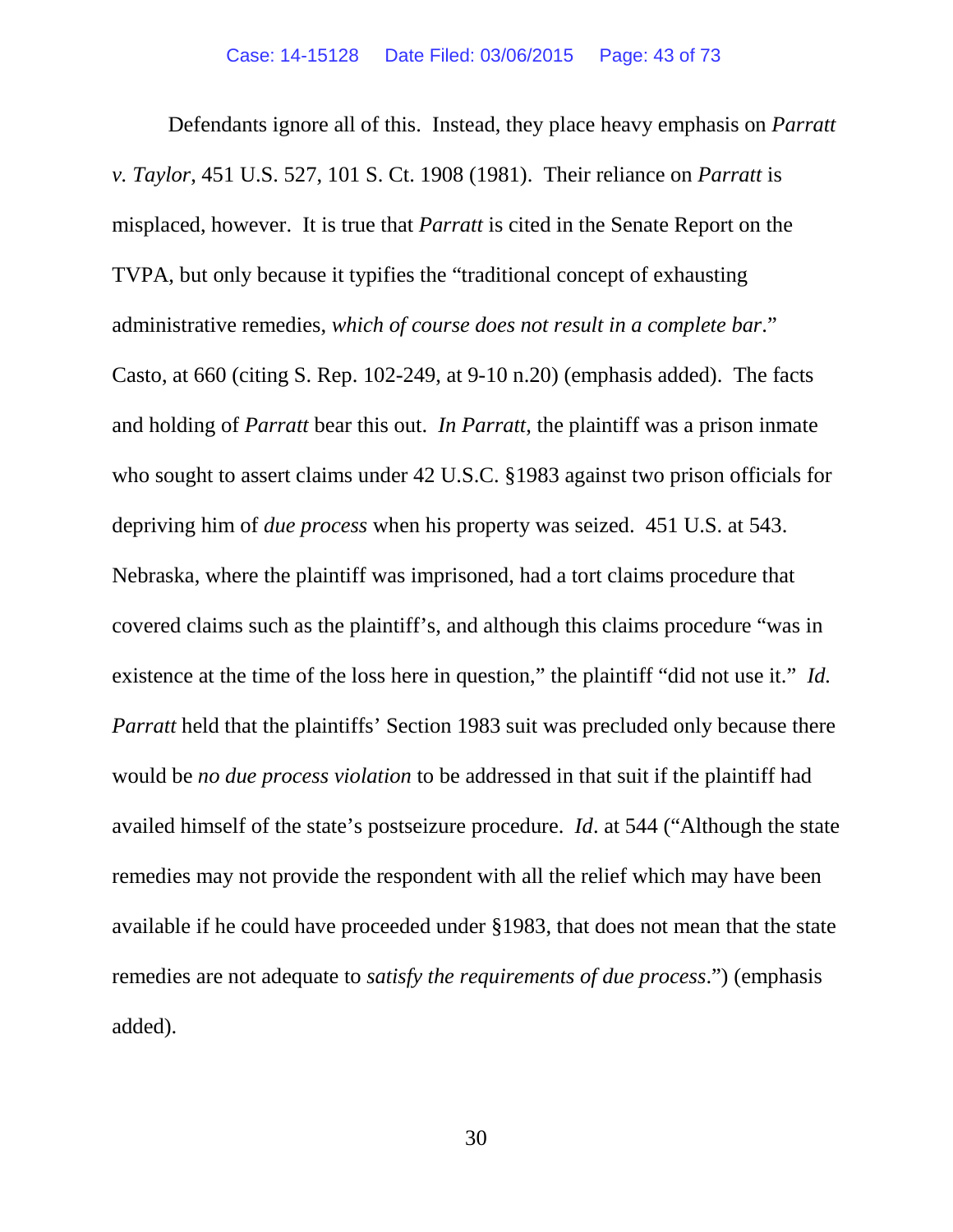The Supreme Court subsequently confirmed this reading, explaining that in *Parratt*, "a state employee negligently lost a prisoner's hobby kit; while the Court concluded that the prisoner had suffered a deprivation of property within the meaning of the Fourteenth Amendment, it held that all the process due was provided by the State's tort claims procedure." *Zinermon v. Burch*, 494 U.S. 113, 129, 110 S. Ct. 975 (1990) (*citing Parratt*, 451 U.S. at 543-544). In contrast, in *Logan v. Zimmerman Brush Co*., 455 U.S. 422, 102 S. Ct. 1148 (1982), the Court held that a Section 1983 action was not precluded because the state claims procedure there did "not vindicate entirely [plaintiff]'s right to be free from discriminatory treatment." *Id*. at 437.

Overall, *Parratt* and *Logan* counsel that the preclusive effect of a state remedy depends on whether the remedy provides full redress for the injury suffered. Here, it does not, under either Bolivian law or the TVPA, because the provision of humanitarian assistance from the Bolivian government did not vindicate Plaintiffs' right to hold accountable the individuals responsible for the deaths of their family members. Their claims may therefore proceed.<sup>[9](#page-43-0)</sup>

<span id="page-43-0"></span> <sup>9</sup> The District Court also found parallels between the TVPA and the "collateral-source rule" of U.S. law, which Defendants ignore. The collateral source rule shares a common purpose with the TVPA of "ensur[ing] not only that victims are compensated for their losses, but also that wrongdoers are held accountable for their harmful actions." R.203-29. As the District Court noted, "[u]nder the collateral-source rule, any compensation that a plaintiff receives for his or her loss from a collateral source is not credited against the defendant's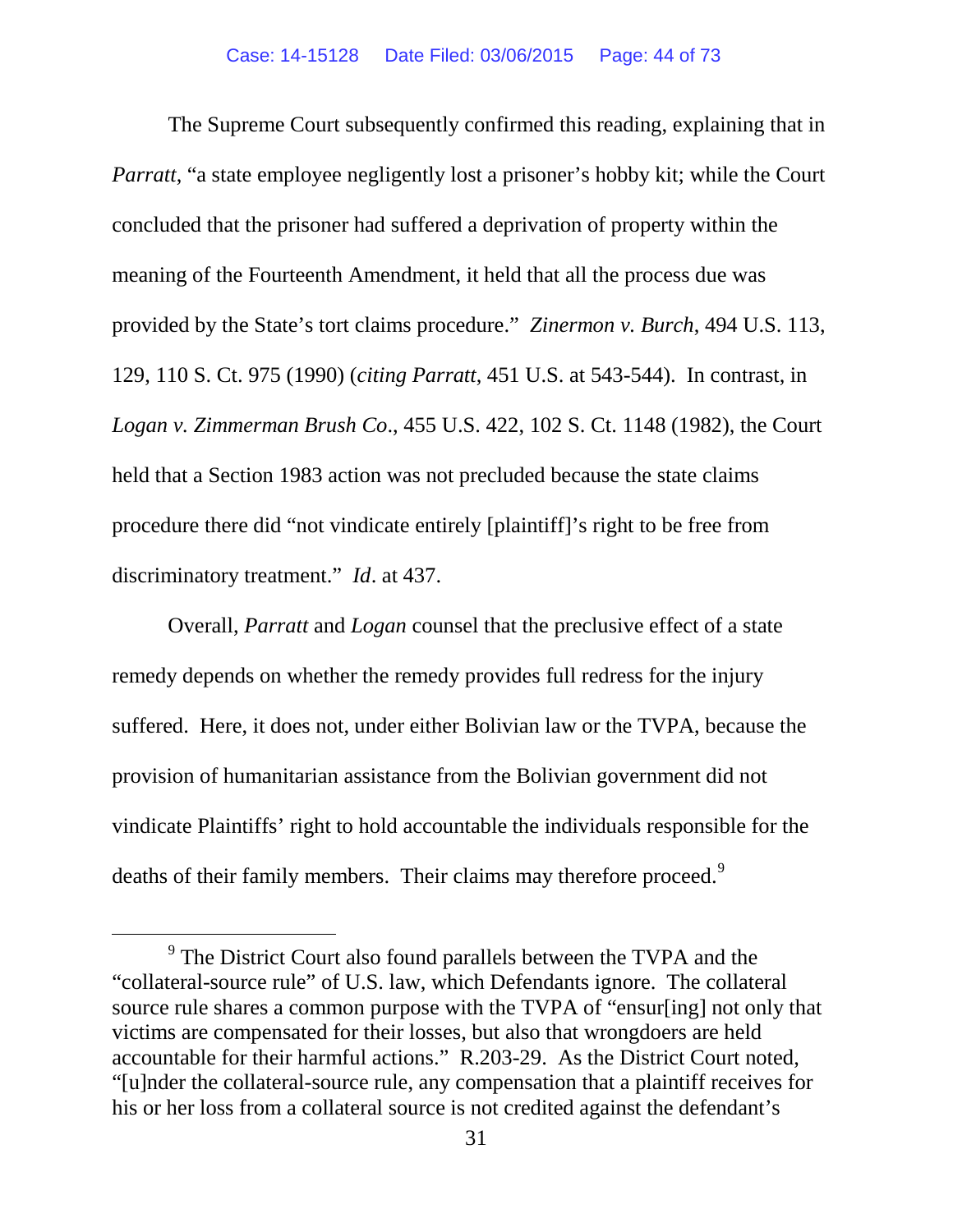## **D. Even If The Adequacy Of The Humanitarian Assistance Payments Were At Issue, Defendants Cannot Meet Their Burden To Prove Adequacy.**

The District Court recognized that whether the amount of assistance Plaintiffs have received constitutes adequate compensation is a fact-intensive question that is inappropriate for interlocutory review. It thus declined to certify that question. R.211-5.

Undaunted, Defendants ask this Court to take up that question, and make findings of fact that Plaintiffs "have received indisputably adequate, and indeed substantial, compensation for the same losses pursuant to two Bolivian governmental schemes." AOB at 24. Defendants' persistence is puzzling. Even if the adequacy of the payments that Plaintiffs received from the Bolivian government were before this Court, Defendants would lose their argument. That is because the burden of proving the adequacy of local remedies rests with Defendants and it is a "substantial" one, *Jean v. Dorelien*, 431 F.3d 776, 781 (11th Cir. 2005), that Defendants utterly failed to meet. All the Defendants have done is to compare the amounts that were available under the two compensation schemes to the average annual income in Bolivia. AOB at 14, 24. That falls far short of carrying Defendants' burden. Defendants' bald claim that Plaintiffs "have

 $\overline{a}$ 

liability for damages resulting from his wrongful act." R.203-28 (internal citations omitted). Applying the collateral-source rule here, Plaintiffs' TVPA claim is not precluded.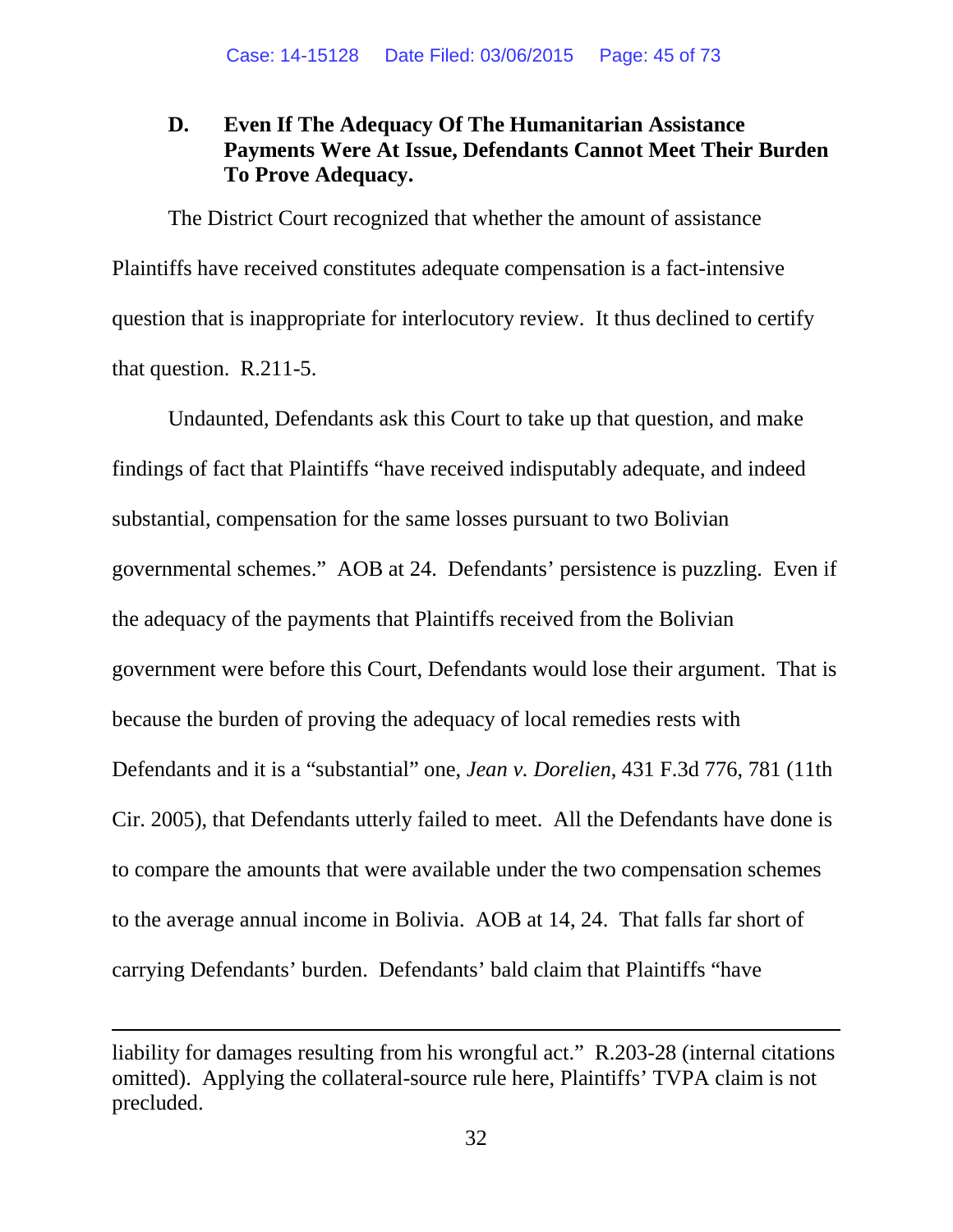#### Case: 14-15128 Date Filed: 03/06/2015 Page: 46 of 73

received indisputably adequate, and indeed substantial compensation" is simply false.<sup>10</sup> In any event, the adequacy of the payments – their sheer monetary value, as well as whether they vindicate the TVPA's aim of ensuring individual accountability – is a question of fact that is very much in dispute.

For one, Defendants ignore that if Plaintiffs prevailed in a civil suit against Defendants in Bolivia, they would be entitled to "moral damages" in addition to compensatory damages. R.191-5, ¶30. Moral damages "would take into account the culpability of the defendants as well as their assets and, as such, is similar to punitive damages in the legal system of the United States." *Id*. Additionally, under "Inter-American Human Rights Court jurisprudence, whose application is mandatory in Bolivia, moral damages contemplate factors such as the circumstances of the case, the seriousness of the violations committed, the suffering occasioned to the victims, the treatment they have received, and the denial of justice, among other principal factors." *Id*. at ¶31. Defendants have not presented any evidence regarding these factors as they relate to any particular Plaintiff. Nor have they presented any evidence of economic damages or pain and suffering for any of the Plaintiffs. Furthermore, any civil award would be *in addition to* the government aid: "[I]f the victims succeed in obtaining a civil

<span id="page-45-0"></span> $10$  Contrary to Defendants' characterization (AOB at 24), the District Court did not "acknowledge[] that plaintiffs have received substantial compensation." It merely said that "even if arguably 'adequate' compensation for their losses," the payments Plaintiffs received do not preclude their TVPA claim. R.203-30.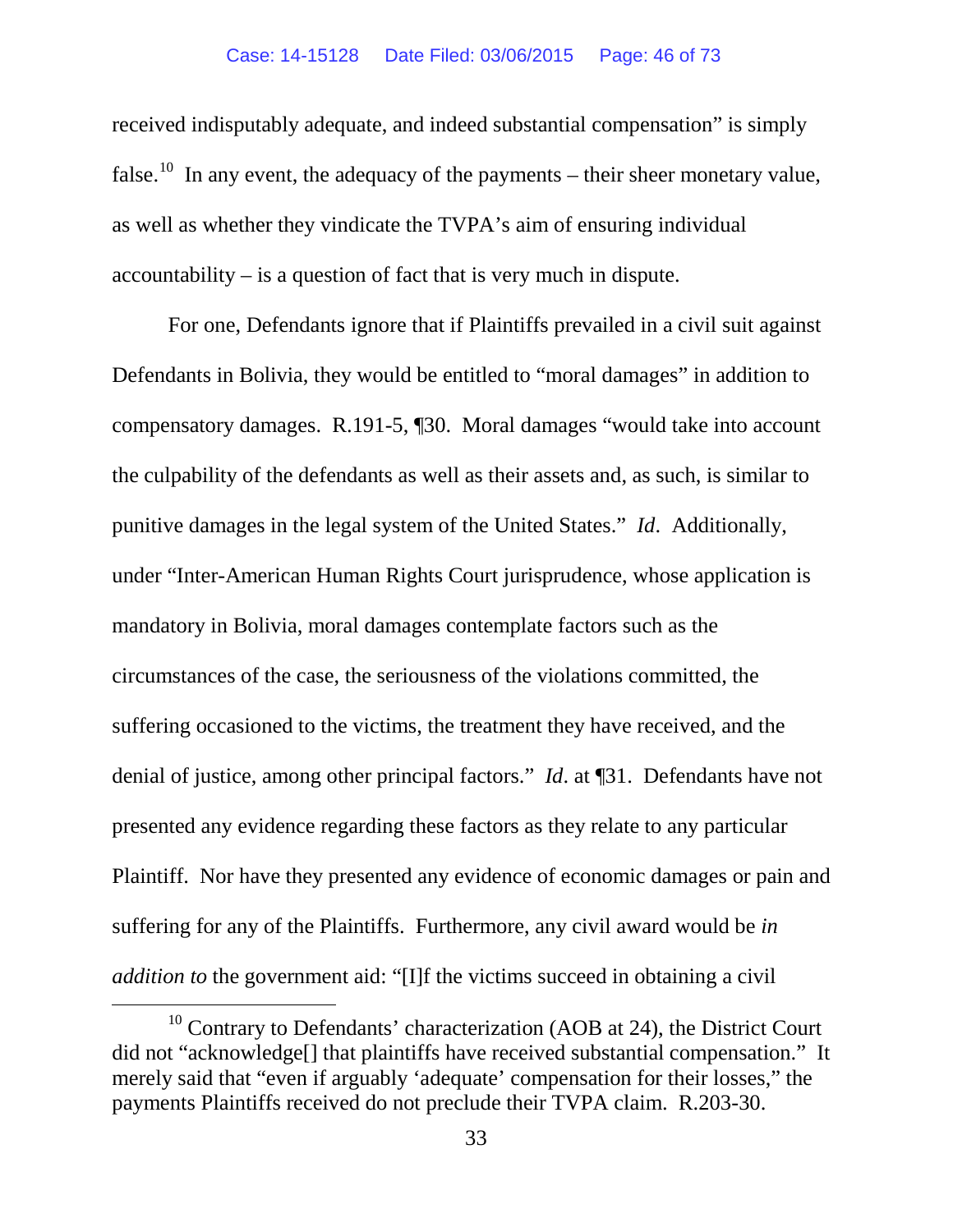judgment against any of those responsible for deaths and injuries in September and October 2003, the payments that the Bolivian government has made to them would not be deducted from this judgment, because those payments constitute humanitarian aid and not reparation for damages caused by the defendants to the victims of the crimes committed in September and October 2003." *Id*. at ¶29. Defendants fail to address this critical point as well.

Finally, as discussed above, even if adequacy were at issue, in addition to the monetary value of what Plaintiffs received, this Court would have to consider whether, under the circumstances of the particular case, the remedy adequately fulfills the purpose of the TVPA. Again, the legislative history is instructive. It explains that the adequacy requirement "ensures that U.S. courts will not intrude into cases more appropriately handled by courts where the alleged torture or killing occurred. It will also avoid exposing U.S. courts to unnecessary burdens, and can be expected to encourage the development of meaningful remedies in other countries." H.R. Rep. No. 102–367(I), at 5 (1991). Like the exhaustion provision in general, the adequacy requirement specifically invokes principles of comity. As discussed above, the Bolivian government expressly stated that the compensation scheme to which Plaintiffs availed themselves was just emergency aid. It was not the type of "meaningful remed[y]" intended to redress the harms committed against Plaintiffs by Defendants. Because the assistance did not exonerate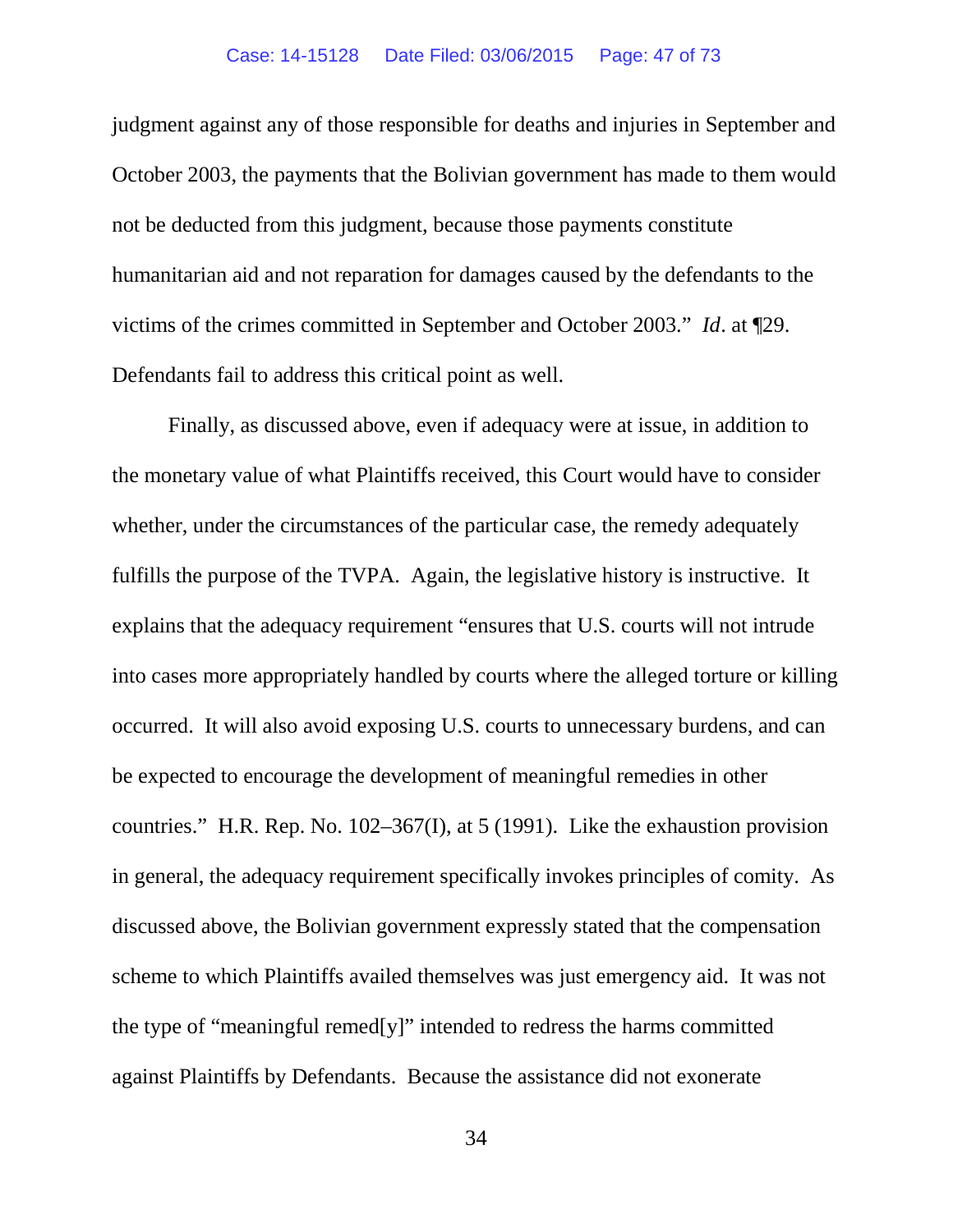Defendants and preserved Plaintiffs' claims against them, those payments should

not be deemed adequate.

## **II. THIS COURT SHOULD EITHER DECLINE TO REACH OR AFFIRM THE RULING THAT PLAINTIFFS HAVE ALLEGED SUFFICIENT FACTS TO STATE A CLAIM THAT DEFENDANTS BEAR COMMAND RESPONSIBILITY FOR THE EXTRAJUDICIAL KILLINGS OF PLAINTIFFS' RELATIVES.**

Under this Court's decision in *Ford*, a commander is responsible for the

actions of his subordinates when the following three elements are met:

(1) the existence of a superior-subordinate relationship between the commander and the perpetrator of the crime; (2) that the commander knew or should have known, owing to the circumstances at the time, that his subordinates had committed, were committing, or planned to commit acts violative of the law of war; and (3) that the commander failed to prevent the commission of the crimes, or failed to punish the subordinates after the commission of the crimes.

*Ford*, 289 F.3d at 1288; *see also Arce v. Garcia*, 434 F.3d 1254, 1259 (11th Cir.

2006). And under the pleading standard set forth in this Court's prior decision in this case, a complaint states a claim for command responsibility for extrajudicial killings if it contains plausible allegations that the elements of *Ford* are met. 654 F.3d at 1153. The District Court held that the Complaint satisfied that pleading standard. R.203-40.

Defendants concede that the *Ford* doctrine is incorporated into the TVPA. They challenge instead the application of that doctrine to the allegations in the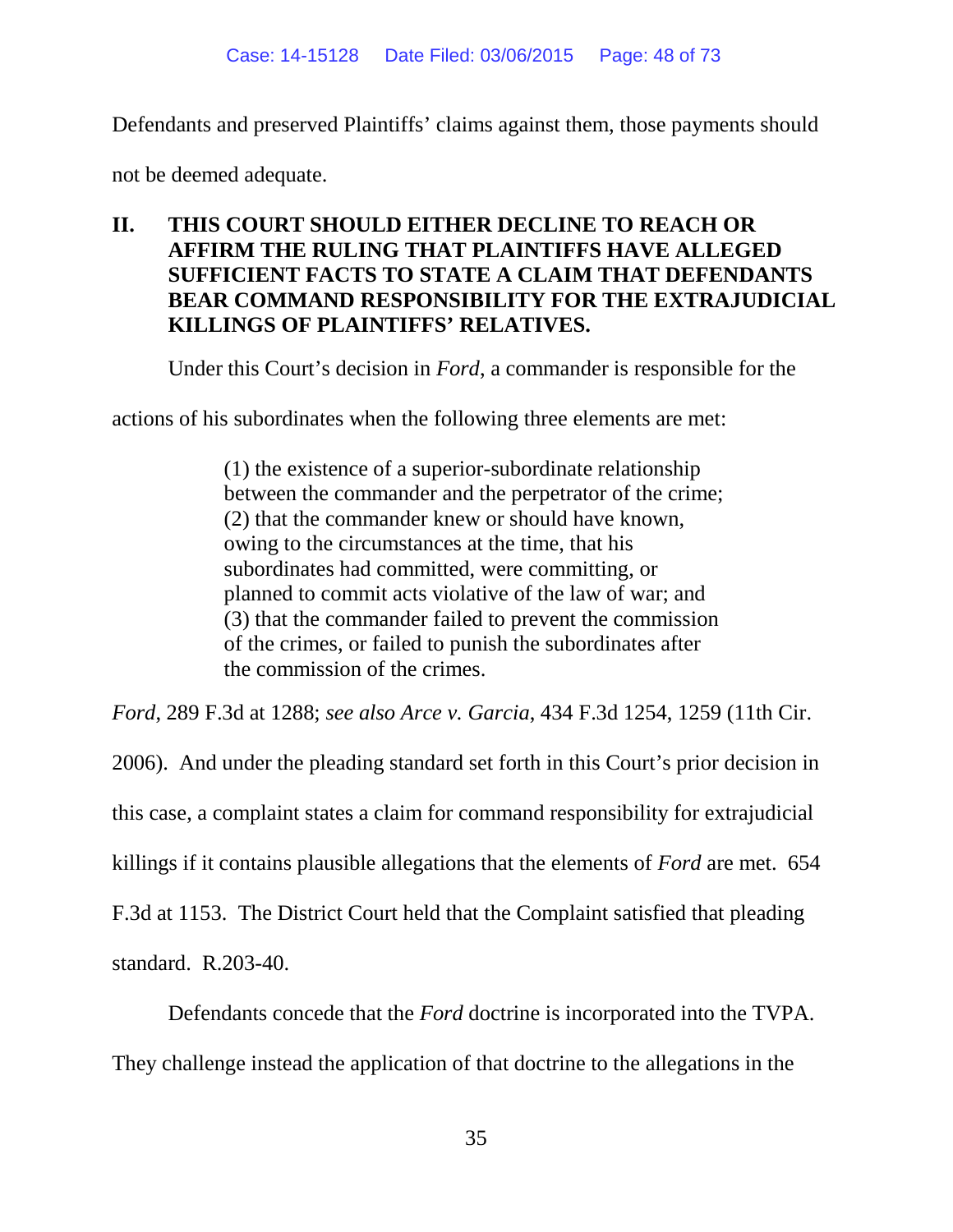Complaint. This fact-intensive inquiry is an inappropriate subject for interlocutory review of a denial of a motion to dismiss. Thus, this Court should decline to reach the command responsibility issue. If the Court does address that issue, it should affirm because the Complaint plausibly alleges that Defendants bear command responsibility under *Ford* for the extrajudicial killings of Plaintiffs' relatives.

#### **A. This Court Should Not Reach The Command Responsibility Issue Because it Involves the Application of Settled Law to Contested Facts.**

The motions panel that accepted interlocutory review of the TVPA preclusion question in this case left it to the merits panel to determine whether to address the command responsibility question. Order Granting Petition for Permission to Appeal, No. 14-90018 (11th Cir. Nov. 13, 2014). This Court should decline to reach that question for the simple reason that it involves the application of a settled legal standard, the *Ford* command responsibility doctrine that Defendants acknowledge is part of the TVPA, to allegations in the Complaint that Defendants contest. AOB at 38-39. Defendants' challenge to the District Court's command responsibility ruling thus presents "no pure or abstract legal question" for this Court's review; rather, it "is a classic example of a question arising from the application of well-accepted law to the particular facts of a pleading in a specific case," and, as such, is an inappropriate issue for interlocutory review. *McFarlin v. Conseco Servs., LLC*, 381 F.3d 1251, 1262 (11th Cir. 2004).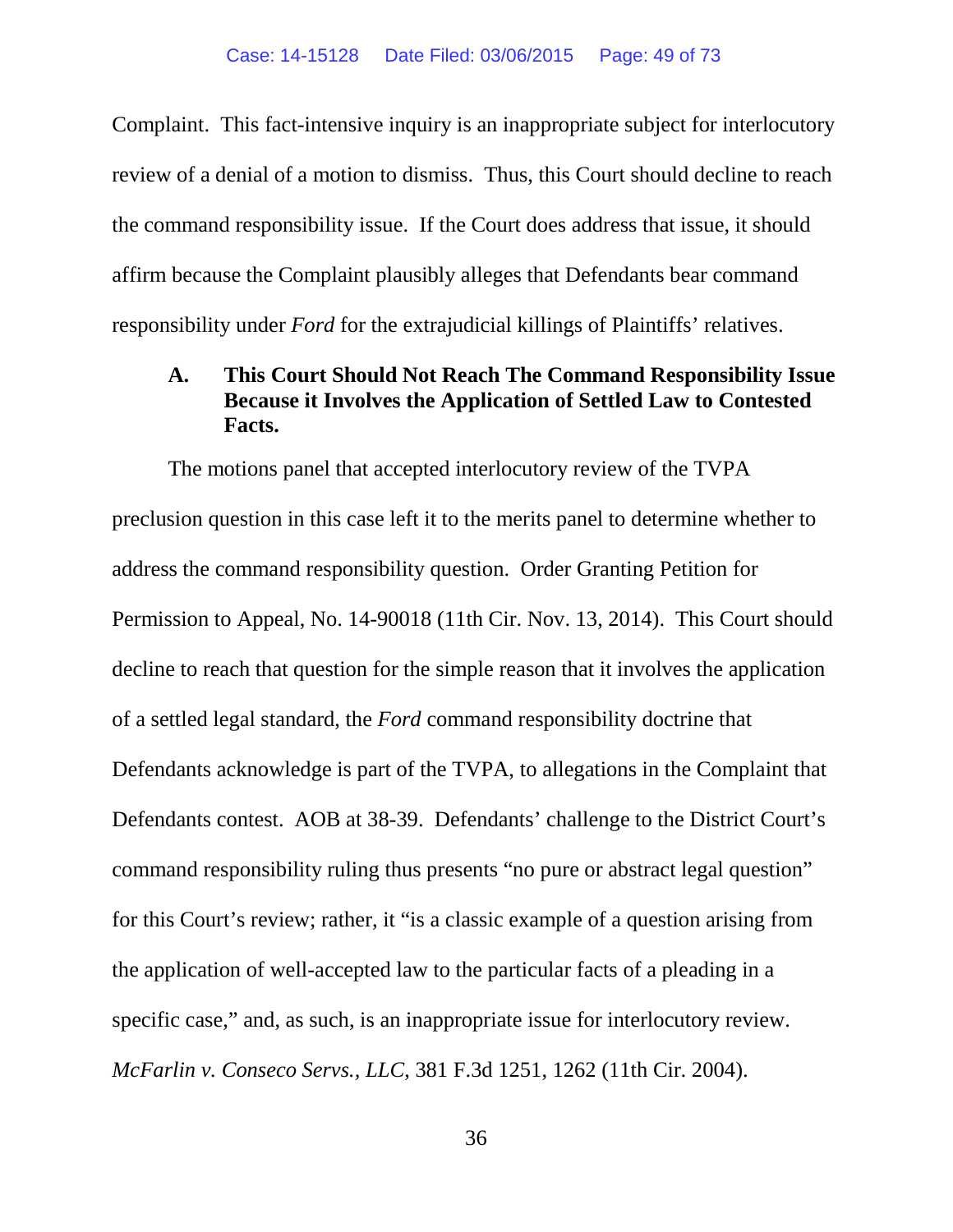Seeking to dress up its appeal to make it more attractive for interlocutory consideration, Defendants argue that a different command responsibility standard, drawn from the Statute of the International Criminal Court ("ICC"), art. 28, July 17, 1998, 2187 U.N.T.S. 90, rather than *Ford*, applies here because Defendants were not military commanders. AOB at 40-41. This tack gets Defendants nowhere because the Complaint plausibly alleges that Defendants were the "highest commanders of the Bolivian military," R.174, ¶36, and "exercised effective command and operational control over the Armed Forces," *id*. at ¶17; *id*. at ¶¶182, 183 (confirming Defendants' effective command); ICC Statute, art. 28(a) (military commanders include those "effectively acting as a military commander"). Thus, even under the ICC approach, Defendants would be considered military commanders at the pleading stage of this case, in light of the allegations in the Complaint.

Finally, as Defendants note, the ICC Statute imposes liability on nonmilitary superiors if they "consciously disregard" unlawful acts by their subordinates. AOB at 41. The Complaint contains plausible allegations that Defendants did just that. R.174, ¶¶48-50, 81-83, 90, 102, 146-47, 149. Defendants contest those allegations. AOB at 41. But that once again merely highlights the fact-intensive nature of Defendants' challenge to the District Court's ruling regarding their responsibility for the killings at issue here, and further underscores

37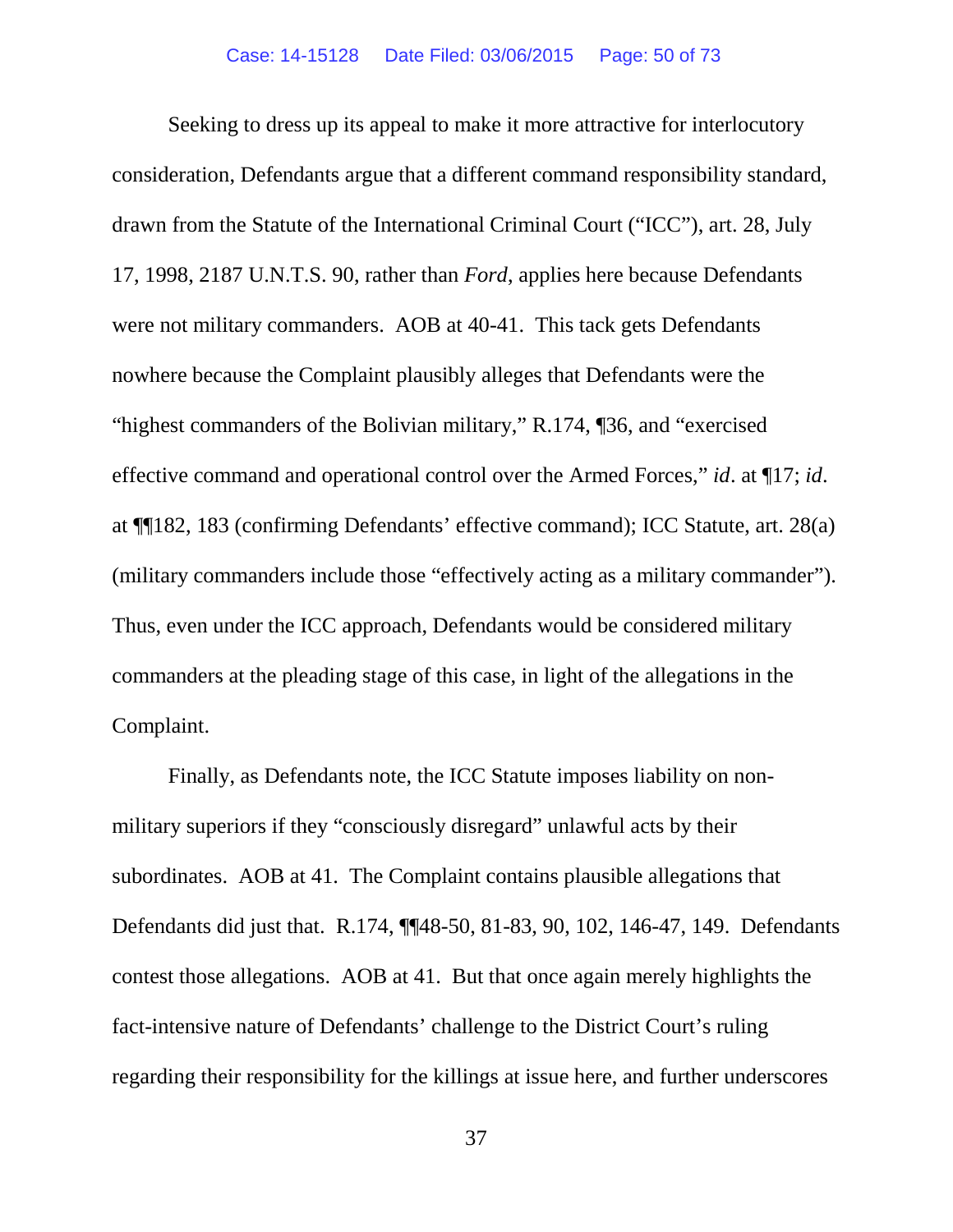that the challenge should not be taken up on interlocutory review from a denial of a motion to dismiss.

## **B. The Complaint Plausibly Alleges That Defendants Bear Command Responsibility For The Extrajudicial Killings Of Plaintiffs' Family Members.**

If this Court reaches the command responsibility question, it should affirm because, when the Complaint is viewed as a whole, it contains plausible allegations that Defendants had command responsibility within the meaning of *Ford* for the extrajudicial killings on which Plaintiffs' TVPA claim are based.

Defendants challenge the District Court's rulings with respect to the second and third elements of the *Ford* doctrine: Defendants knew or should have known that their subordinates had committed, were committing, or planned to commit acts in violation of the law of war, and Defendants failed to prevent the commission of the crimes or failed to punish the subordinates after the crimes were committed.<sup>[11](#page-50-0)</sup> As set forth below, Defendants' challenge wrenches snippets of the Complaint out of context and relies extensively on this Court's prior decision dismissing an earlier complaint that has now been superseded. When the current Complaint is viewed as a whole, neither line of attack defeats the plausibility of the allegations that Defendants had command responsibility for the killings.

<span id="page-50-0"></span> $11$  Defendants do not dispute that the allegations in the Complaint satisfy the first *Ford* factor, the existence of a superior relationship between the commander and the perpetrator of the crime.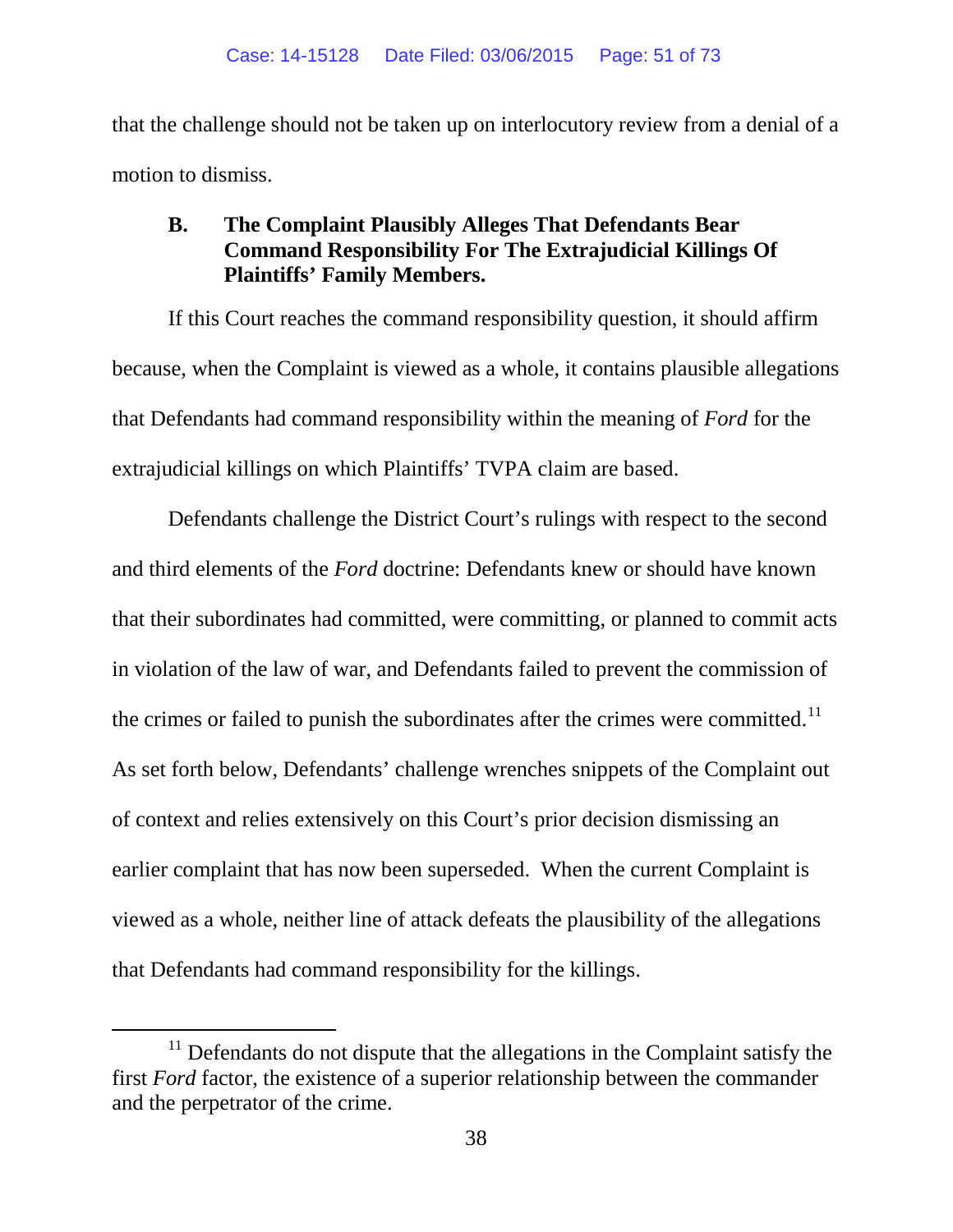Defendants also pin their challenge on several documents that are outside the four corners of the Complaint. Defendants' citation to these documents violates the basic rule of civil procedure that a motion to dismiss must be decided solely by reference to the complaint and the documents incorporated therein. *Financial Security Assurance, Inc. v. Stephens, Inc*, 500 F.3d 1276, 1284 (11th Cir. 2007). The documents in question were exhibits 2, 5, 8, 11, and 12 to Defendants' motion to dismiss, and Defendants have placed them in their Appendix on appeal. *See*  R.183-2, R.183-5, R.183-8, R.183-11, and R.183-[12](#page-51-0).<sup>12</sup> Defendants ask this Court to take judicial notice of the documents. AOB at 3. The District Court denied that request. R.203-12 n.10. This Court should do so as well because the documents are ineligible for judicial notice.

First, "indisputability" of the facts contained in a document "is a prerequisite" for the document to be subject to judicial notice. *United States v. Jones*, 29 F.3d 1549, 1553 (11th Cir. 1994). Here, the facts for which Defendants offer the documents are disputed -- indeed, Defendants refer to the documents solely to contest the facts alleged in the Complaint.<sup>[13](#page-51-1)</sup> Second, the documents are

<span id="page-51-0"></span><sup>&</sup>lt;sup>12</sup> Defendants also cite two other documents, the Manual on the Use of the Force and the Republic Plan, that were exhibits 3 and 4, respectively, to Defendants' motion to dismiss. Those documents were properly before the District Court because they were referenced in the Complaint. R.203-4 to R.203-5 n.5. They thus are properly before this Court.

<span id="page-51-1"></span><sup>&</sup>lt;sup>13</sup> For example, the Complaint alleges that there were no armed insurgents or guerilla attacks in Bolivia at any relevant time. R.174, ¶¶41, 52, 72, 79, 84, 108,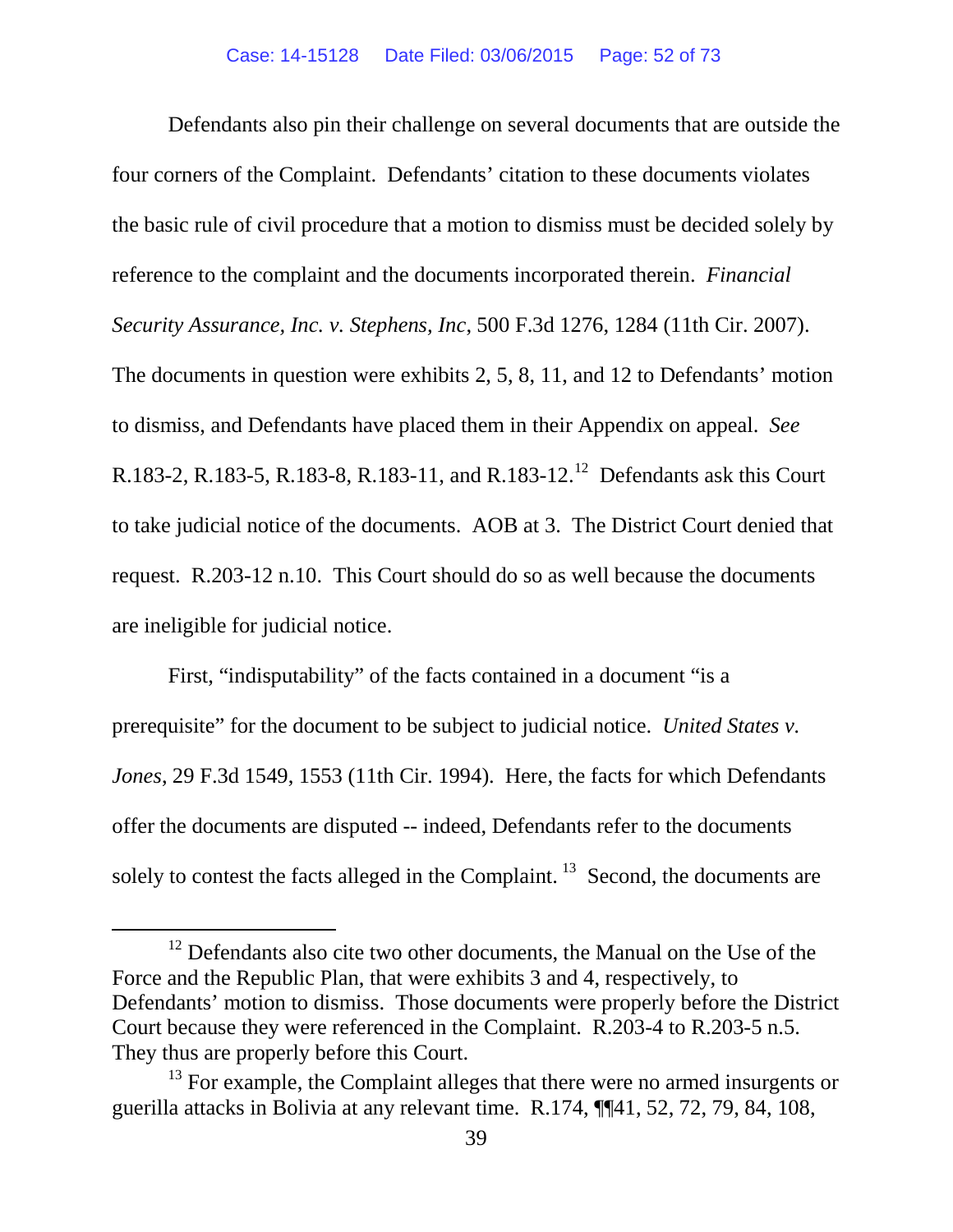irrelevant to the issues before this Court, because, at most, they provide an alternative factual narrative, which is wholly inappropriate in a motion to dismiss for failure to state a claim. *See Grossman*, 225 F.3d at 1231. Third, the documents are based on inadmissible hearsay, offer no basis on which to assess the credibility of their sources, and would not be admissible for the truth of the matter stated even at the appropriate procedural stage. $^{14}$  $^{14}$  $^{14}$ 

In sum, if this Court decides to review the District Court's denial of

Defendants' motion to dismiss on the command responsibility question, it should

not consider the five documents that Defendants erroneously claim are subject to

judicial notice.<sup>[15](#page-52-1)</sup>

 $\overline{a}$ 

<span id="page-52-1"></span> $15$  Compounding their error, Defendants mischaracterize the document from outside the Complaint on which they rely most heavily, a 2004 State Department report certifying that the Bolivian military and police were eligible to receive U.S. aid. R.183-5. Defendants fail to mention that the report noted that a subsequent government began investigations into the "events surrounding the loss of life" in September and October 2003; those investigations were still ongoing at the time of the report in 2004. R.183-5-11. The report also recognized that "human rights violations may have occurred in response to large scale unrest" and reaches no conclusions about Defendants' role in such violations. *Id*.

<sup>148, 156, 160.</sup> Defendants challenge this allegation by citing an un-sourced assertion in one of the documents that the armed forces were confronting "armed insurgents" and faced a "guerilla attack." AOB at 6 (citing R.183-5-12). Indeed, Defendants' own document described the opposition as a "loose, nationwide coalition." R.183-5-12.

<span id="page-52-0"></span><sup>14</sup> Defendants cite *Rich v. Secretary, Florida Dep't of Corrections*, 716 F.3d 525 (11th Cir. 2013), but that case is inapposite because it involved a summary judgment appeal; on summary judgment, evidence outside of the complaint can be considered. Fed. R. Civ. P. 56.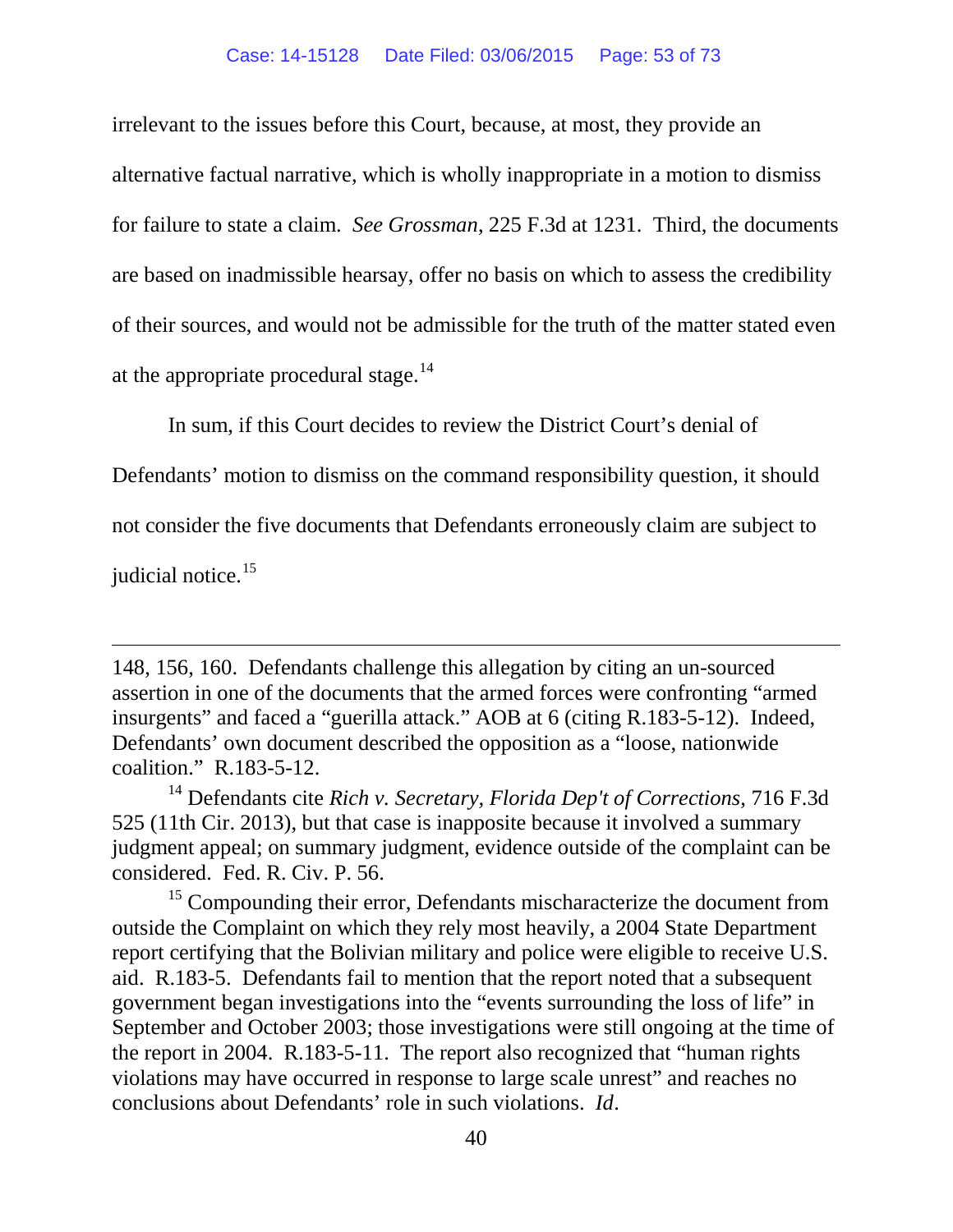## **1. The Complaint Plausibly Alleges that Defendants Knew or Should Have Known About the Unlawful Killings of Civilians.**

The District Court was correct in concluding that the Complaint plausibly alleges the first *Ford* element of command responsibility, namely that Defendants knew or should have known about the killings in question here. The Complaint contains abundant allegations on this element.

The Complaint also contains sufficient allegations to support a claim of direct command responsibility, a doctrine under which "the commander or superior 'is held liable for ordering unlawful acts.'" Greg R. Vetter, *Command Responsibility of Non-Military Superiors in the International Criminal Court*, 25 Yale J. Int'l L. 89, 99 (2000) (emphasis added) (quoting M. Cherif Bassiouni & Peter Manikas, The Law of the International Criminal Tribunal for the Former Yugoslavia 345 (1996)); *see also* ICC Statute, art. 25(3). While the *Ford* standard holds commanders liable if they even "knew or should have known" about their subordinates' actions, direct command responsibility applies when the commander actually ordered subordinates to commit unlawful acts. Here, the Complaint plausibly alleges that Defendants ordered or induced their subordinates to commit unlawful killings. R.174, ¶¶65, 71-74, 107, 128, 137. The District Court addressed only the less demanding "knew or should have known" standard of the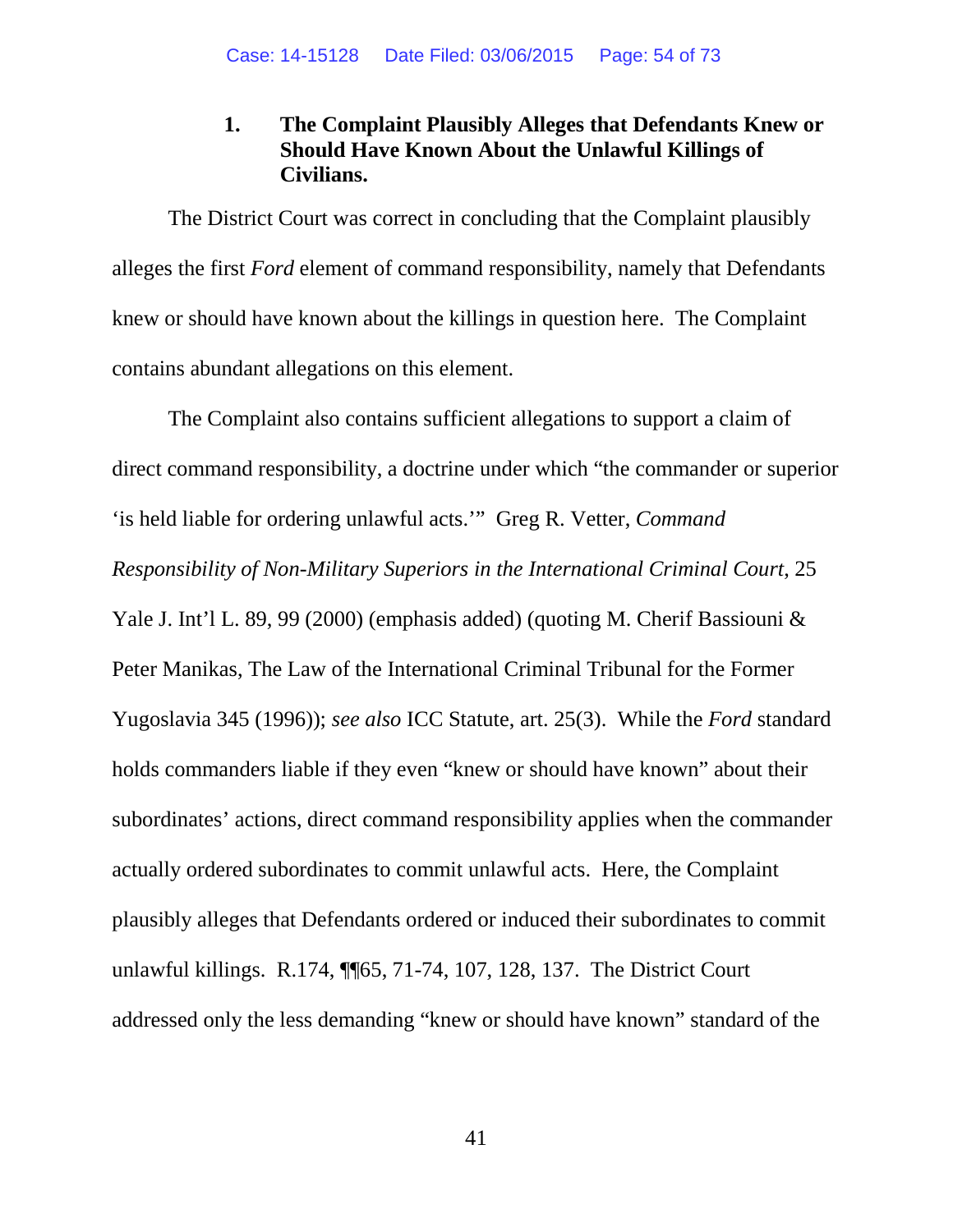*Ford* command responsibility doctrine, the allegations of which plainly support denial of the motion to dismiss.

#### **a) The Complaint plausibly alleges that Defendants knew of the unlawful killings.**

Defendants' knowledge of the unlawful killings at issue here can reasonably be inferred from multiple allegations in the Complaint, including that Defendants agreed in advance on an unlawful plan to kill thousands of civilians, R.174, ¶¶30, 31; "knew and intended" to commit unlawful killings," *id*. at ¶¶7, 51; were told that their plans would lead to a civilian "massacre," *id*. at ¶48; supervised the military operations, *id*. at ¶¶65, 67-68, 71, 99, 106-07, 128, 130, 137; were informed of civilian deaths, *id.* at ¶¶81, 82, 88, 90, 125, 146, 154; repeatedly made the knowingly false claim that the military faced an armed insurgency to justify the use of military combat force, *id.* at ¶¶41, 52, 72, 84, 108, 148, 156, 160; and took responsibility for the civilian killings, *id*. at ¶¶80, 83, 162-63. In considering a motion to dismiss for failure to state a claim under Rule 12(b)(6), a court may draw reasonable inferences from allegations in a complaint to support the conclusion that the allegations plausibly allege an element of a claim. *Ashcroft v. Iqbal*, 556 U.S. 662, 678 (2009). Under that standard, the District Court was correct in concluding that the allegations in the Complaint are sufficient to plead *Ford's* knowledge element. R.203-37 to R.203-38.

42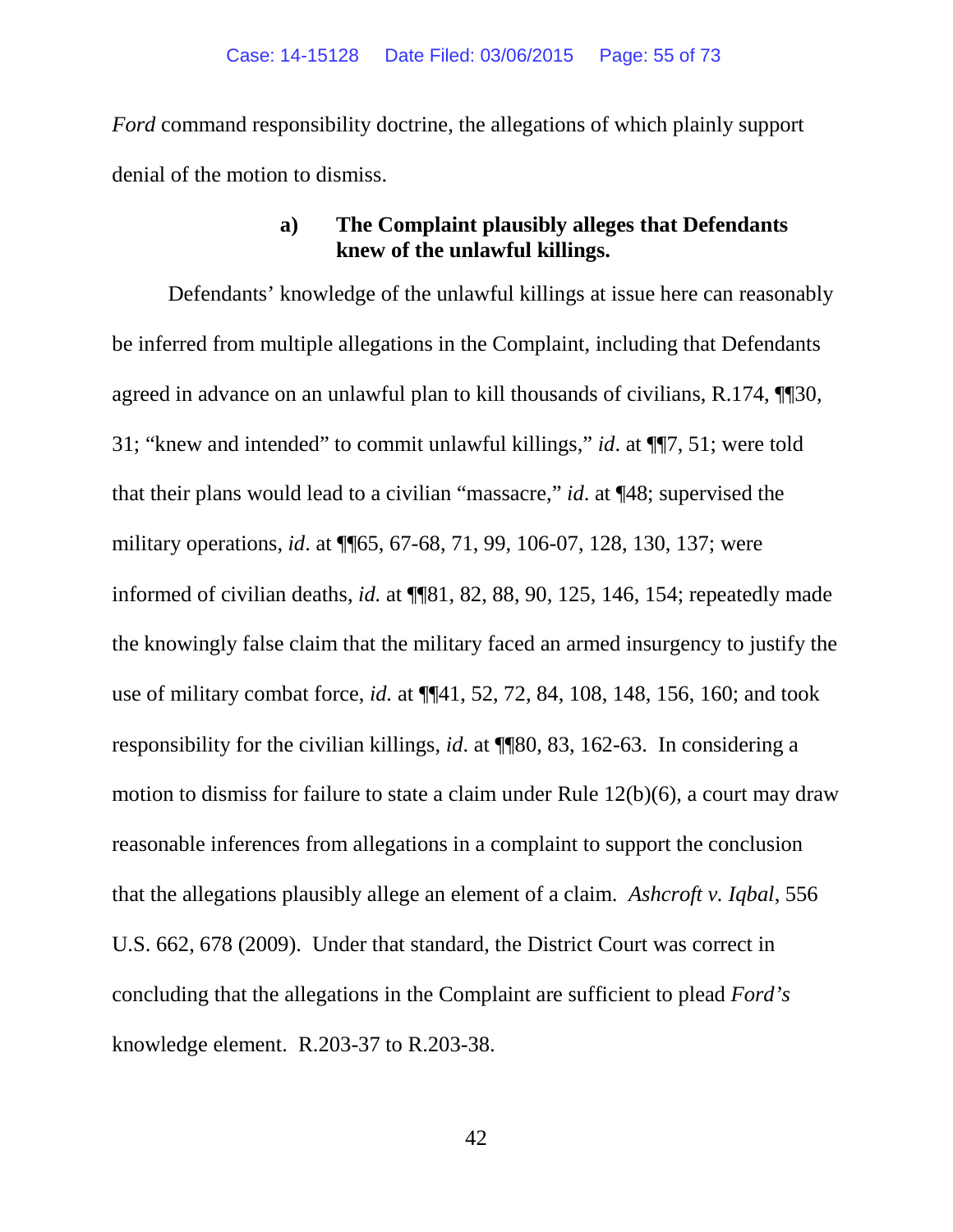Defendants' arguments on this issue are unavailing. First, they point to the absence of an explicit allegation that they were told that "innocent" civilians had been killed "illegally." AOB at 45. But a reasonable inference of knowledge does not require that Defendants were told of unlawful deaths in exactly those words. Rather, their knowledge can be reasonably inferred from allegations referenced above that unlawful civilian killings were the intended result of a plan that they designed, implemented and closely supervised; that they "knew" their plan would result in unlawful civilian deaths; that they were repeatedly warned about the danger of unlawful killings; and that they received regular reports about civilian deaths.

Second, Defendants justify their use of "mass and shock" and "overwhelming combat power" as "a common military strategy," AOB at 44 n.13, but ignore the allegation that they employed those tactics unlawfully to quash civilian opposition to their programs, not as lawful military strategies against enemy combatants. The Complaint alleges that Defendants knew that the military was not engaged in an "armed conflict" that justified military combat operations with collateral civilian casualties, $16$  and that they knew that there were no "organized armed groups" operating in Bolivia. R.174, ¶¶41, 52, 72, 84.

<span id="page-55-0"></span> <sup>16</sup> An armed conflict involves "resort to armed force *between States* or protracted armed violence between governmental authorities and *organized armed*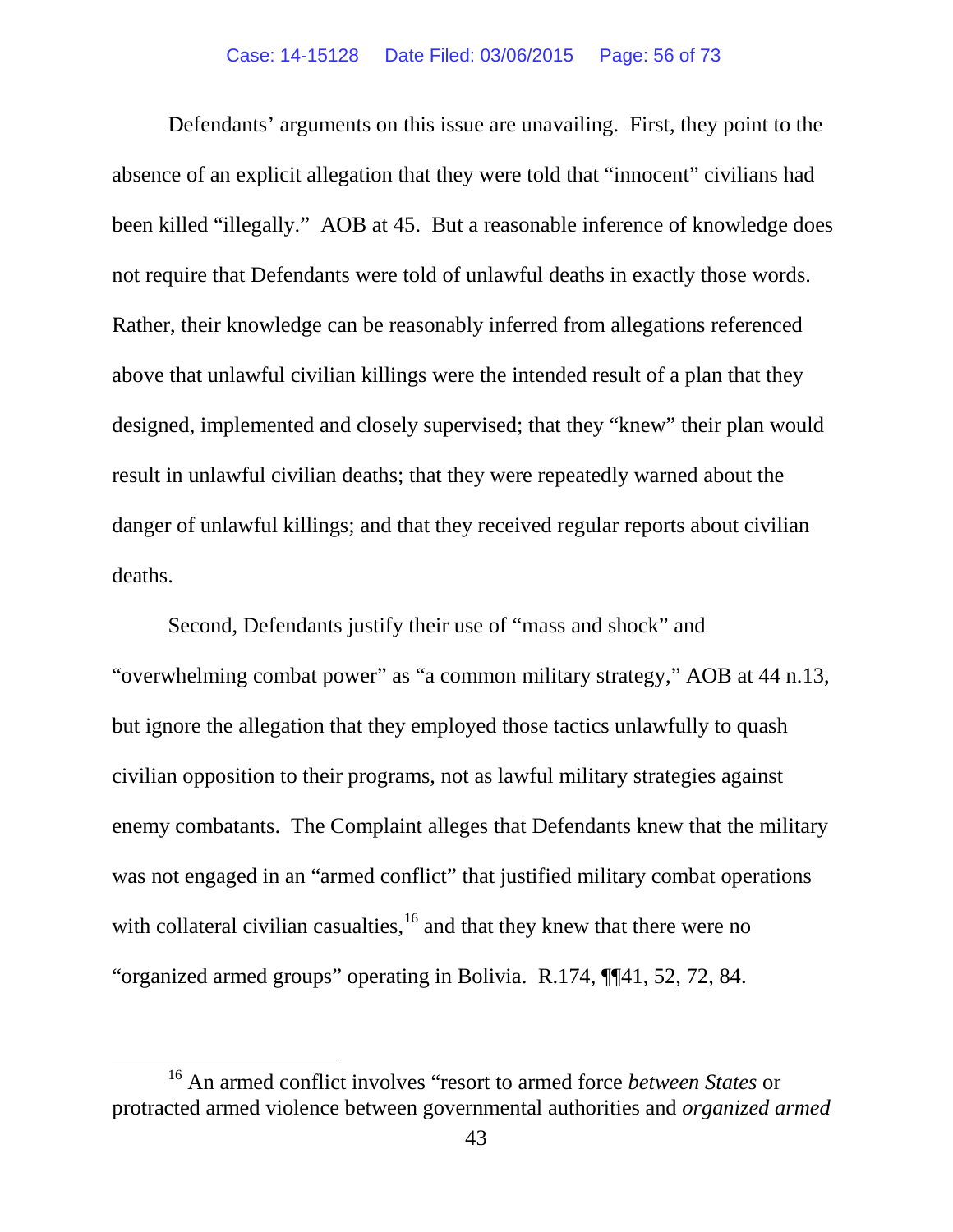Third, Defendants contend the current Complaint is substantially the same as the previous one and suffers from the same pleading defects that led this Court in the first appeal to reverse the District Court's denial of their motion to dismiss. AOB at 45. This contention glosses over dozens of new factual allegations in the Complaint that, as the District Court observed, "cured" the problems this Court identified with the prior complaint. R.203-37 n.24. Particularly weak is Defendants' argument that the current Complaint, like the earlier one, alleges no more than "command responsibility in the context of a modern military operation." AOB at 20, 52. This argument is belied by the allegation, based on Defendants' own conversations, that they planned and intended to unlawfully kill thousands of civilians to suppress opposition to their economic programs. R.174, ¶¶30, 31, 50, 51. As the Complaint further alleges, the purported "modern military operation" was a pretext to unleash unlawful combat force against civilians, with the intent to kill innocent people. Defendants knew that there was no armed opposition that could justify the use of military force. *Id*. at ¶¶41, 52, 72, 84, 108, 148, 156, 160. In short, the Complaint makes clear that the issue is not whether Defendants can be

 $\overline{a}$ 

*groups* . . . ." *Prosecutor v. Tadic*, Case No. IT-94-1-I, ¶70 (ICTY App. Chamber Oct. 2, 1995) (emphasis added).

The Complaint refers to a handful of soldiers killed or injured during September and October 2003, under circumstances that indicate that they may have been shot by the military itself. R.174, ¶¶70, 122-23, 135. Even if those shootings were attributed to civilian protesters, that level of violence does not meet the definition of an armed conflict or justify massive combat operations.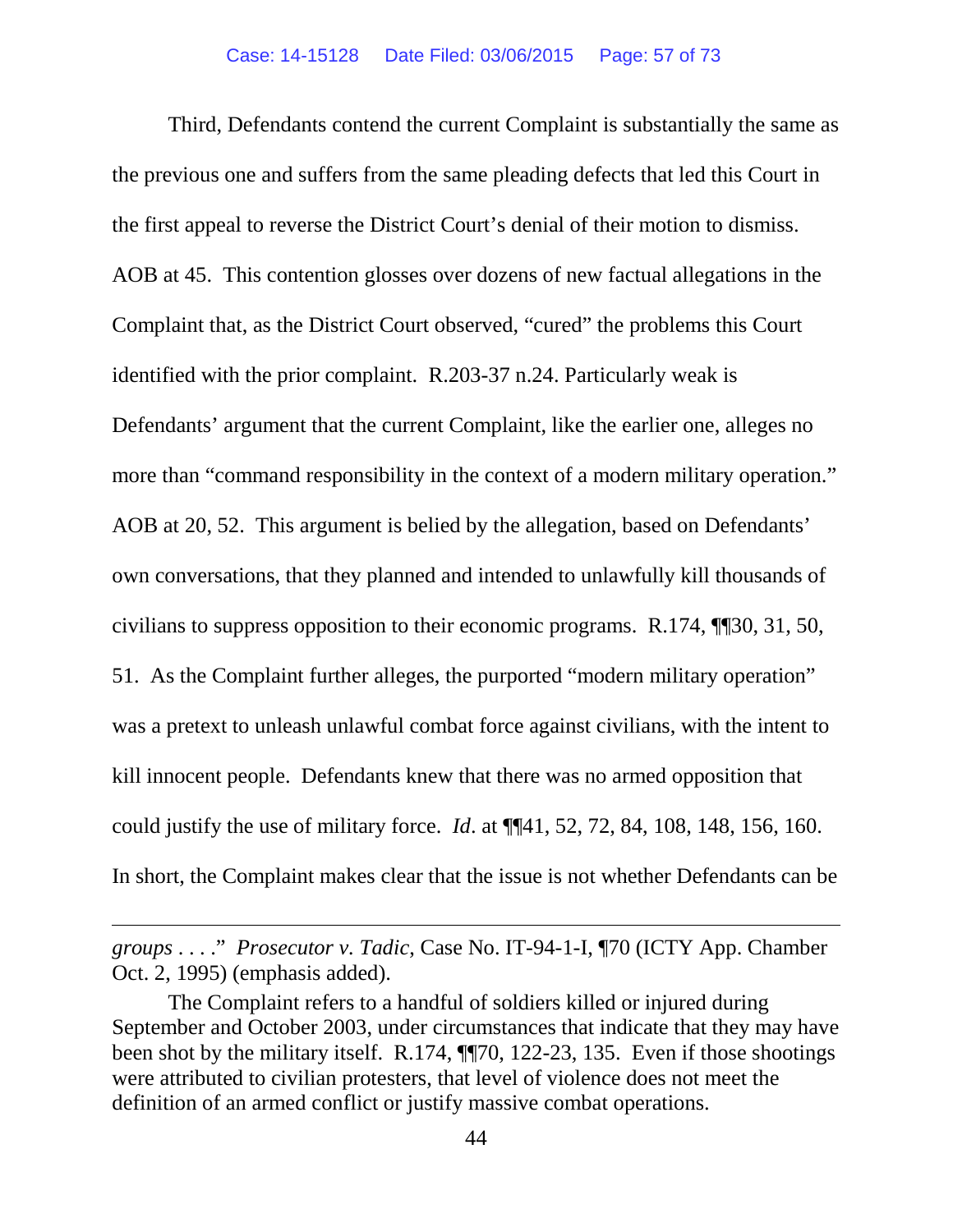held liable for "*high-level decisions* in the context of *a military operation* to restore order *during a period of violent unrest*," AOB at 2 (emphasis added), because the Complaint alleges that Defendants planned the unlawful killings in advance and that their use of military combat force was not in response to "violent unrest."<sup>17</sup>

Fourth, Defendants improperly isolate scattered allegations, rather than considering the Complaint as a whole. For example, Defendants assert that the District Court erred in relying on Defendants' alleged agreement that "thousands of Bolivians would have to die." AOB at 42. Defendants suggest that they were merely "anticipat[ing] that individuals might die" in conflicts with the Armed Forces. *Id.* at 42. But Defendants' use of the passive voice in their brief ("individuals might die") ignores the allegations that they expressly agreed that "they would have to kill" thousands of people "in order to overcome opposition to their plans," and that to facilitate the killings, they agreed to bring troops from an eastern province who would be willing to "kill large numbers of civilians," R.174, at ¶30 – a tactic that they later employed, *id.* at ¶97. Further Defendants' snapshot view of particular strands of the Complaint ignores the allegations that they debated whether hundreds of deaths would be enough, or whether they would need

<span id="page-57-0"></span><sup>&</sup>lt;sup>17</sup> Plaintiffs do not seek to impose "strict liability" or "respondeat superior," AOB at 13, 37, but rather rely on specific allegations that show Defendants' personal responsibility for unlawful killings.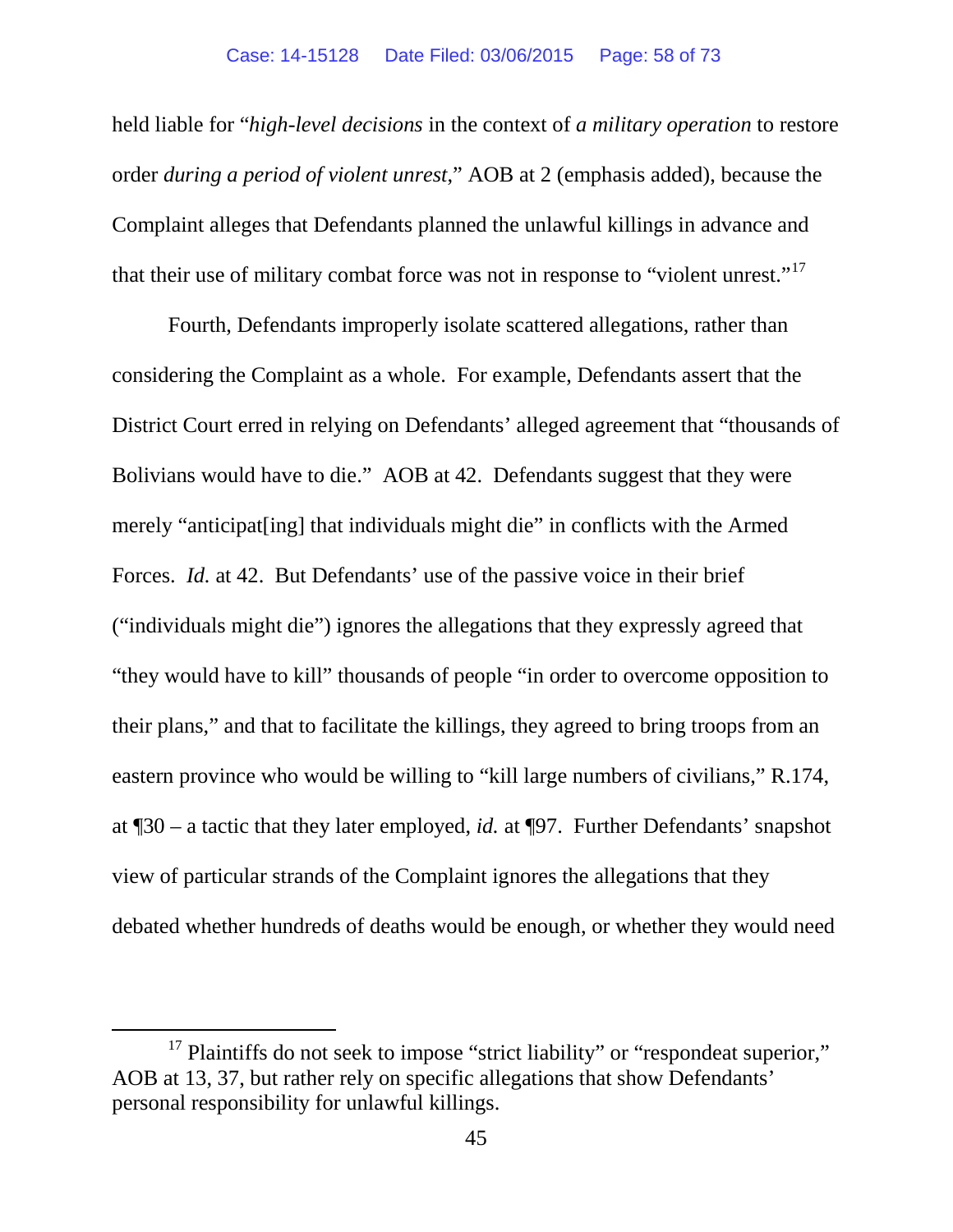to kill thousands, and affirmed that they "were prepared to kill 3,000 people or as many as were necessary." *Id.* at ¶31.<sup>[18](#page-58-0)</sup>

Equally misguided is Defendants' selective focus on the allegation that dozens of civilians were killed, not thousands. The Complaint alleges that Defendants remained committed to their plan to kill thousands until shortly before they were forced from office, R.174, ¶¶148, 149(d), 153, 156, 160, 161, and that their plan was aborted by massive protests, opposition within the government and military, and the U.S. government's withdrawal of support, which forced Defendants' resignation before thousands could be killed. *Id*. at ¶¶152, 161.

Defendants fare no better with their quotes from two documents, referenced in the Complaint, authorizing their use of military force against civilians. AOB at 44, citing R.183-3 and R.183-4. Specifically, Defendants point to language in those documents that discuss compliance with human rights principles, but, as the District Court recognized, the Complaint alleges Defendants did not follow those principles. R.203-38 n.25. Moreover, Defendants whitewash the central message of those documents: that they unlawfully authorized the use of lethal combat force

<span id="page-58-0"></span><sup>&</sup>lt;sup>18</sup> Nothing in the Complaint supports Defendants' assertion that their discussion of thousands of civilian deaths merely reflected the "turbulent history of protest in Bolivia." AOB at 42. To the contrary, Defendants recognized that Bolivian governments had changed policies in response to "several" civilian casualties, R.174, ¶¶27-30, and the Bolivian population's outrage in response to dozens of deaths forced Defendants' resignations before they could reach their goal of thousands of killings. *Id.* at ¶152.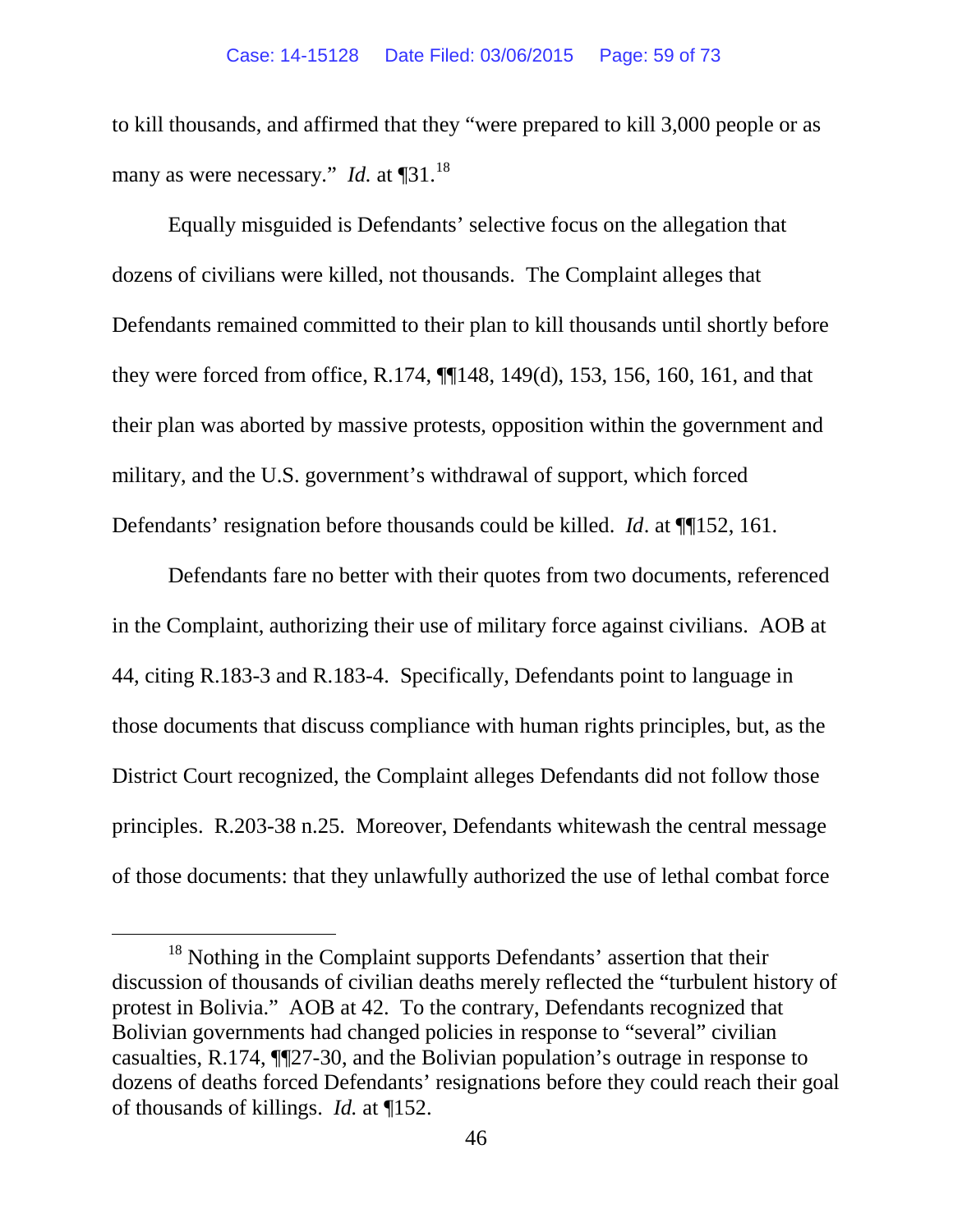against unarmed civilians, which Defendants executed through a series of decrees, including establishing a "war room" and declaring a "Red Alert" – the equivalent of a state of war – to respond to peaceful marches and a hunger strike. R.174, ¶¶56-68, 62. Likewise, Defendants skirt the allegations that they employed massive military force at the first opportunity, rather than "in situations of extreme necessity, and as a last resort," AOB at 43 (quoting R.183-3-12), and that they repeatedly refused to negotiate, R.174, ¶¶24, 42-45, 64, 88, 105, or employ the police to enforce the law, *id.* at ¶¶58, 64, 85.

## **b) The Complaint Plausibly Alleges that Defendants Should Have Known About the Unlawful Killings.**

*Ford*'s knowledge element also is satisfied if the commander "should have known, owing to the circumstances at the time, that his subordinates had committed, were committing, or planned to commit acts violative of the law of war." 289 F.3d at 1288. This standard does not require that a commander have information that definitively shows that subordinates have committed a crime; rather, all that is required is enough information to trigger an investigation. As one leading international decision described the point, "[i]t is sufficient that the superior was put on further inquiry by the information, or, in other words, that it indicated the need for additional investigation in order to ascertain whether offences were being committed or about to be committed by his subordinates." *Prosecutor v. Delalic (Delalic I)*, Case No. IT-96-21-T, ¶393 (ICTY Trial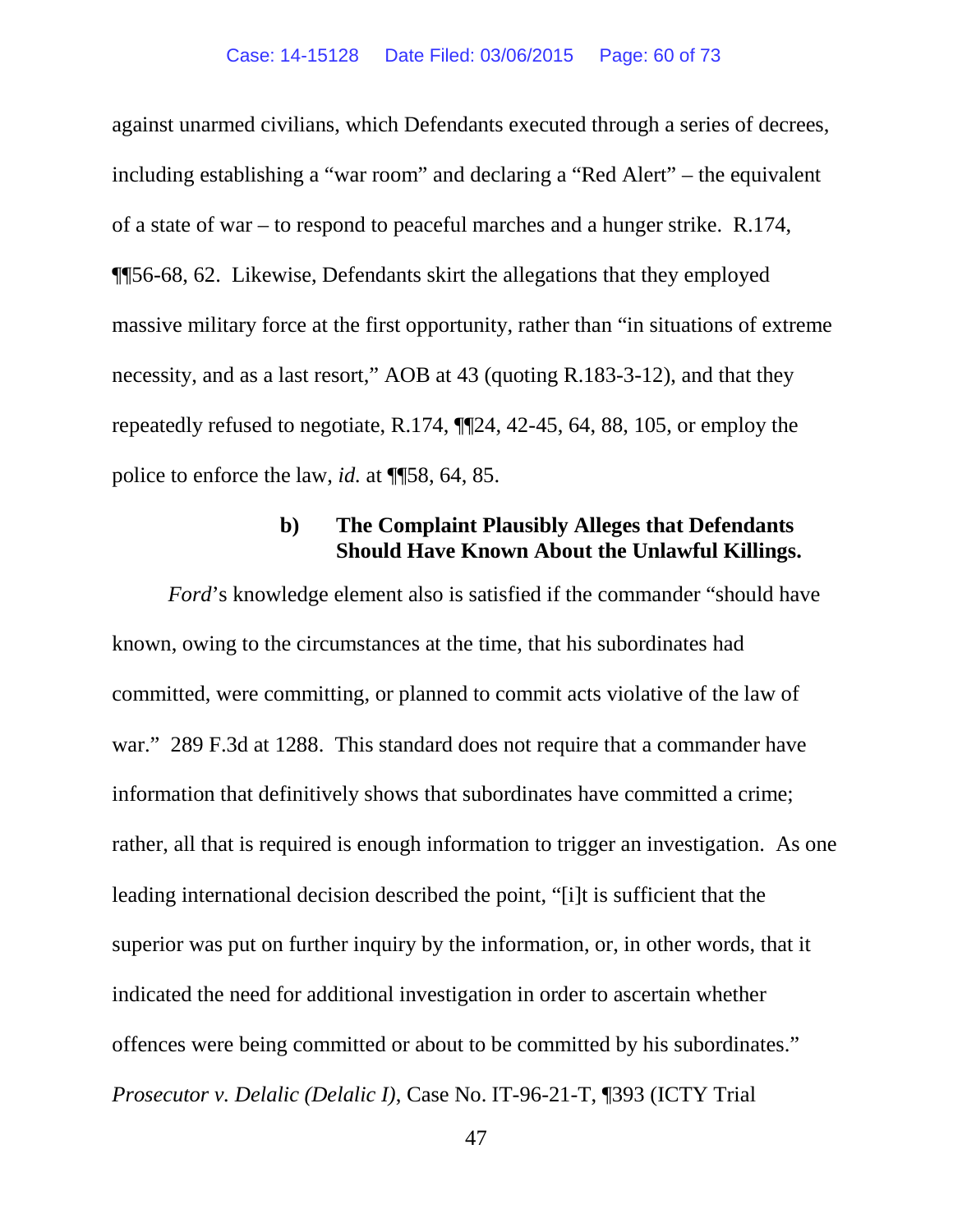Chamber Nov. 16, 1998); *see also Prosecutor v. Mucic,* Case No. IT-96-21-T, ¶¶383, 386 (ICTY Trial Chamber Nov. 16, 1998) (same); *Prosecutor v. Bagilishema*, Case No. ICTR-95-1A-A, ¶28 (ICTR App. Chamber July 3, 2002)  $(same).$ <sup>[19](#page-60-0)</sup>

Here, the Complaint plausibly alleges that Defendants had substantial information that should have placed them on notice of the unlawful deaths of civilians, thus triggering their obligation to initiate an investigation. They failed to do that because it was their plan in the first place to kill civilians to deter political protests. Defendants were warned of the likelihood of a massacre. But they went ahead and issued decrees that authorized use of massive military force against civilians. Defendants were subsequently told that civilians had been killed and were repeatedly asked to change course to prevent further deaths. Following the civilian deaths on September 20, 2003, and dozens of additional civilian killings in late September and early October, Defendants clearly had notice of the need to

<span id="page-60-0"></span><sup>&</sup>lt;sup>19</sup> International tribunals look to both direct and circumstantial evidence to apply the knew-or-should-have-known standard. "The membership of the accused in an organized and disciplined structure with reporting and monitoring mechanisms has been found to facilitate proof of actual knowledge." *Prosecutor v. Brima*, Case No. SCSL-04-16-T, ¶793 (Special Court for Sierra Leone June 20, 2007). Other factors include the modus operandi of the crimes, their number and frequency, the length of time during which crimes are committed, the number of troops and logistics involved, and the existence of reporting mechanisms. *Prosecutor v. Delalic (Delalic II)*, Case No. IT-96-21-A, ¶386 (ICTY App. Chamber Feb. 20, 2001); *see also* Guénaël Mettraux, *The Law of Command Responsibility* 214-15 (2009).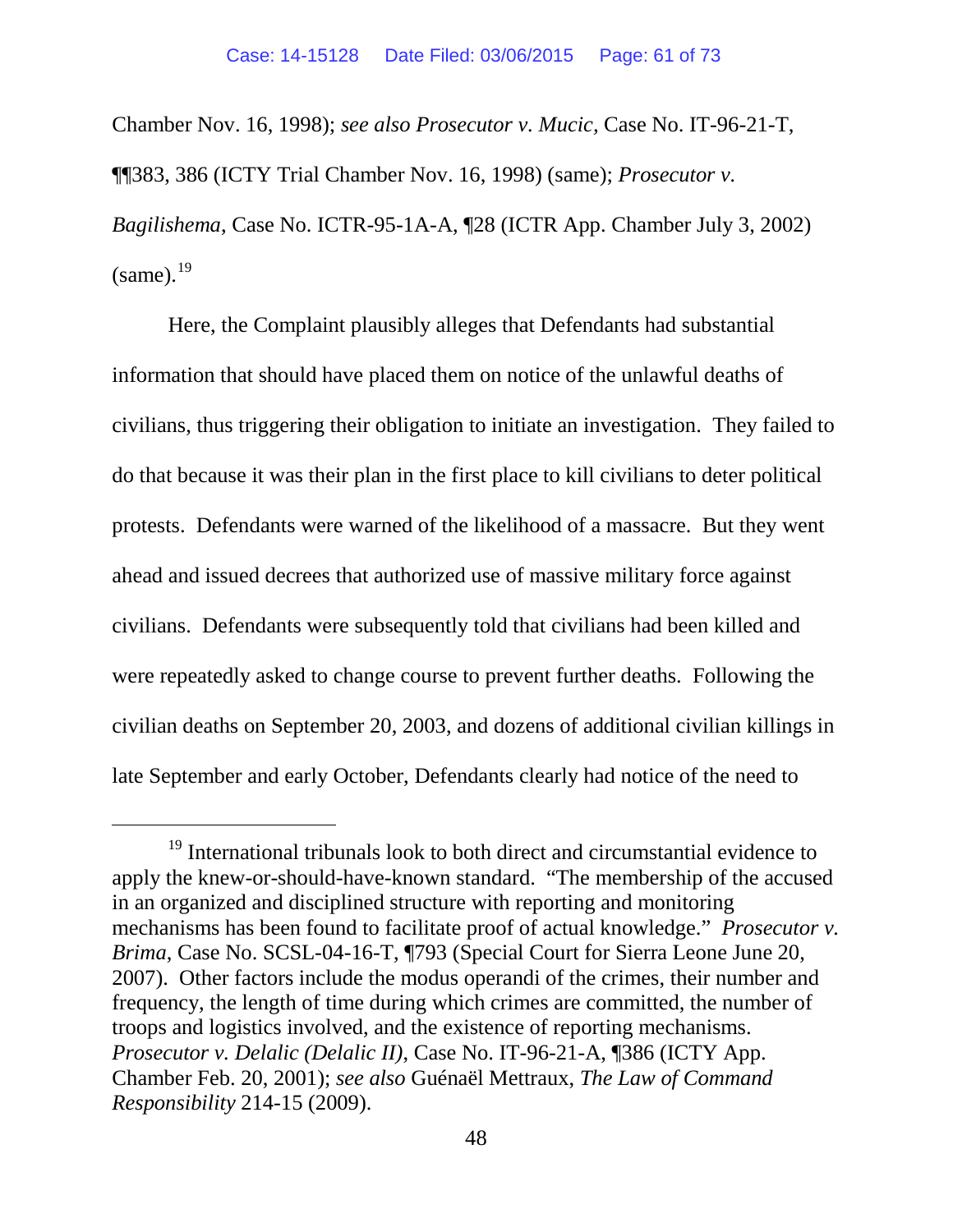investigate. Moreover, Berzaín was on the scene during some of the military operations and directly supervised others, while Lozada was in contact with him and issuing orders as the operations progressed. Rather than investigate, they repeatedly praised the military, falsely claimed that the armed forces were battling an armed insurgency, and expanded the scale of the military operation.

In short, Defendants can be held liable because the Complaint adequately alleges that, at a minimum, they should have known of the risk of unlawful killings.

#### **2. The Complaint Plausibly Alleges that Defendants Failed to Prevent or Punish the Crimes Committed by Their Troops.**

The District Court correctly held that the Complaint sufficiently alleges the third element of command responsibility under *Ford*: Defendants failed to prevent the commission of the crimes or to punish their subordinates after the commission of the crimes.

To begin with, Defendants designed, implemented, and supervised an intentional plan to kill civilians. The deaths began in January 2003 and were followed by urgent warnings about the danger of more deaths. By the time the first of Plaintiffs' relatives was killed on September 20, 2003, Defendants had been on notice for months that the use of massive military force against civilians had and would lead to unlawful deaths. They had an obligation to investigate the killings, punish those responsible, and prevent further killings, even if they did not have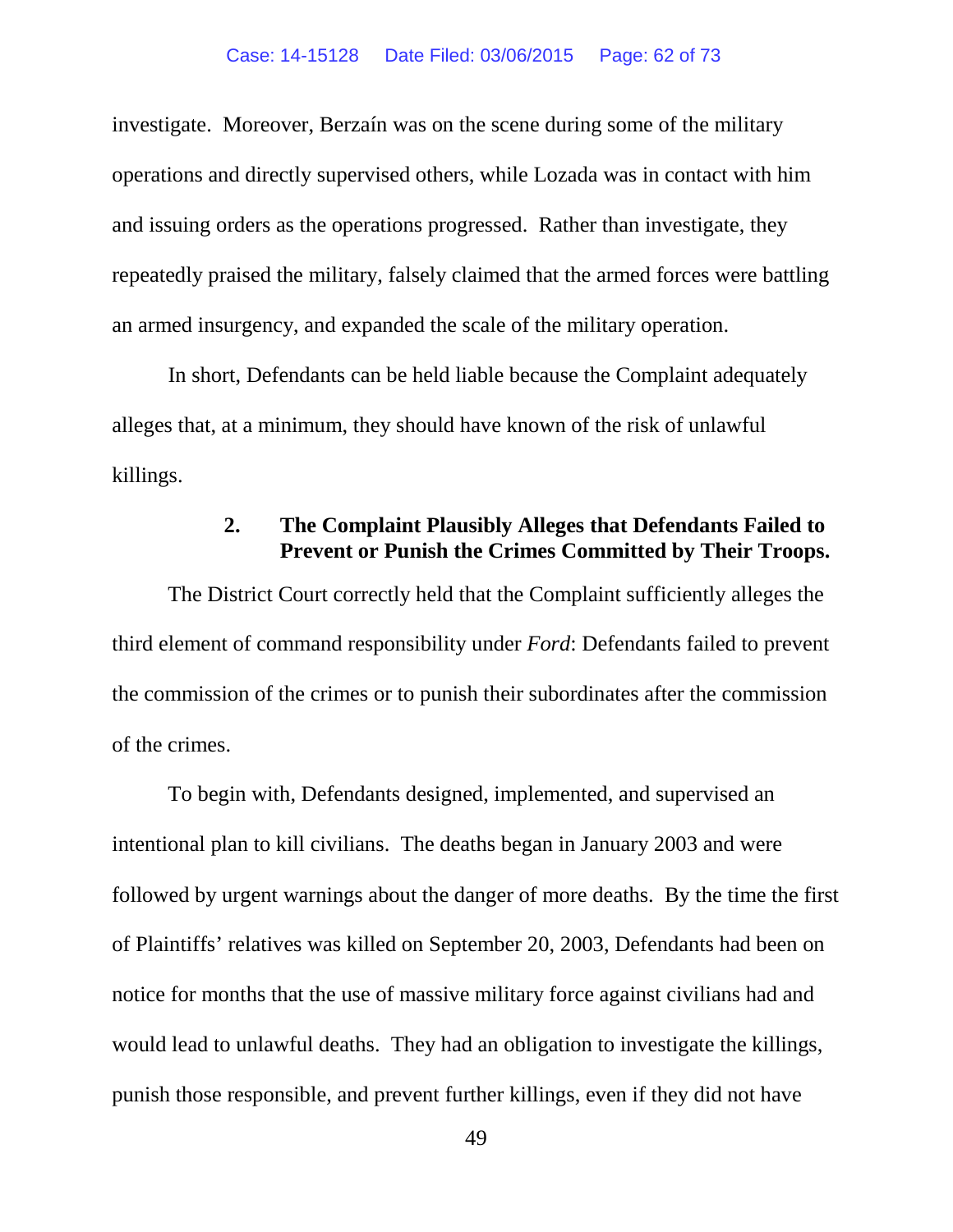conclusive information that the killings were unlawful. *Delalic I*, ¶393. Rather than comply with that obligation, Defendants ordered extended combat operations based on the knowingly false claim that the military was fighting armed subversive groups. R.174, ¶¶78-79. In the end, Defendants failed to carry out their obligation to prevent the killings of civilians and to punish their subordinates for those killings.

Defendants' response to all of this is to say that command responsibility "doesn't require a superior to perform the impossible." AOB at 48 (citing *Prosecutor v. Blaskic*, Case No. IT-95-14-A, ¶417 (ICTY App. Chamber July 29, 2004) (quoting *Delalic I*, ¶395)). True. But Defendants offer no support for their assertion that restraining their armed forces was "impossible." The Complaint plausibly alleges that Defendants "exercised effective command" over the Armed Forces, R.174, ¶17, and commanded these military operations. *See, e.g.*, *id*. at ¶¶57, 65-68, 71-72, 78, 83, 101, 137, 155, 157. Indeed, Defendants stated repeatedly that the military was under their control and that they took responsibility for its actions. *Id.* at ¶¶80, 83, 93, 126, 156, 162, 163.

*Prosecutor v. Oric*, Case No. IT-03-68-Y (ICTY Trial Chamber June 30, 2006), on which Defendants rely, notes that "the more grievous and/or imminent the potential crimes of subordinates appear to be, the more attentive and quicker the superior is expected to react." *Id.* at ¶329. Here, Defendants took no measures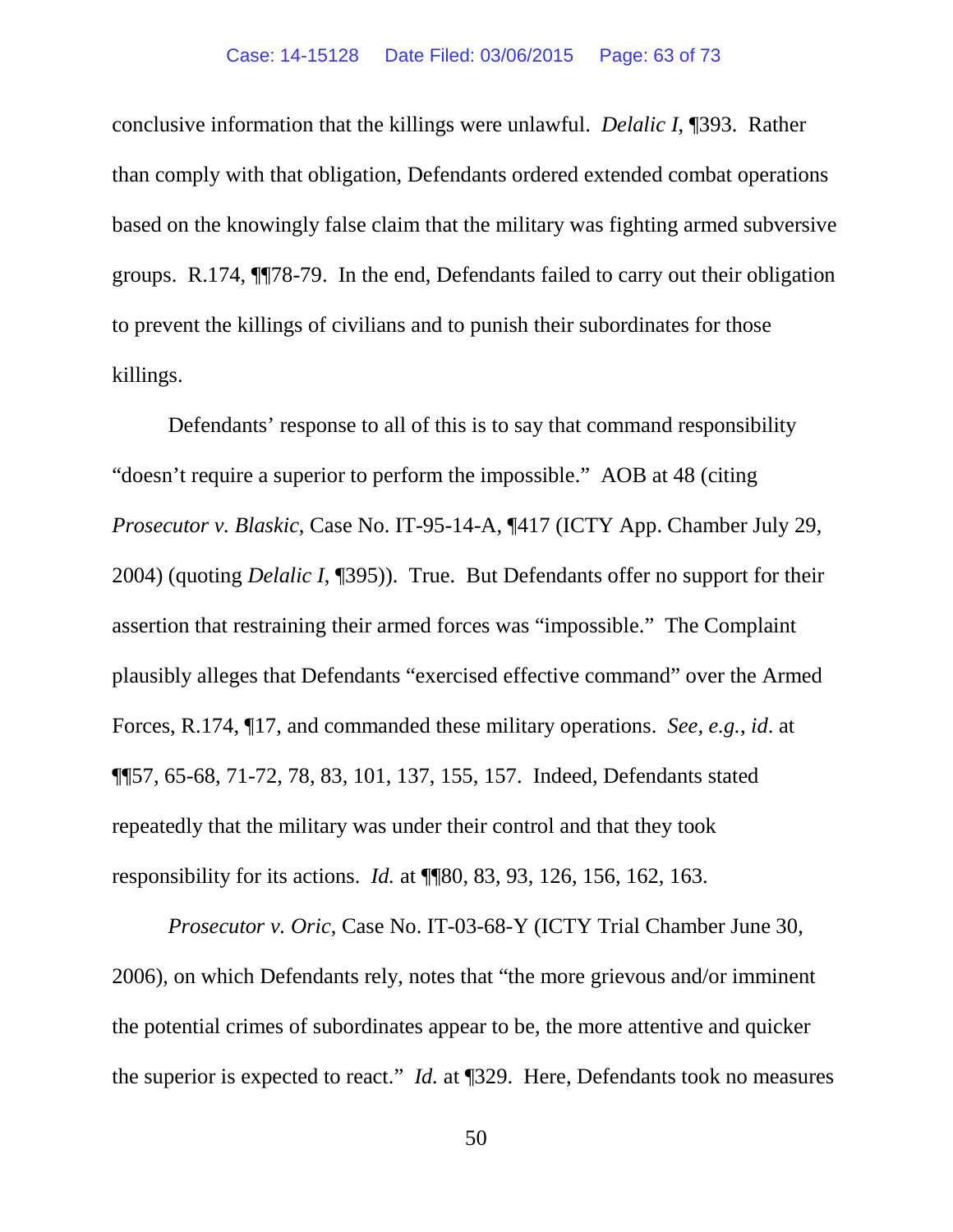to prevent the "grievous" crimes committed by subordinates. Their argument that nothing could prevent the killings, AOB at 47, also ignores their responsibility for ordering the use of massive military force with the intention of killing thousands of civilians.

Defendants also repeat their unsupported version of events: that an "undisputed" hostage crisis and a siege of La Paz required action. AOB at 47. But the Complaint plausibly alleges that there was no "crisis" that justified massive military force, and that such force was neither lawful nor required in response to a handful of roadblocks in September or the demonstrations against civilian deaths that, by mid-October, had restricted access to La Paz.

Defendants also argue that they had no time to punish those responsible for the deaths that occurred the week before Defendants fled Bolivia in October 2003. AOB at 47-48. However, their obligation to punish was triggered by civilian deaths in January 2003, and again in September of that year. And they completely disregard their duty to *prevent* those deaths. Had they altered their plans, investigated the killings, and punished the perpetrators in January, or when they were warned that their policies were leading to bloodshed, or when they learned of the civilian deaths on September 20, or when additional civilians were killed in the following weeks, they could have prevented the deaths in mid-October.

51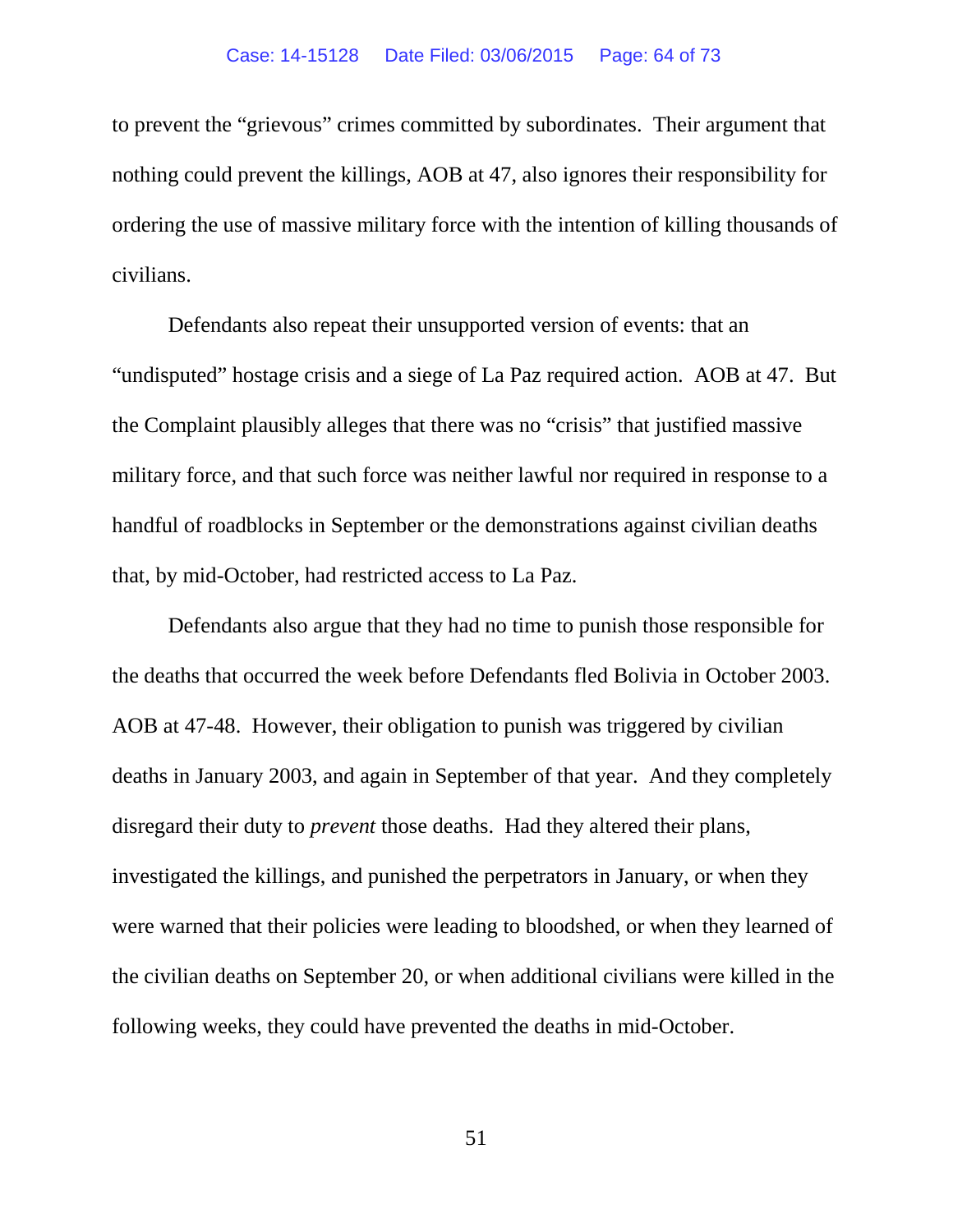Finally, Defendants disingenuously claim that the military opened investigations "during their tenure," AOB at 49, citing the 2004 U.S. State Department document that is not properly before this Court. At most, that report raises questions of disputed fact that cannot be resolved at this stage of the litigation. Equally important, the document lists a handful of isolated investigations with no indication that the cited investigations were initiated by Defendants or took place "during their tenure."  $R.183-5-10^{20}$  $R.183-5-10^{20}$  $R.183-5-10^{20}$  Indeed, the report indicates that the investigations of the deaths of Plaintiffs' decedents occurred *after*  Defendants left office. R.183-5-7 to R.183-5-8, R.183-5-12.

## **C. The Complaint Plausibly Alleges that the Killings of Plaintiffs' Decedents were Extrajudicial Killings.**

Defendants' brief challenges the District Court's ruling that the Complaint plausibly alleges that the killings at issue meet the definition of extrajudicial killings. AOB at 49-54. However, Defendants did not seek to certify that issue for appeal. Thus, it is not properly before this Court at this time.

If this Court chooses to address the extrajudicial killing issue, it should affirm. When the Complaint is viewed as a whole, it adequately alleges that the

<span id="page-64-0"></span><sup>&</sup>lt;sup>20</sup> The only investigation cited in the State Department document that occurred while Defendants were in office concluded that some cases required additional investigation, but the document gives no indication that any further investigations took place. R.183-5-6. The report also indicates that, although some soldiers were indicted for violations during that incident, they were later acquitted by a military court in a process that was criticized by independent human rights organizations. R.183-5-11 to R.183-5-12.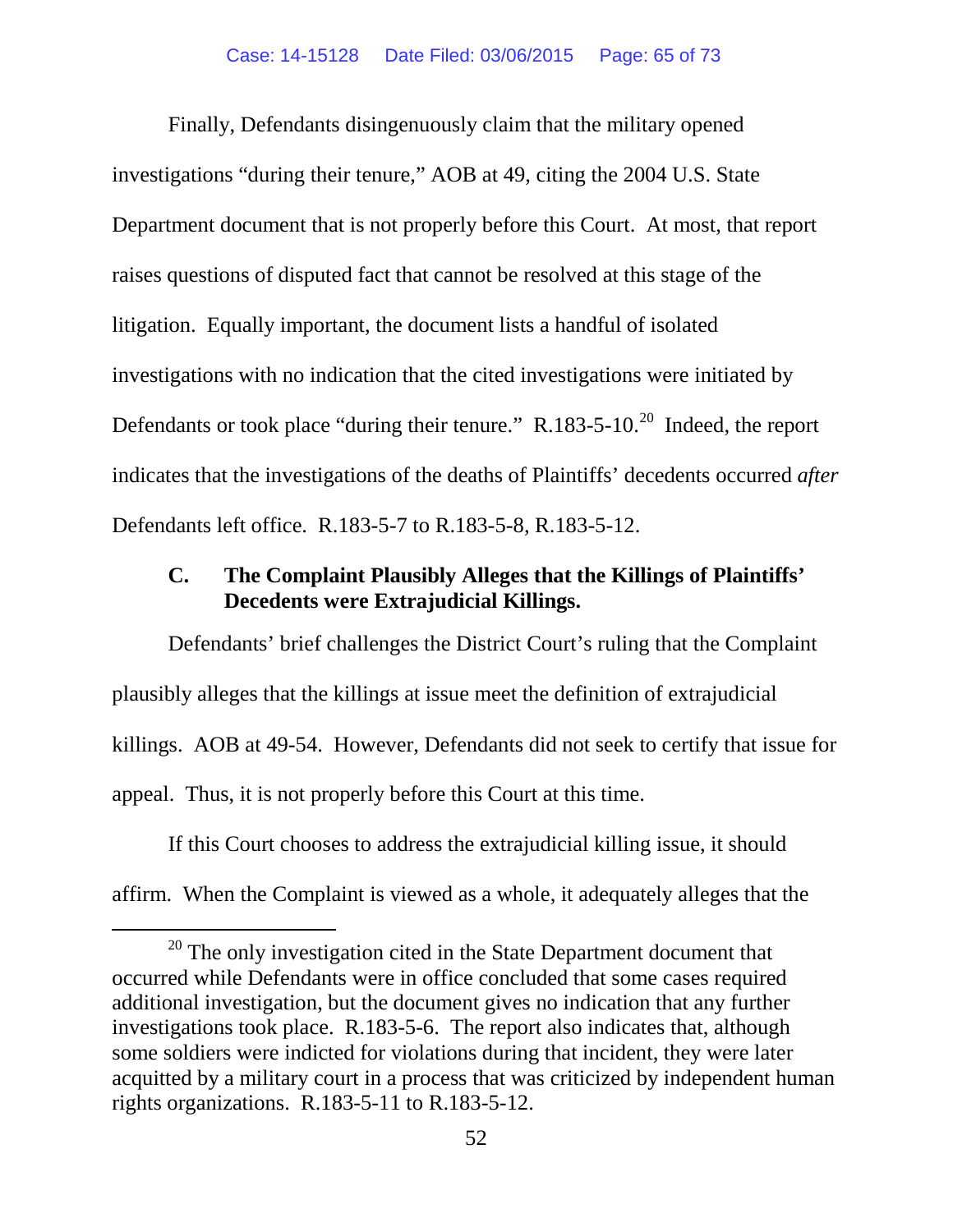killing of each of Plaintiffs' decedents was an extrajudicial killing, which is defined by the TVPA, §3(a), as "a deliberated killing not authorized by a previous judgment pronounced by a regularly constituted court affording all the judicial guarantees which are recognized as indispensable by civilized peoples."<sup>21</sup> As the Complaint plausibly alleges, Defendants agreed to use massive military force to kill thousands of civilians to deter political protests; revised military standards to permit the use of massive force against protesters; ordered the military to "take" a civilian town; falsely claimed that they were fighting an armed insurgency; and took responsibility for and praised military actions that injured and killed unarmed civilians. Soldiers on different days and in different locations were told to shoot and kill civilians in their homes and when they ran for cover. As the District Court recognized, this is more than enough to state a claim for extrajudicial killings within the meaning of the TVPA. R.203-33 n.21, R.203-34.<sup>[22](#page-65-1)</sup>

<span id="page-65-0"></span> $21$  The U.S. government has long recognized that killings by security forces without due process of law constitute extrajudicial killings, and frequently condemns killings in situations analogous to this case. *See, e.g*., Country Report on Human Rights Practices 2000, Appendix A (Feb. 23, 2001) (noting that extrajudicial killings are "killings committed by police or security forces in operations. . . that result[] in the death of persons without due process of law (for example. . . killing of bystanders)"); Bureau of Democracy, Human Rights and Labor, U.S. Dep't of State, Country Report on Human Rights Practices 2010, Peru at 2 (2011) (noting the unlawful killings of protesters).

<span id="page-65-1"></span> $22$  A finding of extrajudicial killings here is consistent with decisions holding that, when government agents implement a deliberate campaign of generalized violence, resulting civilian murders constitute extrajudicial killings; proof that a particular individual was specifically targeted is not required. *See In re Chiquita*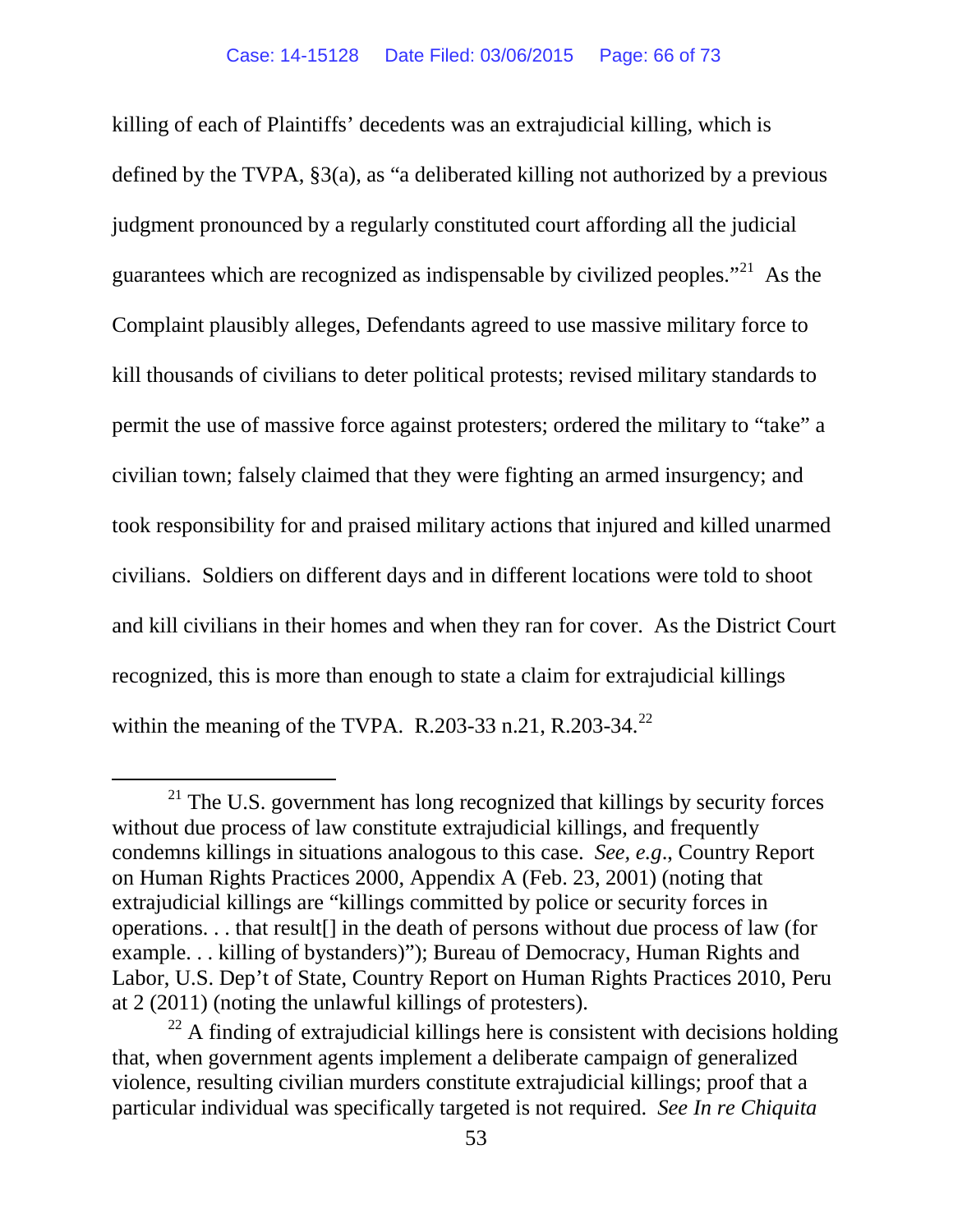The killings also fall within the core and universally accepted international law definition of extrajudicial killings.<sup>[23](#page-66-0)</sup> The Restatement (Third) of the Foreign Relations Law of the United States (1986) provides that a killing is unlawful unless it is "necessary under exigent circumstances," such as "by police officials in the line of duty in defense of themselves or other innocent persons, or to prevent serious crimes." §702 cmt. f. Although Defendants cite the exception to this rule as a justification for their actions, AOB at 38, the Complaint alleges that none of Plaintiffs' decedents posed any threat to security forces or to other persons when they were intentionally killed by military sharpshooters. R.174, ¶¶8, 87, 104, 111, 128.

Defendants' argument that the Complaint does not allege that the killings were deliberate is based on two distortions of the record. First, Defendants again

 $\overline{a}$ 

*Brands Int'l, Inc. Alien Tort Statute & S'holder Derivative Litig.*, 792 F. Supp. 2d 1301, 1325-30 (S.D. Fla. 2011) (murders committed during campaign to kill civilians were extrajudicial killings); *Chiminya Tachiona v. Mugabe*, 216 F. Supp. 2d 262, 270 (S.D.N.Y. 2002) (Zimbabwe's ruling party liable for extrajudicial killings committed as part of "campaign of terror designed to crush political opposition"); *Mushikiwabo v. Barayagwiza*, No. 94 CIV. 3627, 1996 WL 164496, at \*1-2 (S.D.N.Y. Apr. 9, 1996) (Rwandan Hutu leader liable for summary execution committed as part of genocidal campaign); *Xuncax v. Gramajo*, 886 F. Supp. 162, 172-73 (D. Mass. 1995) (Minister of Defense who "devised and directed the implementation of [the Guatemalan military forces'] indiscriminate campaign of terror against civilians" liable for extrajudicial killings).

<span id="page-66-0"></span> $23$  The TVPA incorporates the international law definition of extrajudicial killing, excluding a killing that, "under international law, is lawfully carried out under the authority of a foreign nation." TVPA note, §3(a).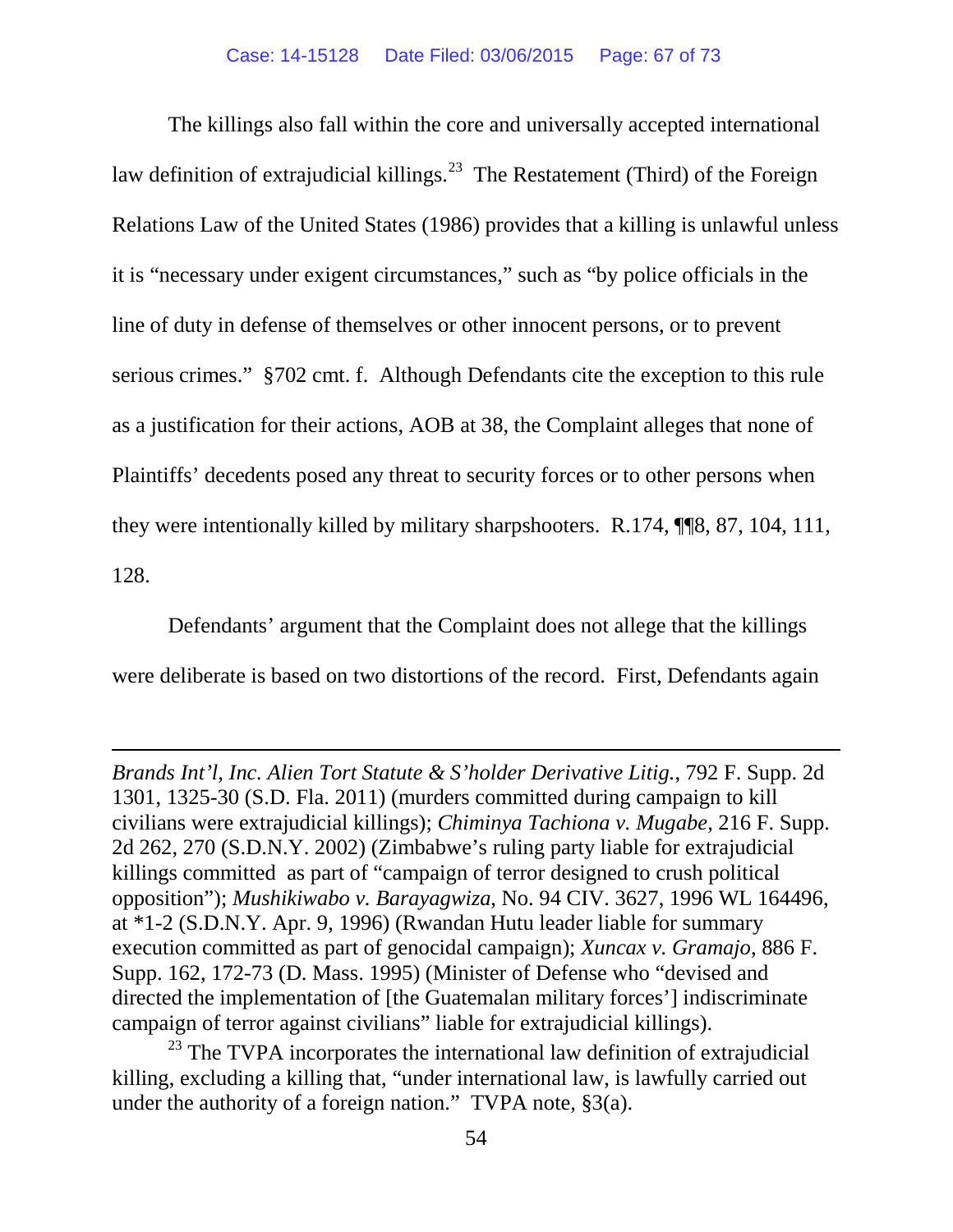take factual allegations out of context. For example, they isolate the allegation that an officer shouted "shoot anything that moves," and argue that the order cannot be traced to Defendants. AOB at 50-51. But the District Court, evaluating the Complaint as a whole, properly concluded that "it is reasonable to infer that these orders stemmed from Defendants' directives to use lethal force, which were repeatedly disseminated down the chain of command." R.203-33 n.21.

Second, Defendants again repeatedly quote from this Court's decision in the first appeal of this case, *see, e.g.,* AOB at 45, 47, 49, 50-51, 52, which addressed a now-superseded complaint that lacked detailed allegations of Defendants' responsibility for the civilian deaths. As the District Court recognized, the current Complaint places each individual death in the framework of Defendants' deliberate plan to shoot to kill thousands of civilians and allegations showing that the military executed that plan under the close supervision of Defendants. As a consequence, hundreds of civilians were shot intentionally, including Plaintiffs' family members. These factual allegations showing Defendants' intent, planning, and supervision were not part of the complaint considered by the prior panel.<sup>[24](#page-67-0)</sup> The combined

<span id="page-67-0"></span><sup>&</sup>lt;sup>24</sup> The District Court correctly concluded that the Complaint contains allegations that are not compatible with the theory of accidental or negligent deaths suggested by this Court based on the prior complaint. *Mamani*, 654 F.3d at 1155. Viewing the Complaint as a whole, it is no longer equally likely that military sharpshooters happened to take advantage of their deployment to kill people with whom they had a prior grudge, or that stray bullets killed or injured civilians who were far from the site of any demonstrations at the time that they were shot.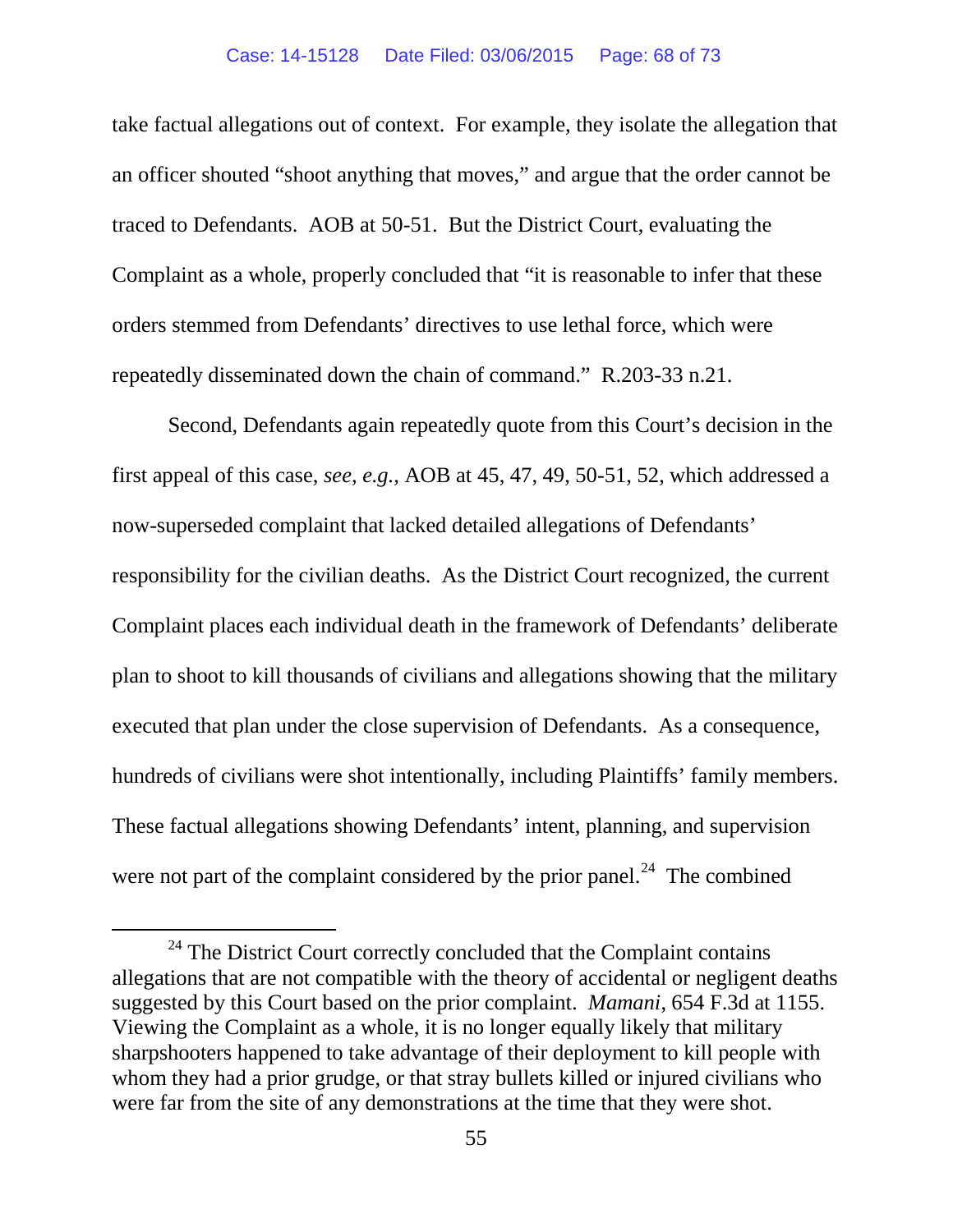impact of these allegations is to render plausible Plaintiffs' allegation that each of the decedents' deaths was an extrajudicial killing resulting from Defendants' implementation of their unlawful plan.

#### **CONCLUSION**

For the foregoing reasons, this Court should affirm the District Court's order denying Defendants' Motion to Dismiss.

Respectfully submitted,

Dated: March 6, 2015

 $By$  Michael C. Small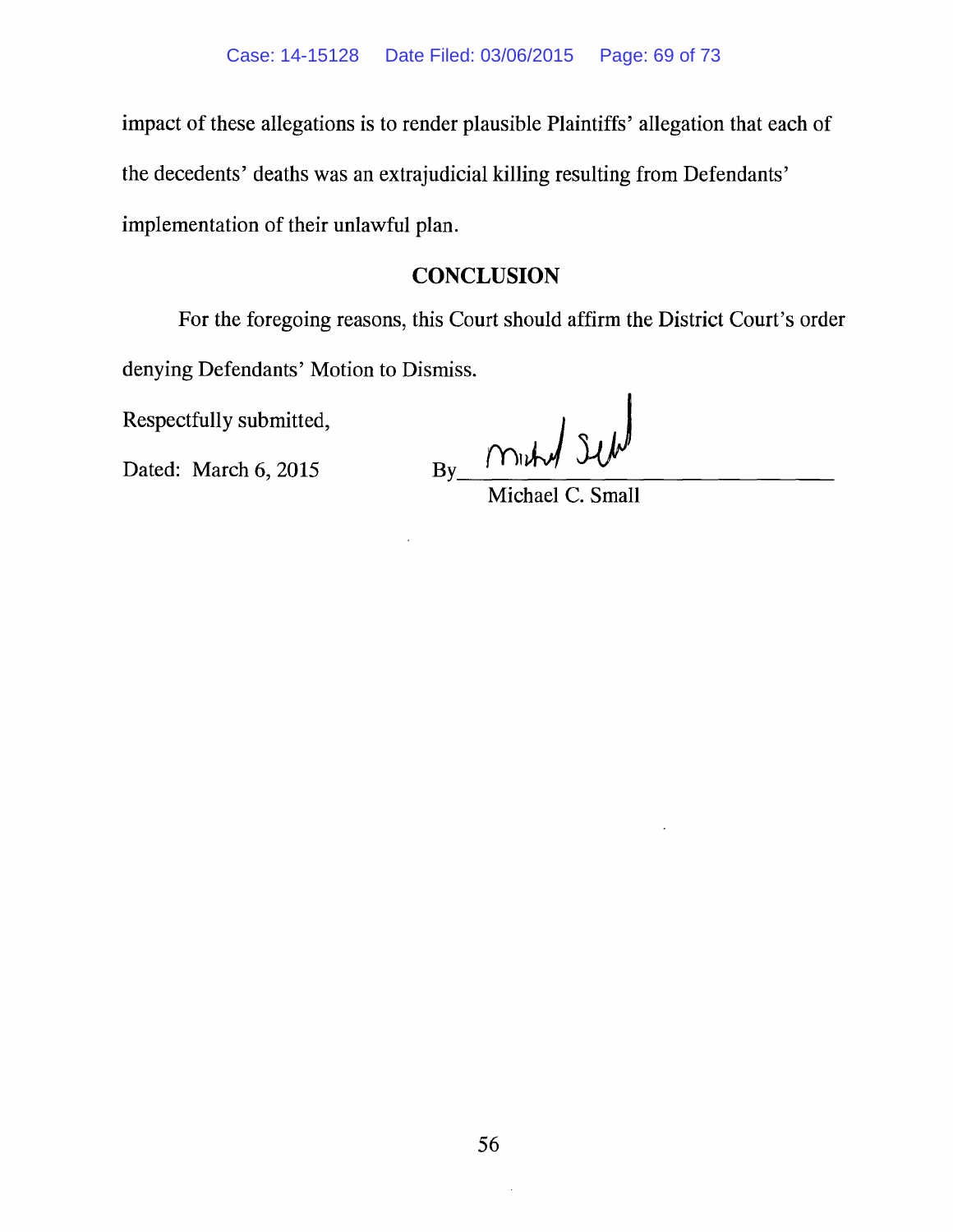Michael C. Small Jeremy F. Bollinger Mariya Y. Hutson Jonathan P. Slowik **AKIN GUMP STRAUSS HAUER & FELD LLP** 2029 Century Park East, Suite 2400

Los Angeles, CA 90067 Tel: (310) 229-1000

# Judith Brown Chomsky **CENTER FOR CONSTITUTIONAL RIGHTS**

Post Office Box 29726 Elkins Park, PA 19027 Tel: (215) 782-8367

David Rudovsky **KAIRYS, RUDOVSKY, MESSING & HARRIS & HOFFMAN, LLP FEINBERG LLP**

718 Arch Street, Suite 501 South Philadelphia, PA 19016 Tel: (215) 925-4400

Tyler R. Giannini Susan H. Farbstein **INTERNATIONAL HUMAN RIGHTS CLINIC**  Harvard Law School 6 Everett Street, Third Floor

Cambridge, MA 02138 Tel: (617) 495-9362

Attorneys for Plaintiffs-Appellees **ELOY ROYAS MAMANI, ET AL.**

Steven H. Schulman **AKIN GUMP STRAUSS HAUER & FELD LLP** Robert S. Strauss Building 1333 New Hampshire Avenue NW Washington, DC 20036 Tel: (202) 887-4000

Beth Stephens **CENTER FOR CONSTITUTIONAL RIGHTS**

666 Broadway, 7<sup>th</sup> Floor New York, NY 10012 Tel: (212) 614-6431

Paul Hoffman **SCHONBRUN, DE SIMONE, SEPLOW,** 723 Ocean Front Walk Venice, CA 90201 Tel: (310) 396-0731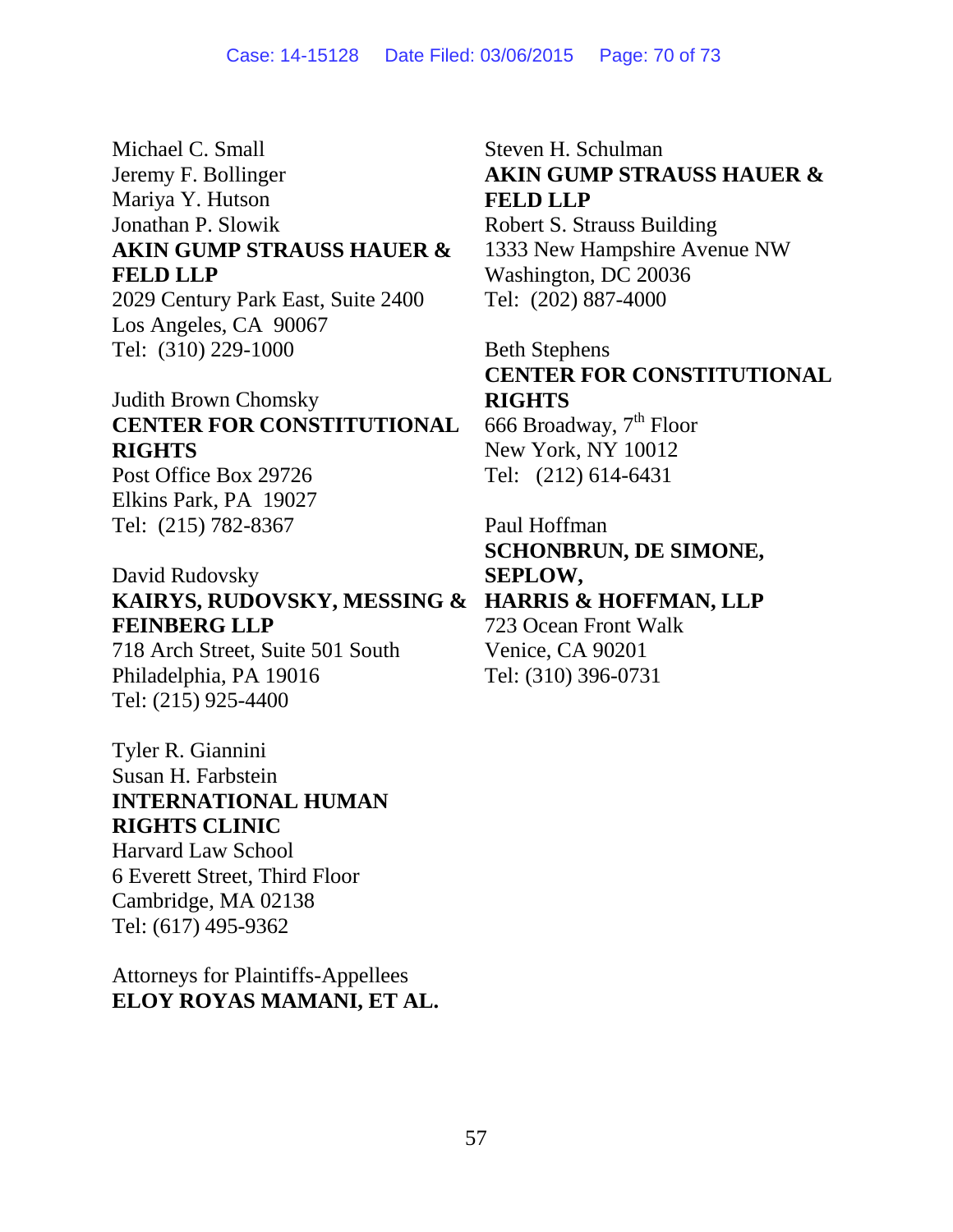### **CERTIFICATE OF COMPLIANCE WITH WORD-COUNT LIMITATIONS AND TYPEFACE REQUIREMENTS**

1. This brief complies with the type-volume limitation of Fed. R. App. P.

 $32(a)(7)(B)$  because it contains 13,729 words, excluding parts of the brief

exempted by Fed. R. App. P.  $32(a)(7)(B)(iii)$ .

2. This brief complies with the typeface requirements of Fed. R. App. P.

 $32(a)(5)$  and the type style requirements of Fed. R. App. P.  $32(a)(6)$  because this

brief has been prepared in a proportionally spaced typeface using Word 2010 with

14-point Times New Roman font.

Dated: March 6, 2015

**AKIN GUMP STRAUSS HAUER &** Mut Bv:

Michael C. Small **Attorneys for Appellees**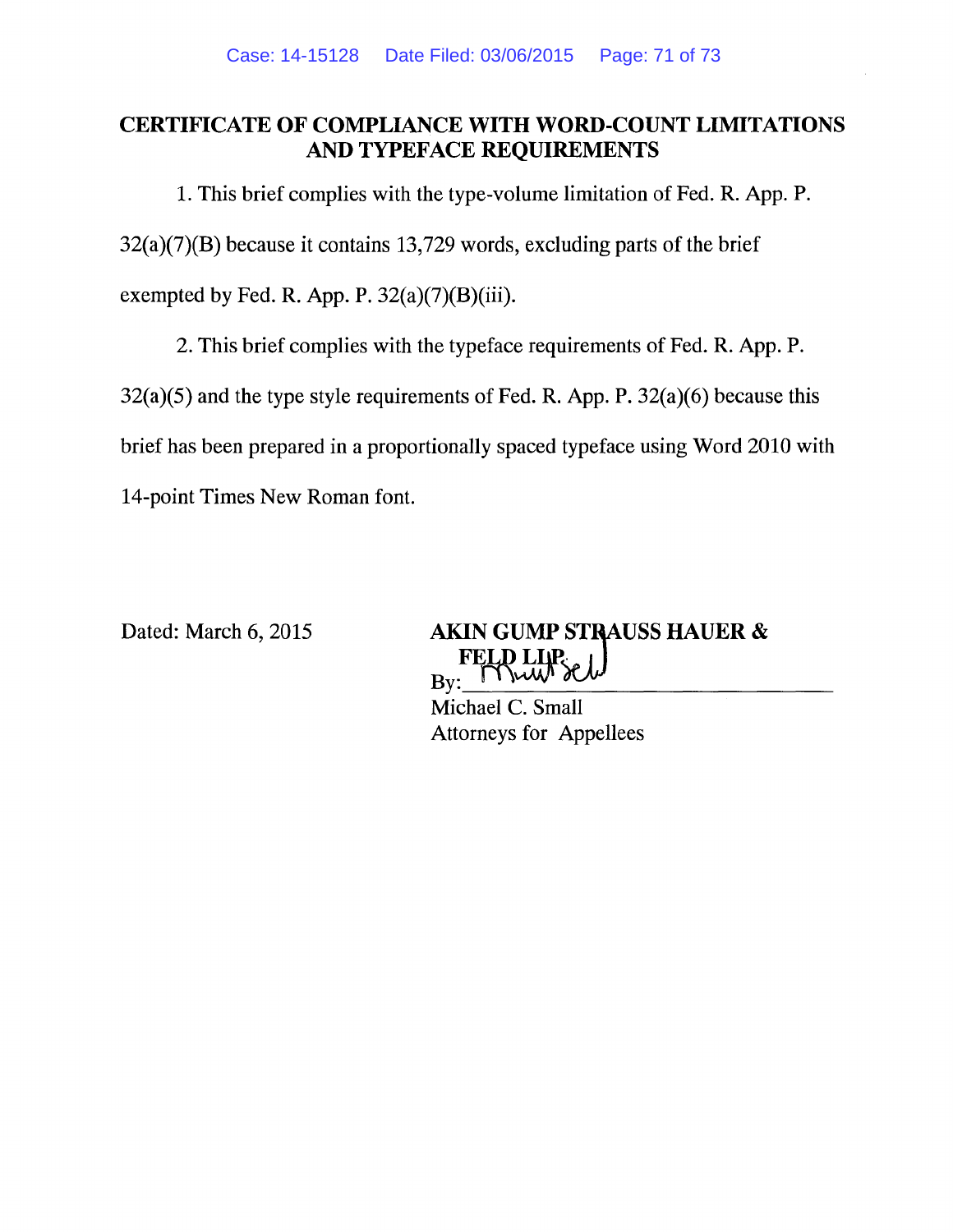#### **CERTIFICATE OF SERVICE**

I hereby certify that on March 6, 2015, I caused the Brief of Appellees to be electronically filed with the Clerk of the Court for the United States Court of Appeals for the Eleventh Circuit by using the appellate CM/ECF system, and further caused copies of Brief of Appellees to be sent, by third-party commercial carrier to delivery overnight, to the Clerk.

Counsel for Appellants who are registered CM/ECF users will be served with the Brief of Appellees by the appellate CM/ECF system. I further certify I caused copies of the Brief of Appellees to be served by First-Class Mail, postage prepaid, to the following counsel for Appellants who are non-CM/ECF participants:

Sarah Campbell Kristin A. Shapiro Kevin M. Downey Williams & Connolly LLP 725 Twelfth Street, N.W. Washington, DC 20005

Eliot Pedrosa Greenberg Traurig, PA 401 E. Las Olas Blvd Ste 2000 Fort Lauderdale, FL 33301-4223